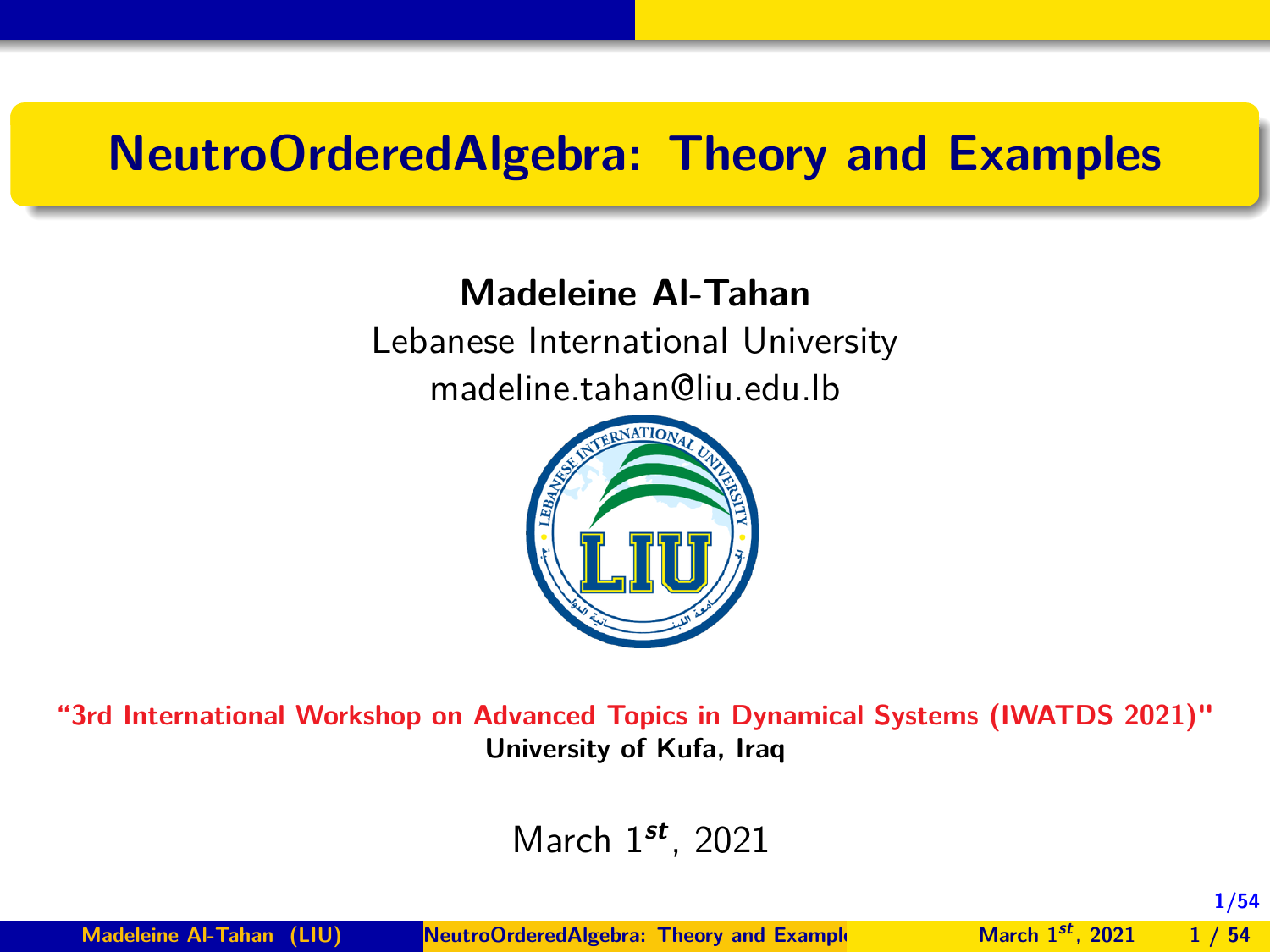## **Abstract**

In this talk, we firstly review some basic concepts related to neutrosophy. Also, we discuss NeutroAlgebra. Next, we present some of our results related to our new defined concept "NeutroOrderedAlgebra" and compare it to the well known concept of "Ordered Algebra". Finally, we leave with some questions that open new research options in this field.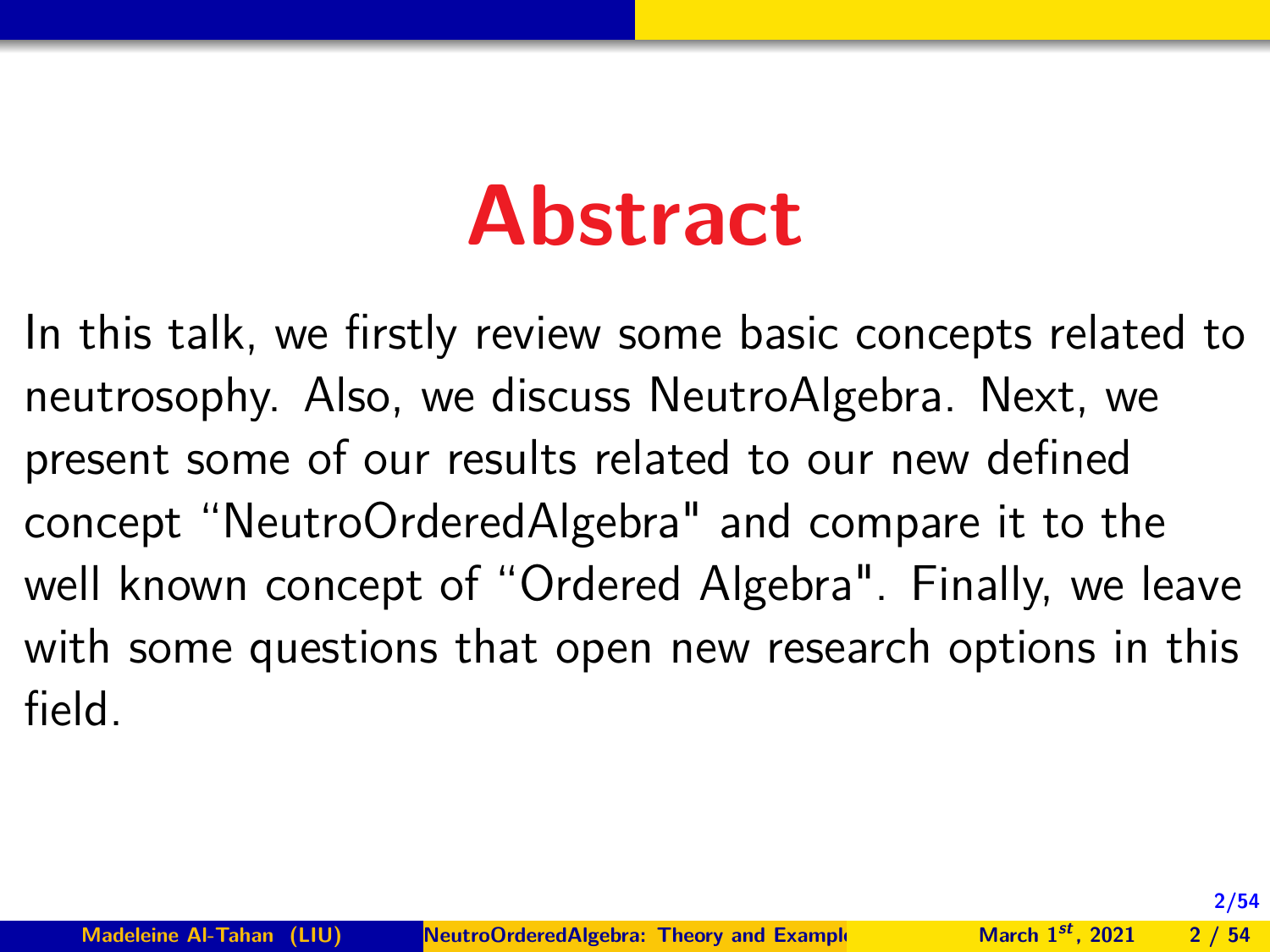- **1** [Neutrosophy](#page-3-0)
	- **•** [Definition](#page-3-0)
	- **•** [Formalization](#page-5-0)

## **2** [NeutroAlgebra](#page-8-0)

- **•** [Motivation](#page-8-0)
- **•** [Definitions](#page-12-0)
- **3** [NeutroOrderedAlgebra](#page-20-0)
	- **•** [Definitions](#page-20-0)
	- [NeutroOrderedSemigroups](#page-25-0)
		- [Definitions and Examples of NeutroOrderedSemigroups](#page-26-0)
		- [Subsets of NeutroOrderedSemigroups](#page-32-0)
		- [NeutroOrderedIsomorphisms](#page-37-0)
		- **[Productional NeutroOrderedSemigroups](#page-41-0)**

## **4** [Conclusion](#page-45-0)

- **5** [Collaborative team](#page-47-0)
- **6** [References](#page-50-0)
- **7** [Thank you](#page-53-0)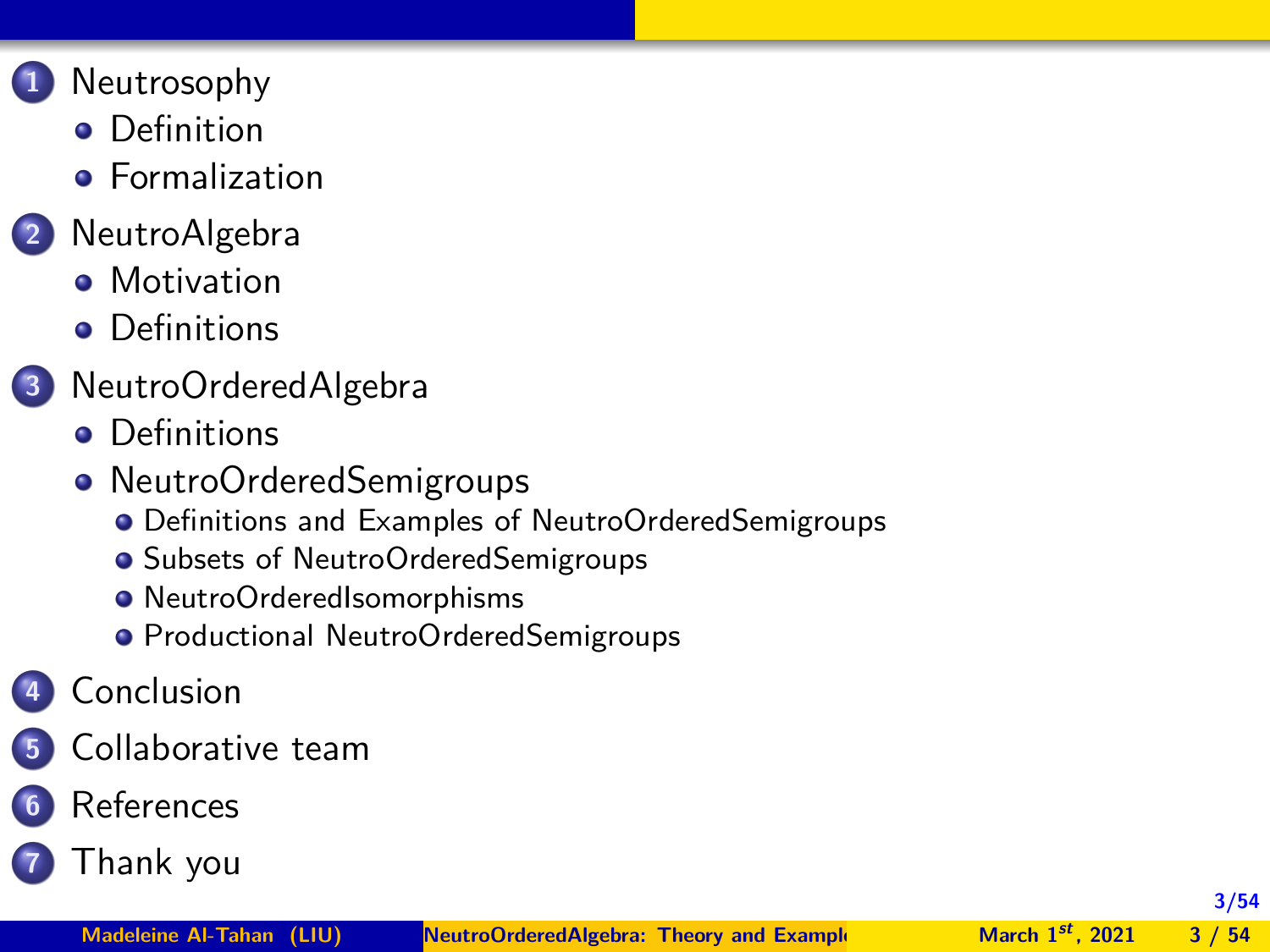- <span id="page-3-0"></span>**•** [Definition](#page-3-0)
- **•** [Formalization](#page-5-0)

## **2** [NeutroAlgebra](#page-8-0)

- **[Motivation](#page-8-0)**
- **•** [Definitions](#page-12-0)

## **3** [NeutroOrderedAlgebra](#page-20-0)

- **•** [Definitions](#page-20-0)
- [NeutroOrderedSemigroups](#page-25-0)
	- [Definitions and Examples of NeutroOrderedSemigroups](#page-26-0)
	- **[Subsets of NeutroOrderedSemigroups](#page-32-0)**
	- [NeutroOrderedIsomorphisms](#page-37-0)
	- **[Productional NeutroOrderedSemigroups](#page-41-0)**

## **4** [Conclusion](#page-45-0)

- **5** [Collaborative team](#page-47-0)
- **6** [References](#page-50-0)

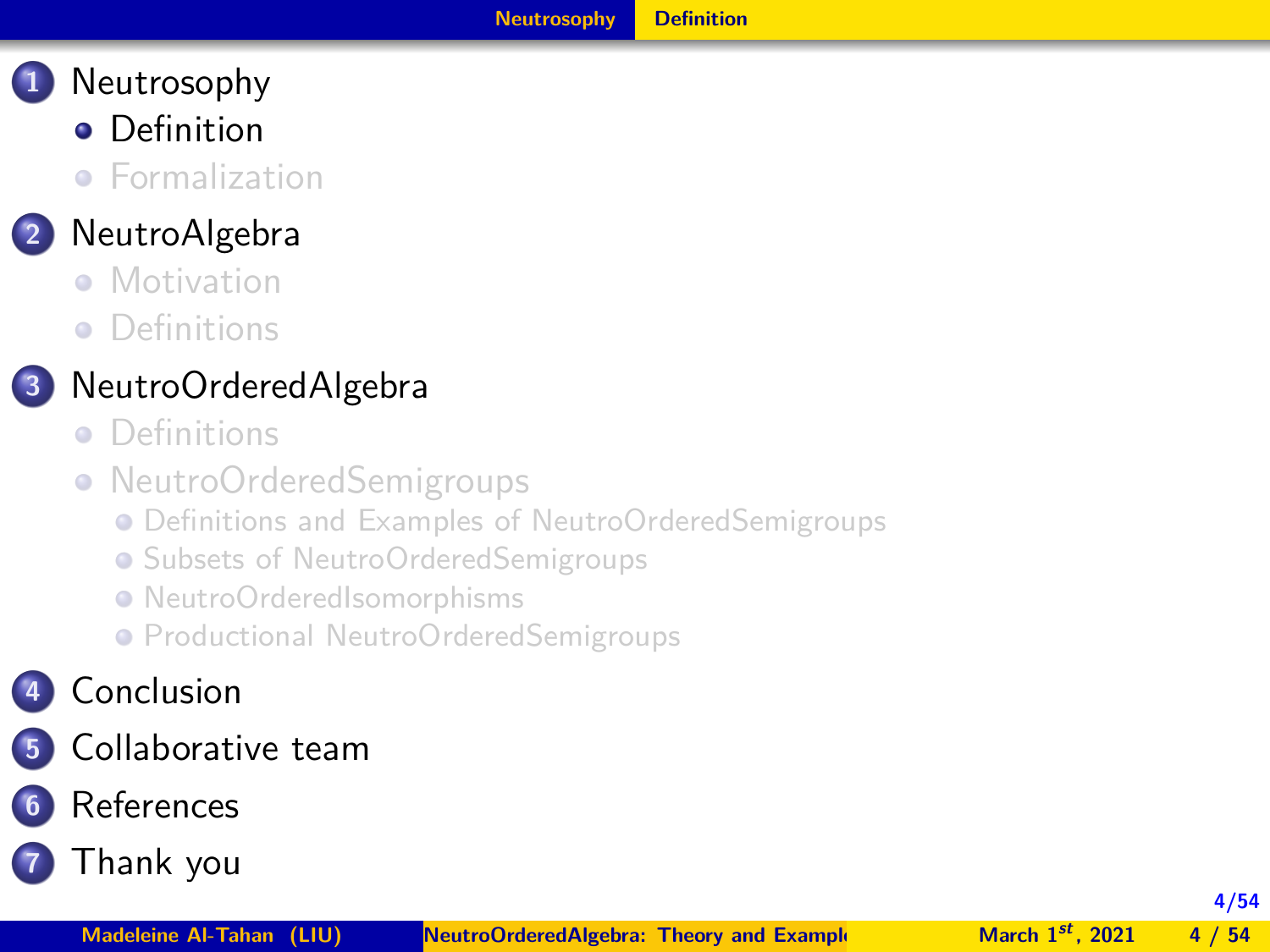<span id="page-4-0"></span>Neutrosophy [4] is a new branch of philosophy which studies the origin, nature, and scope of neutralities, as well as their interactions with different ideational spectra. While Hegel's and Marx's Dialectics deals only with the dynamics of opposites, Neutrosophy deals with the dynamics of opposites and their neutrals all together.

This mode of thinking

- **<sup>1</sup>** proposes new philosophical theses, principles, laws, methods, formulas, movements;
- **2** interprets the uninterpretable;
- **<sup>3</sup>** regards, from many different angles, old concepts, systems: showing that an idea, which is true in a given referential system, may be false in another one, and vice versa;
- **<sup>4</sup>** attempts to make peace in the war of ideas, and to make war in the peaceful ideas;
- **3** measures the stability of unstable systems, and instability of stable systems.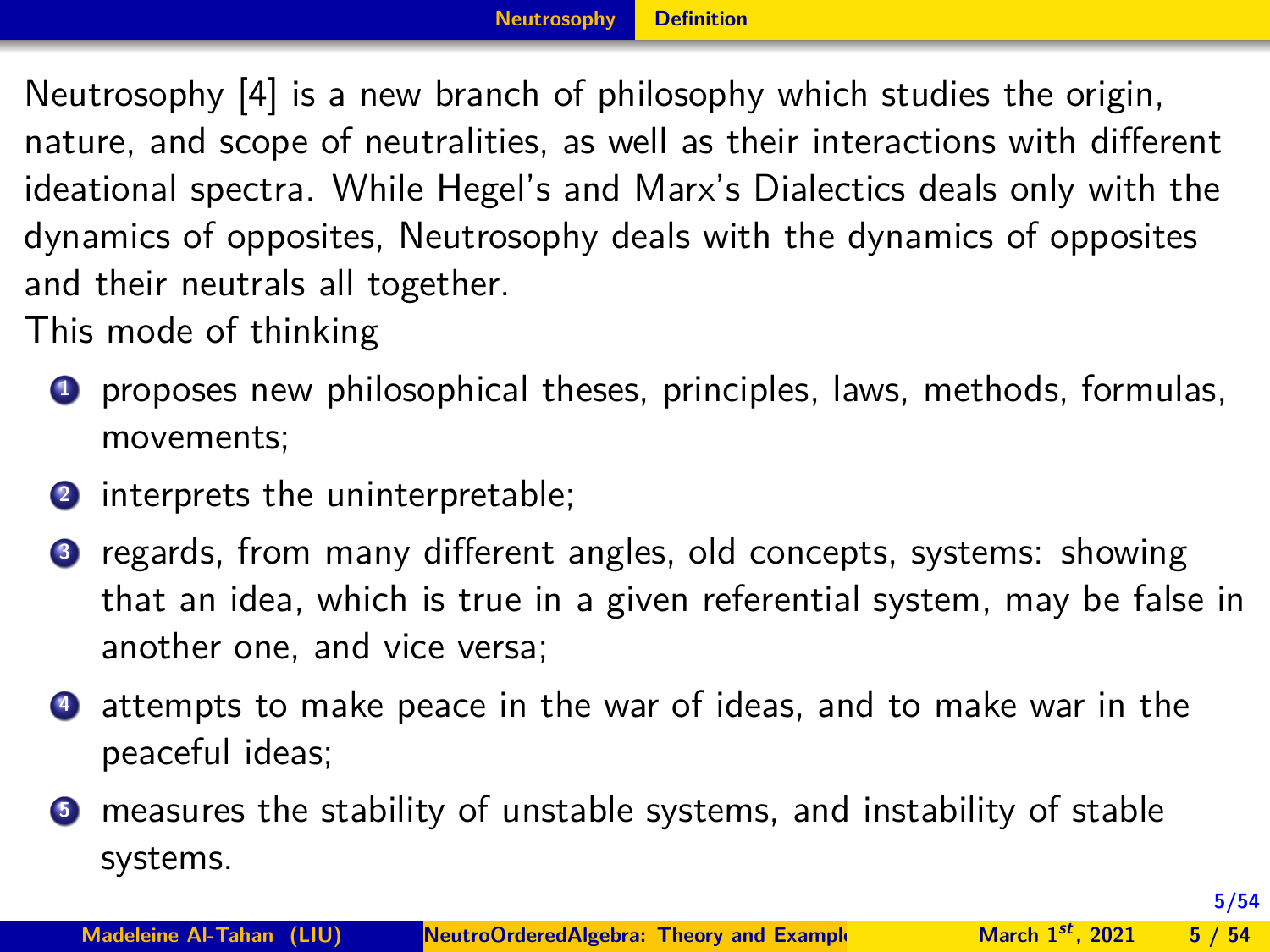- <span id="page-5-0"></span>**•** [Definition](#page-3-0)
- **•** [Formalization](#page-5-0)

## **2** [NeutroAlgebra](#page-8-0)

- **[Motivation](#page-8-0)**
- **•** [Definitions](#page-12-0)

## **3** [NeutroOrderedAlgebra](#page-20-0)

- **•** [Definitions](#page-20-0)
- [NeutroOrderedSemigroups](#page-25-0)
	- [Definitions and Examples of NeutroOrderedSemigroups](#page-26-0)
	- **[Subsets of NeutroOrderedSemigroups](#page-32-0)**
	- [NeutroOrderedIsomorphisms](#page-37-0)
	- **[Productional NeutroOrderedSemigroups](#page-41-0)**

## **4** [Conclusion](#page-45-0)

- **5** [Collaborative team](#page-47-0)
- **6** [References](#page-50-0)
- **7** [Thank you](#page-53-0)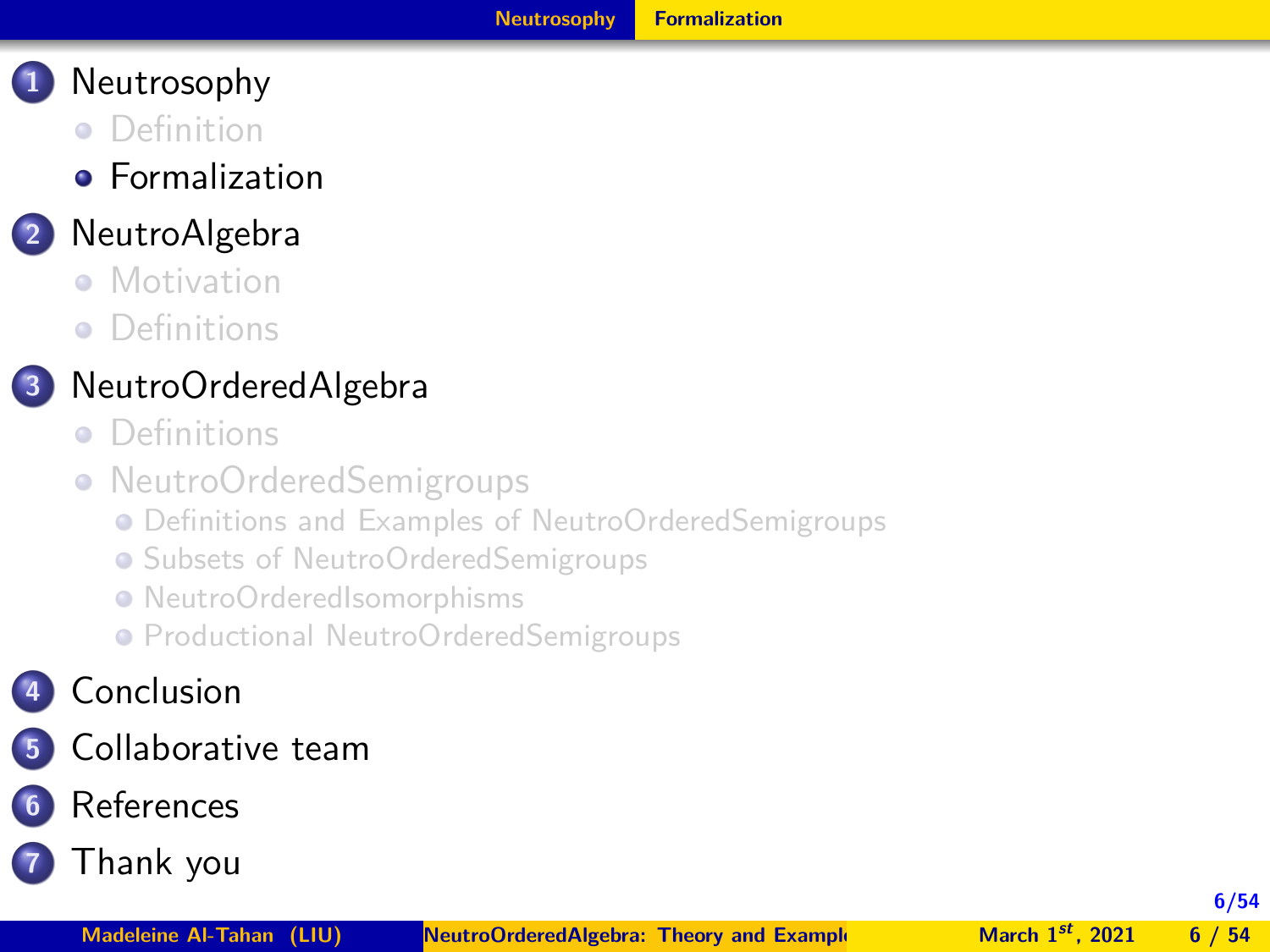

<span id="page-6-0"></span>Let's note by  $\langle A \rangle$  an idea or theory or concept, by  $\langle Non-A \rangle$  what is not  $\langle A \rangle$ , and by  $\langle$ Anti-A $\rangle$  the opposite of  $\langle A \rangle$ . Also,  $\langle$ Neut-A $\rangle$  means what is neither  $\langle A \rangle$ , nor  $\langle Anti-A \rangle$ , i.e. neutrality in between the two extremes. And  $\langle A' \rangle$  a version of  $\langle A \rangle$ .  $\langle$ Non-A $\rangle$  is different from  $<$ Anti-A $>$ .

**Example 1.** [4] If  $\langle A \rangle$  = white then  $\langle$ Anti-A $\rangle$  = black (antonym). But  $\langle$ Non-A $\rangle$  = green, red, blue, yellow, black, etc. (any color, except white), while  $\langle$ Neut-A $\rangle$  = green, red, blue, yellow, etc. (any color, except white and black). And  $\langle A' \rangle$  = dark white, etc. (any shade of white). **Example 2.** If  $\langle A \rangle$  = love then  $\langle$ Anti-A $\rangle$  = hatred (antonym). But  $\langle$ Non-A $\rangle$  = any feeling except love, while  $\langle$ Neut-A $\rangle$  = any feeling except love and hatred. And  $\langle A' \rangle$  = any type of love.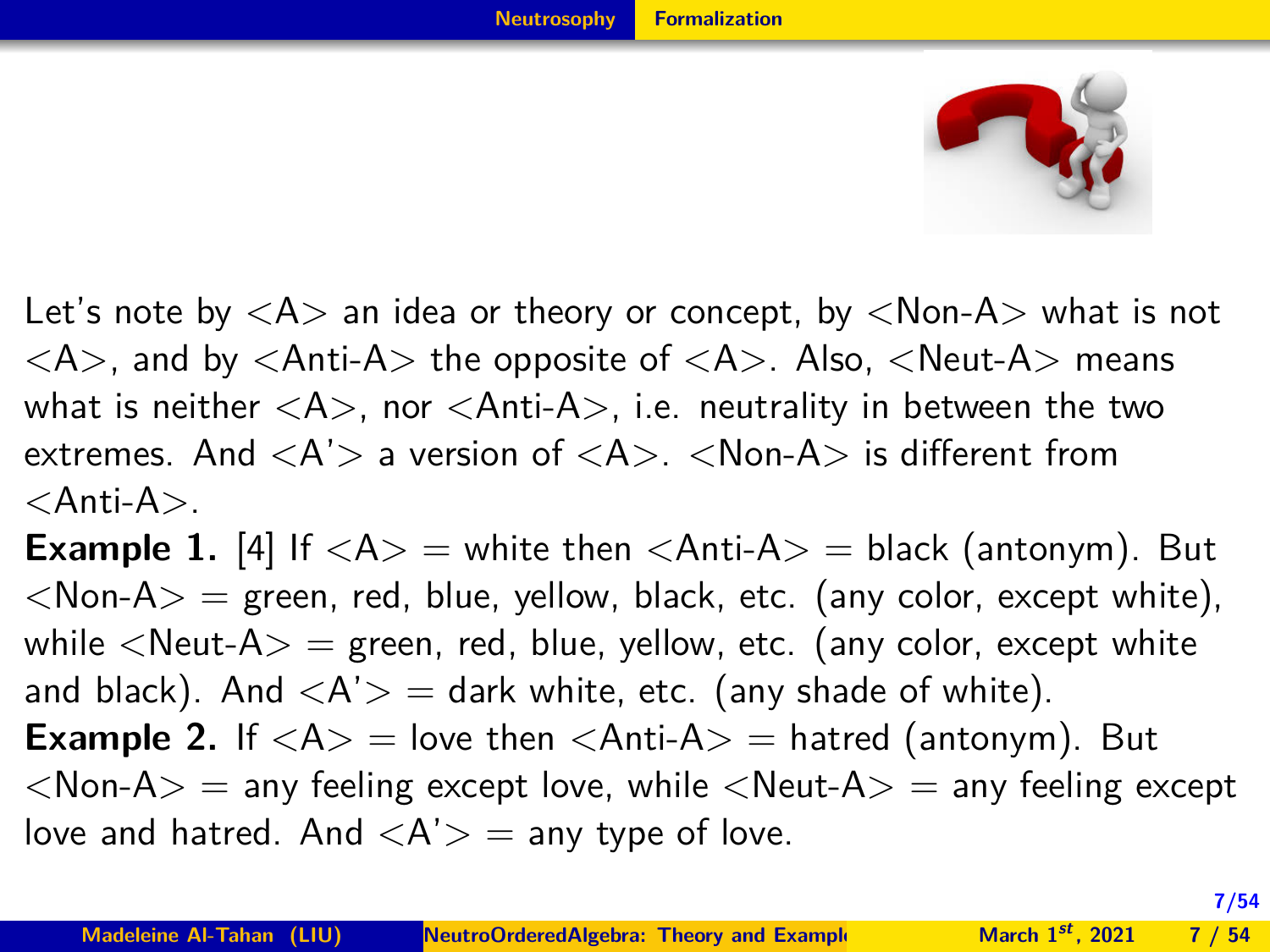<span id="page-7-0"></span>Let  $\langle A \rangle$  be an idea. Then the following are true.

- **<sup>1</sup>** *<*Neut-A*>* **≡** *<*Neut-(Anti-A)*>*;
- **<sup>2</sup>** *<*Anti-A*>* **⊆** *<*Non-A*>*;
- **<sup>3</sup>** *<*A*>*, *<*Neut-A*>*, and *<*Anti-A*>* are pairwise disjoint;
- **<sup>4</sup>** *<*Non-A*>* is the completitude of <A> with respect to the universal set.

Every idea  $\langle A \rangle$  tends to be neutralized, diminished, balanced by  $\langle Non-A \rangle$ ideas as a state of equilibrium. In between  $\langle A \rangle$  and  $\langle$ Anti-A $\rangle$  there are infinitely many  $\langle$  Neut-A $>$  ideas, which may balance  $\langle$  A $>$  without necessarily any <Anti-A> version. To neuter an idea, we need to discover all its three sides: of sense (truth), of nonsense (falsity), and of undecidability (indeterminacy) - then reverse/combine them. Afterwards, the idea will be classified as neutrality.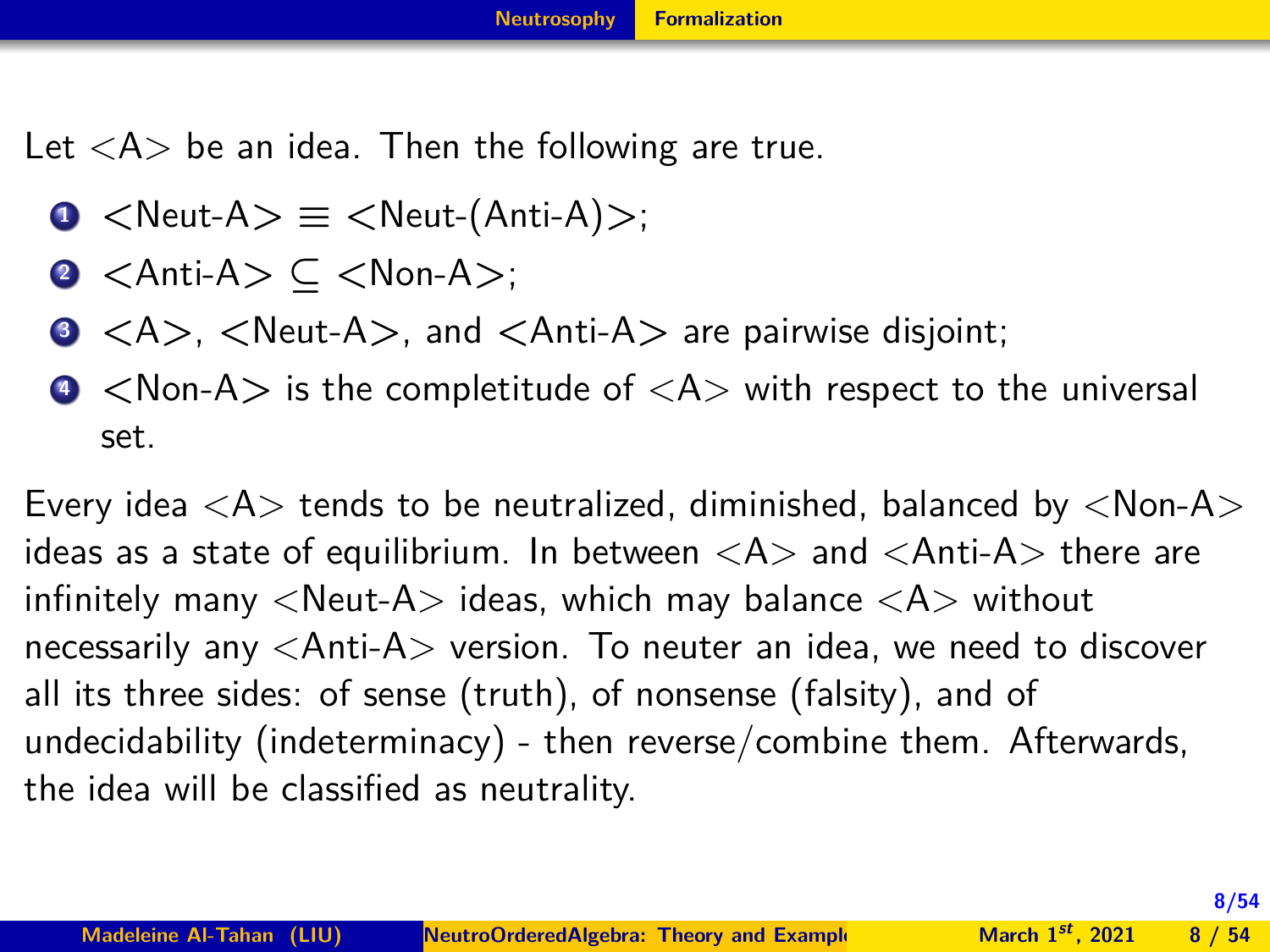- <span id="page-8-0"></span>**•** [Definition](#page-3-0)
- **•** [Formalization](#page-5-0)

## **2** [NeutroAlgebra](#page-8-0)

- **•** [Motivation](#page-8-0)
- **•** [Definitions](#page-12-0)

## **3** [NeutroOrderedAlgebra](#page-20-0)

- **•** [Definitions](#page-20-0)
- [NeutroOrderedSemigroups](#page-25-0)
	- [Definitions and Examples of NeutroOrderedSemigroups](#page-26-0)
	- **[Subsets of NeutroOrderedSemigroups](#page-32-0)**
	- [NeutroOrderedIsomorphisms](#page-37-0)
	- **[Productional NeutroOrderedSemigroups](#page-41-0)**

## **4** [Conclusion](#page-45-0)

- **5** [Collaborative team](#page-47-0)
- **6** [References](#page-50-0)

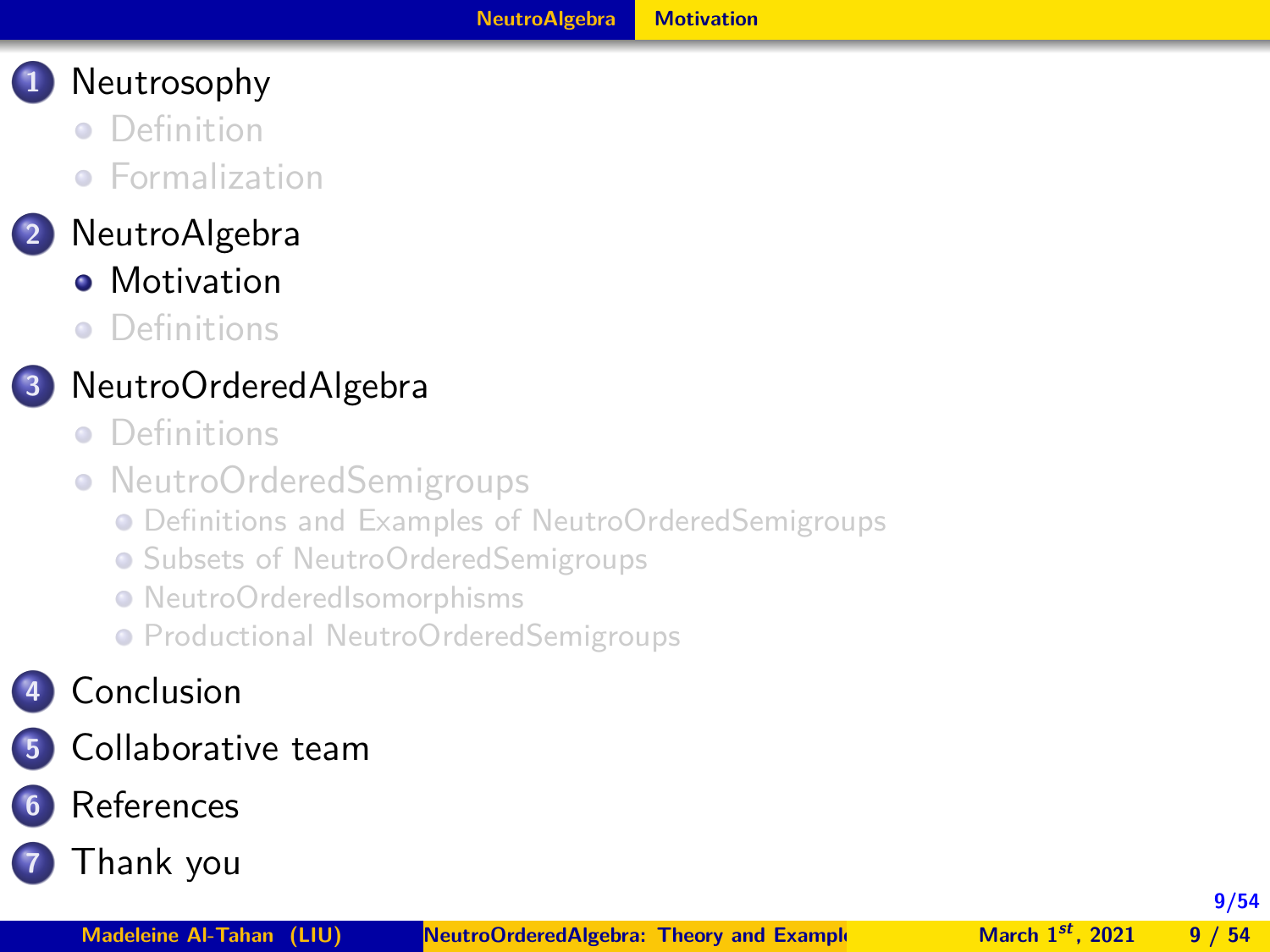# Why?

<span id="page-9-0"></span>**10/54** In soft sciences the laws are interpreted and re-interpreted; in social and political legislation the laws are flexible; the same law may be true from a point of view, and false from another point of view. Thus, the law is partially true and partially false (it is a Neutrosophic Law). For example, "Wearing clothes from animals' leather or fur". There are people supporting it because it prevents feeling cold during the winter (and they are right), and people (supporting Animals' rights) opposing it because they are against killing animals to get their leather or fur (and they are right too). We have two opposite propositions, both of them are true but from different points of view (from different criteria/parameters; plithogenic logic). How can we solve this? Going to the middle, in between opposites (as in neutrosophy): Leather/Fur lovers can wear either leather/fur clothes that are not from animals or from dead animals.

**Madeleine Al-Tahan (LIU) NeutroOrderedAlgebra: Theory and Example March 1<sup>st</sup>, 2021** 10 / 54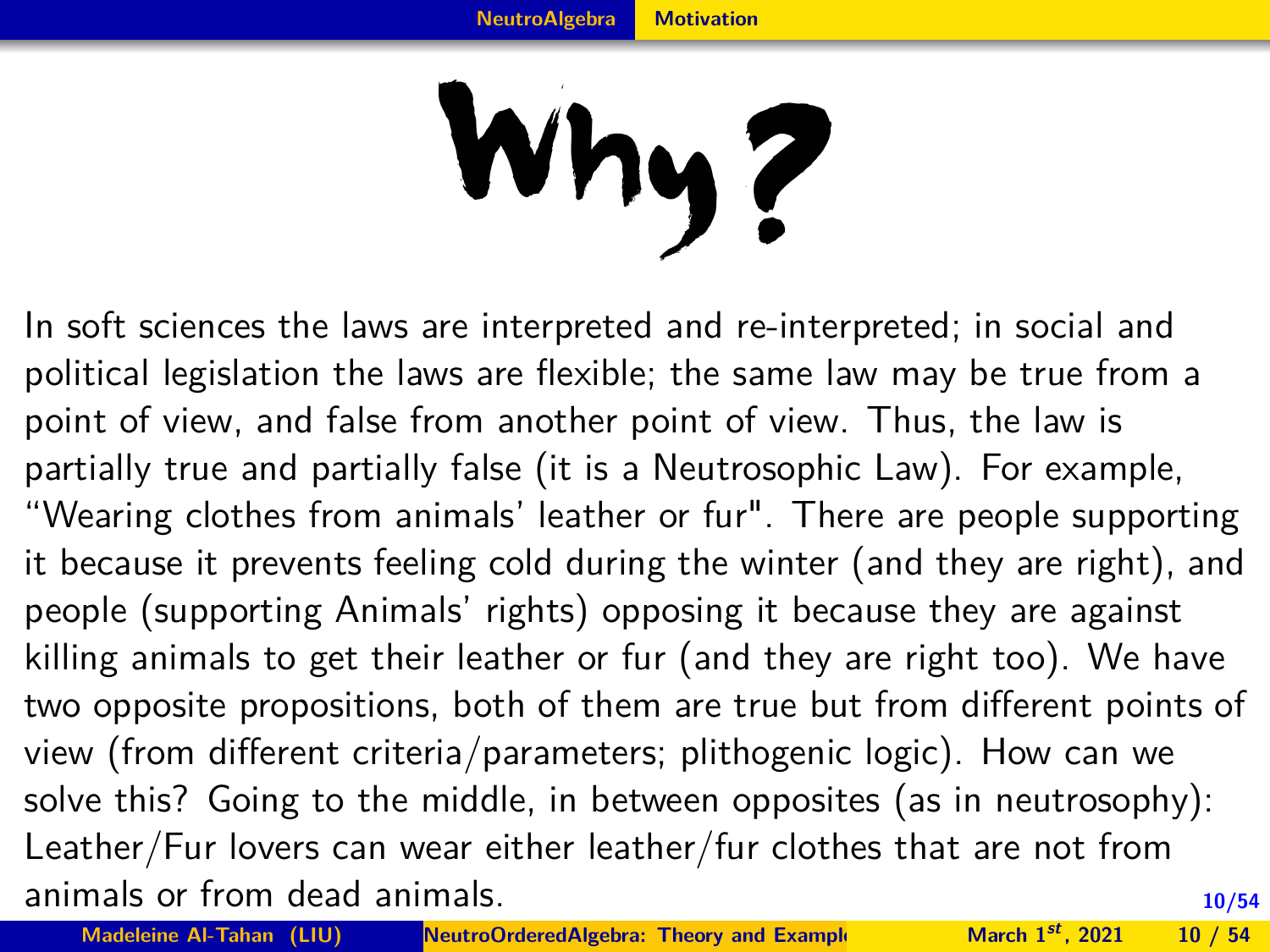## Why?

<span id="page-10-0"></span>Another example is "Drug legislation". Many people in Lebanon support it for medical and economical purposes (and they are right), and other people in Lebanon oppose it because they want to save their families from drug addiction (and they are right too). We have two opposite propositions, both of them are true but from different points of view (from different criteria/parameters; plithogenic logic). How can we solve this? Going to the middle, in between opposites (as in neutrosophy): The Lebanese government has to support the usage of drugs in medicine and prohibits traders from selling drugs to individuals by monitoring the process starting from planting to distributing and manufacturing.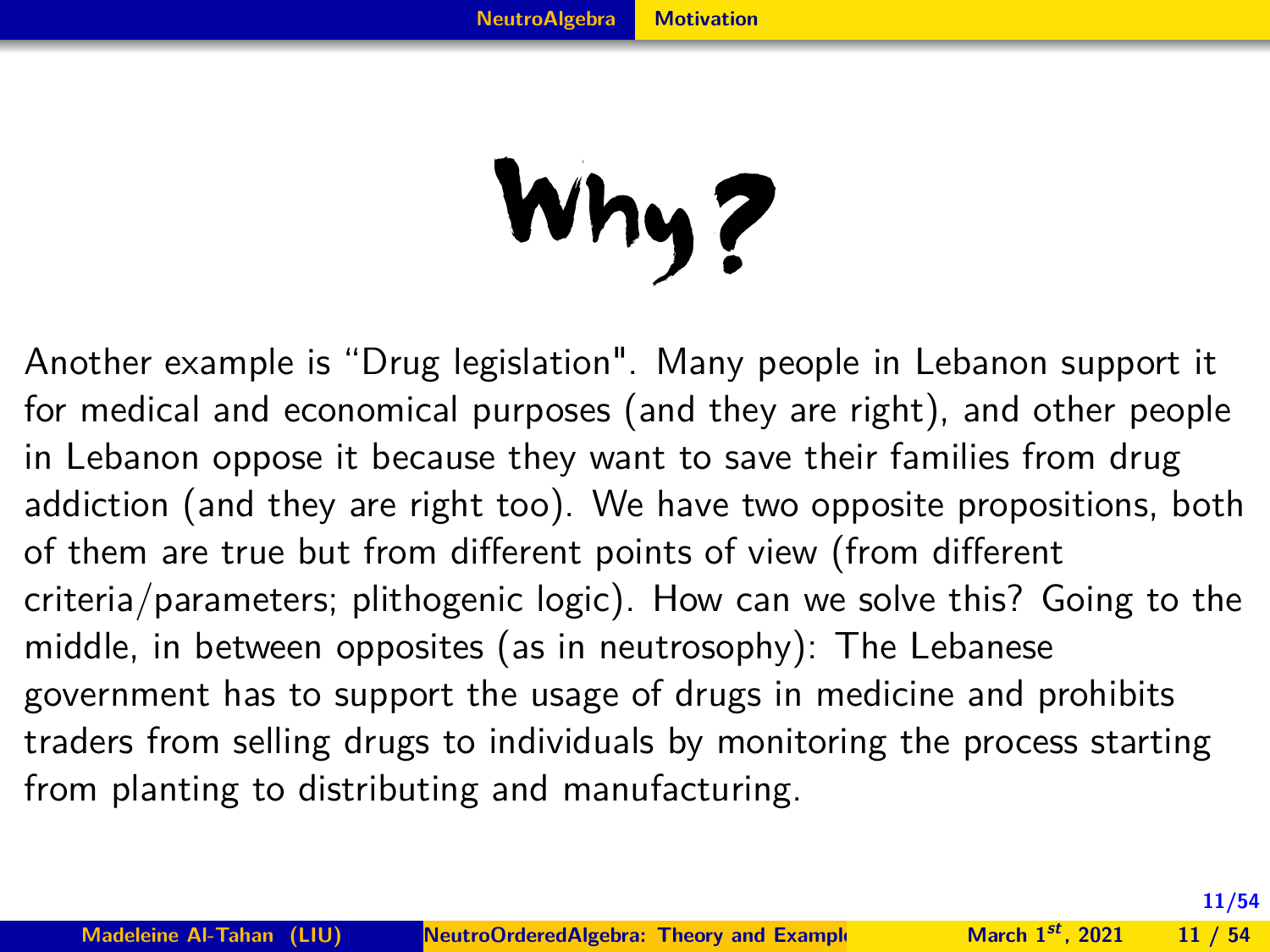Why?

<span id="page-11-0"></span>"In all classical algebraic structures, the laws of compositions on a given set are well-defined. But this is a restrictive case, because there are many more situations in science and in any domain of knowledge when a law of composition defined on a set may be only partially-defined (or partially true) and partially-undefined (or partially false), that we call NeutroDefined, or totally undefined (totally false) that we call AntiDefined. Again, in all classical algebraic structures, the Axioms (Associativity, Commutativity, etc.) defined on a set are totally true, but it is again a restrictive case, because similarly there are numerous situations in science and in any domain of knowledge when an Axiom defined on a set may be only partially-true (and partially-false), that we call NeutroAxiom, or totally false that we call AntiAxiom." Based on this, Florentin Smarandache in 2019 opened new fields of research called NeutroStructures and AntiStructures respectively.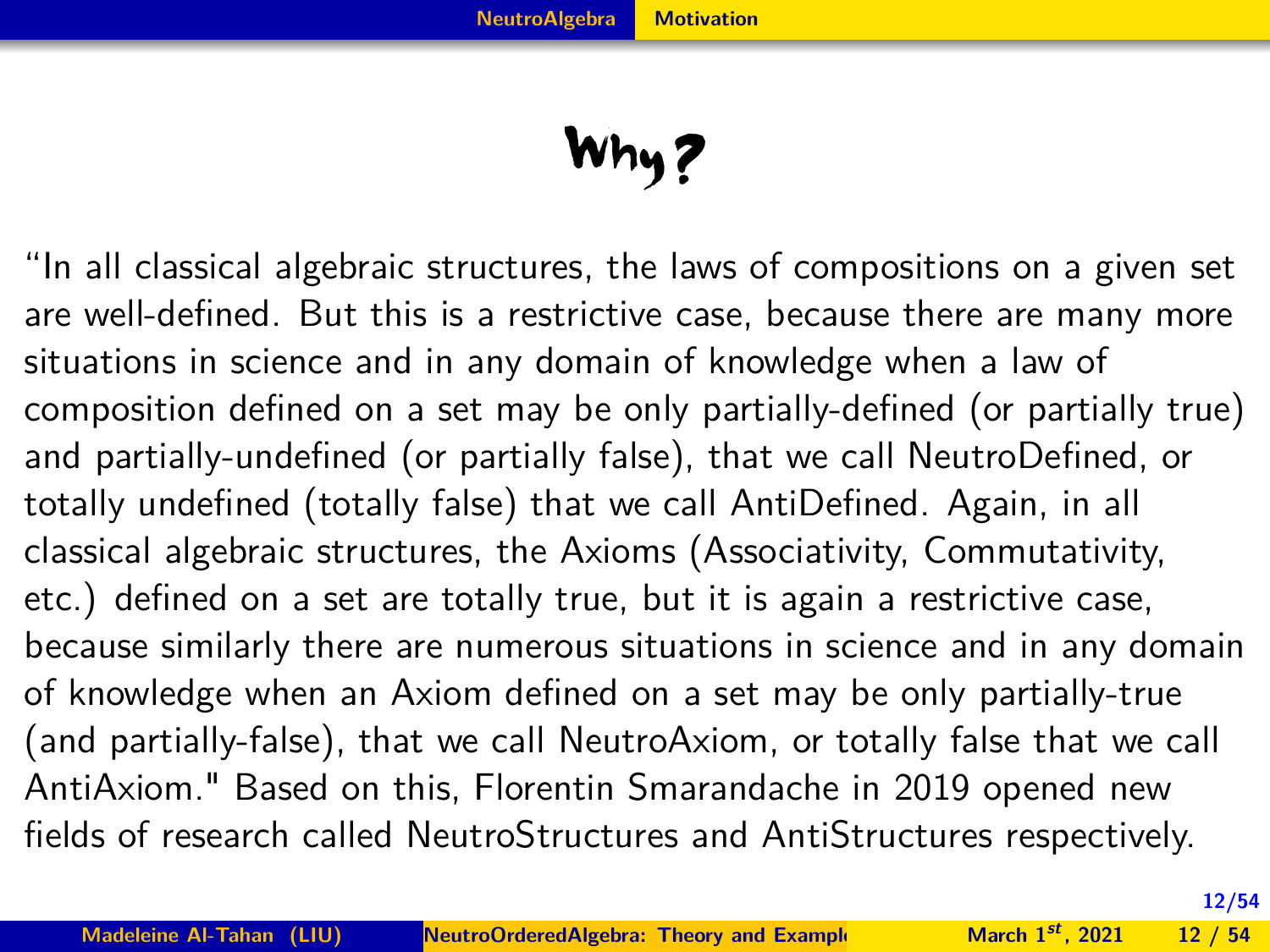- <span id="page-12-0"></span>**•** [Definition](#page-3-0)
- **•** [Formalization](#page-5-0)

## **2** [NeutroAlgebra](#page-8-0)

- **[Motivation](#page-8-0)**
- **•** [Definitions](#page-12-0)

## **3** [NeutroOrderedAlgebra](#page-20-0)

- **•** [Definitions](#page-20-0)
- [NeutroOrderedSemigroups](#page-25-0)
	- [Definitions and Examples of NeutroOrderedSemigroups](#page-26-0)
	- **[Subsets of NeutroOrderedSemigroups](#page-32-0)**
	- [NeutroOrderedIsomorphisms](#page-37-0)
	- **[Productional NeutroOrderedSemigroups](#page-41-0)**

## **4** [Conclusion](#page-45-0)

- **5** [Collaborative team](#page-47-0)
- **6** [References](#page-50-0)
- **7** [Thank you](#page-53-0)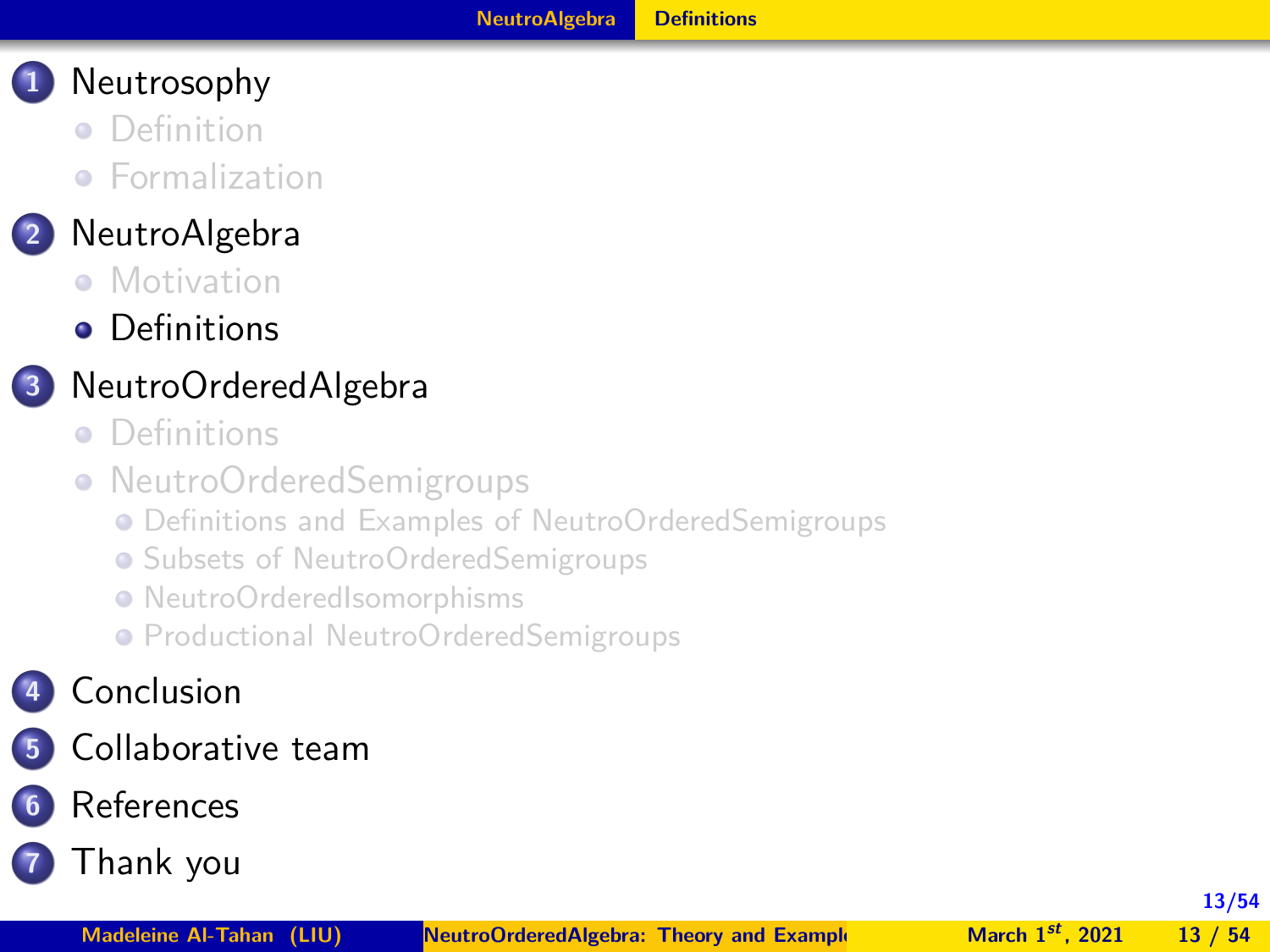#### <span id="page-13-0"></span>Definition (F. Smarandache, 2019)

Let **A** be any non-empty set and "**·**" be an operation on **A**. Then "**·**" is called a NeutroOperation on **A** if the following conditions hold.

- **1** There exist  $x, y \in A$  with  $x \cdot y \in A$ . (This condition is called degree of truth, "**T**".)
- **<sup>2</sup>** There exist **x***,* **y ∈ A** with **x · y ∈***/* **A**. (This condition is called degree of falsity, "**F**".)
- **<sup>3</sup>** There exist **x***,* **y ∈ A** with **x · y** is indeterminate in **A**. (This condition is called degree of indeterminacy, "**I**".)

Where  $(T, I, F)$  is different from  $(1, 0, 0)$  that represents the classical binary closed operation, and from **(0***,* **0***,* **1)** that represents the AntiOperation.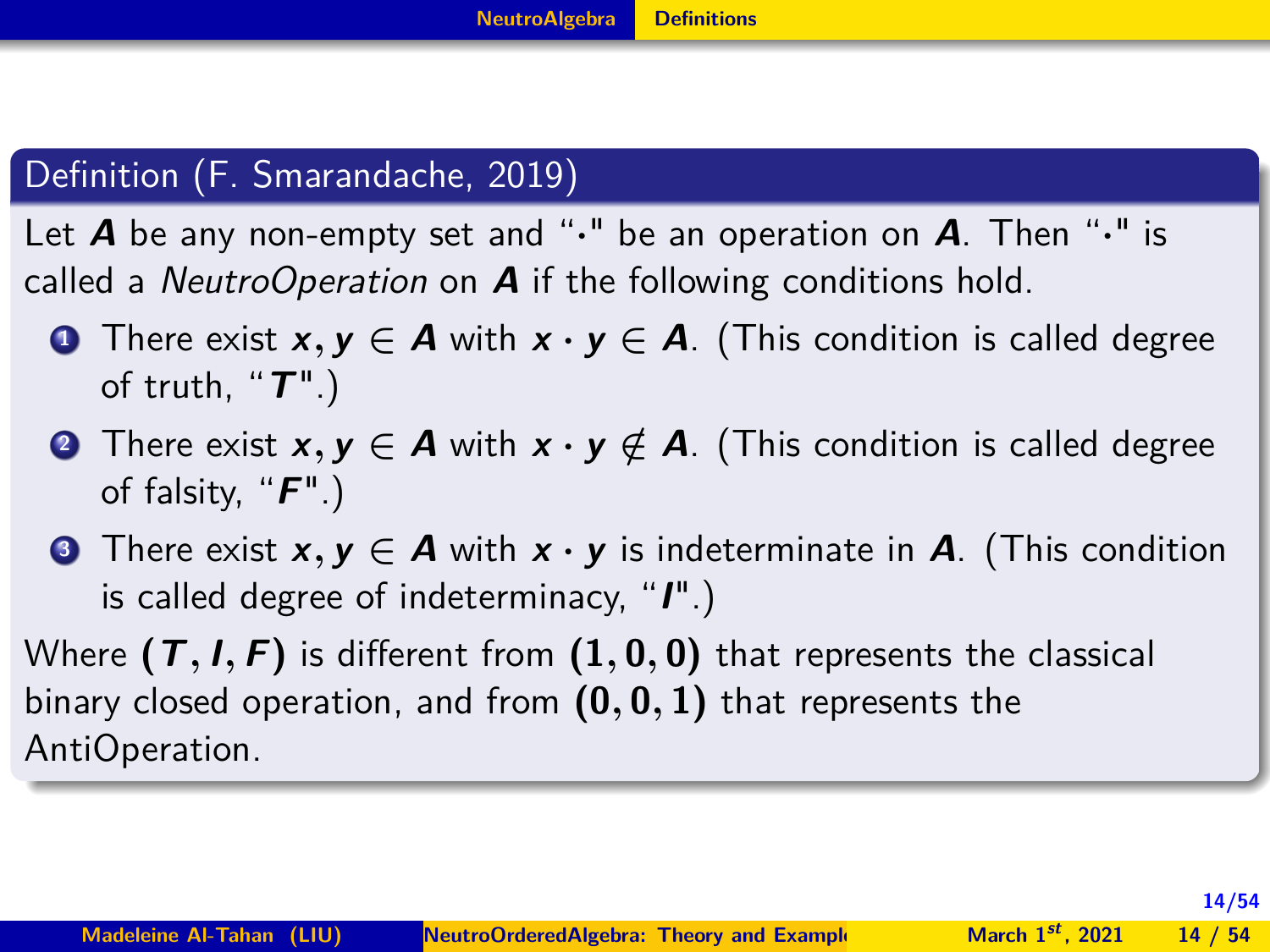## <span id="page-14-0"></span>**Illustrative Examples**

**1** We can view the standard division " $\div$ " on R, the set of real numbers as NeutroOperation. This is easily seen as

$$
x \div y \text{ is } \begin{cases} \in \mathbb{R} & \text{if } y \neq 0; \\ \text{undefined} & \text{otherwise.} \end{cases}
$$

**<sup>2</sup>** We can view the standard division "**÷**" on N, the set of positive integers as NeutroOperation. This is easily seen as

$$
x \div y \text{ is } \begin{cases} \in \mathbb{N} & \text{if } y \text{ divides } x; \\ \notin \mathbb{N} & \text{otherwise.} \end{cases}
$$

**3** We can view the standard division " $\div$ " on  $\mathbb{Z}$ , the set of integers as NeutroOperation. This is easily seen as

$$
x \div y \text{ is } \begin{cases} \in \mathbb{Z} & \text{if } y \text{ divides } x \text{ and } y \neq 0; \\ \notin \mathbb{Z} & \text{if } y \text{ does not divide } x \text{ and } y \neq 0; \\ \text{undefined} & \text{if } y = 0. \end{cases}
$$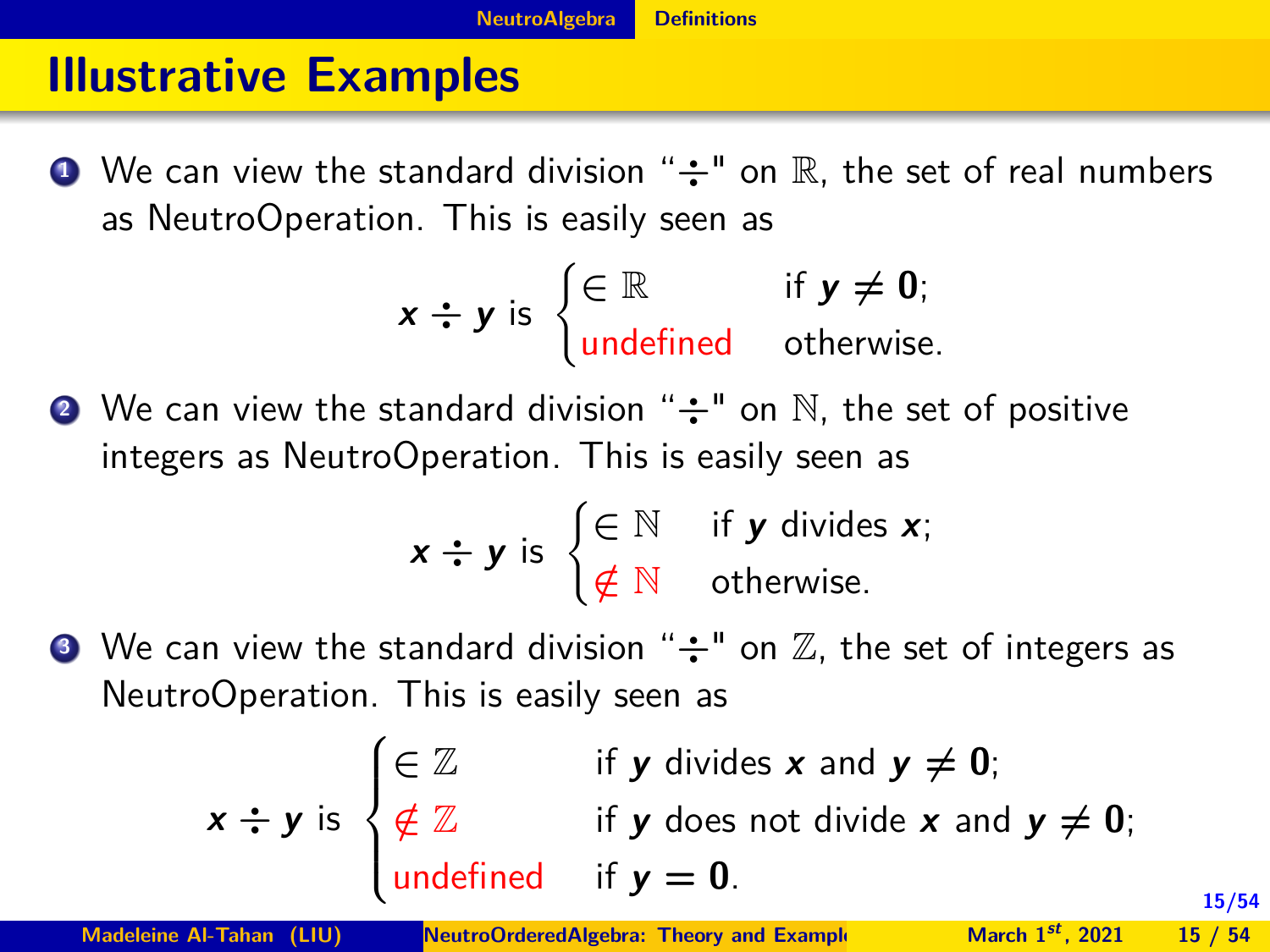## <span id="page-15-0"></span>Definition (F. Smarandache, 2019)

Let **U** be a universe of discourse, endowed with some well-defined laws, a non-empty set **S ⊆ U** and an Axiom *α*, defined on **S**, using these laws. Then

- **<sup>1</sup>** If all elements of **S** verify the axiom *α*, we have a Classical Axiom, or simply we say Axiom.
- **<sup>2</sup>** If some elements of **S** verify the axiom *α* and others do not, we have a NeutroAxiom (which is also called NeutAxiom).
- **<sup>3</sup>** If no elements of **S** verify the axiom *α*, then we have an AntiAxiom.

The Neutrosophic Triplet Axioms are: (Axiom, NeutroAxiom, AntiAxiom) satisfying the following.

> NeutroAxiom **∪** AntiAxiom= NonAxiom, NeutroAxiom **∩** AntiAxiom **= ∅**.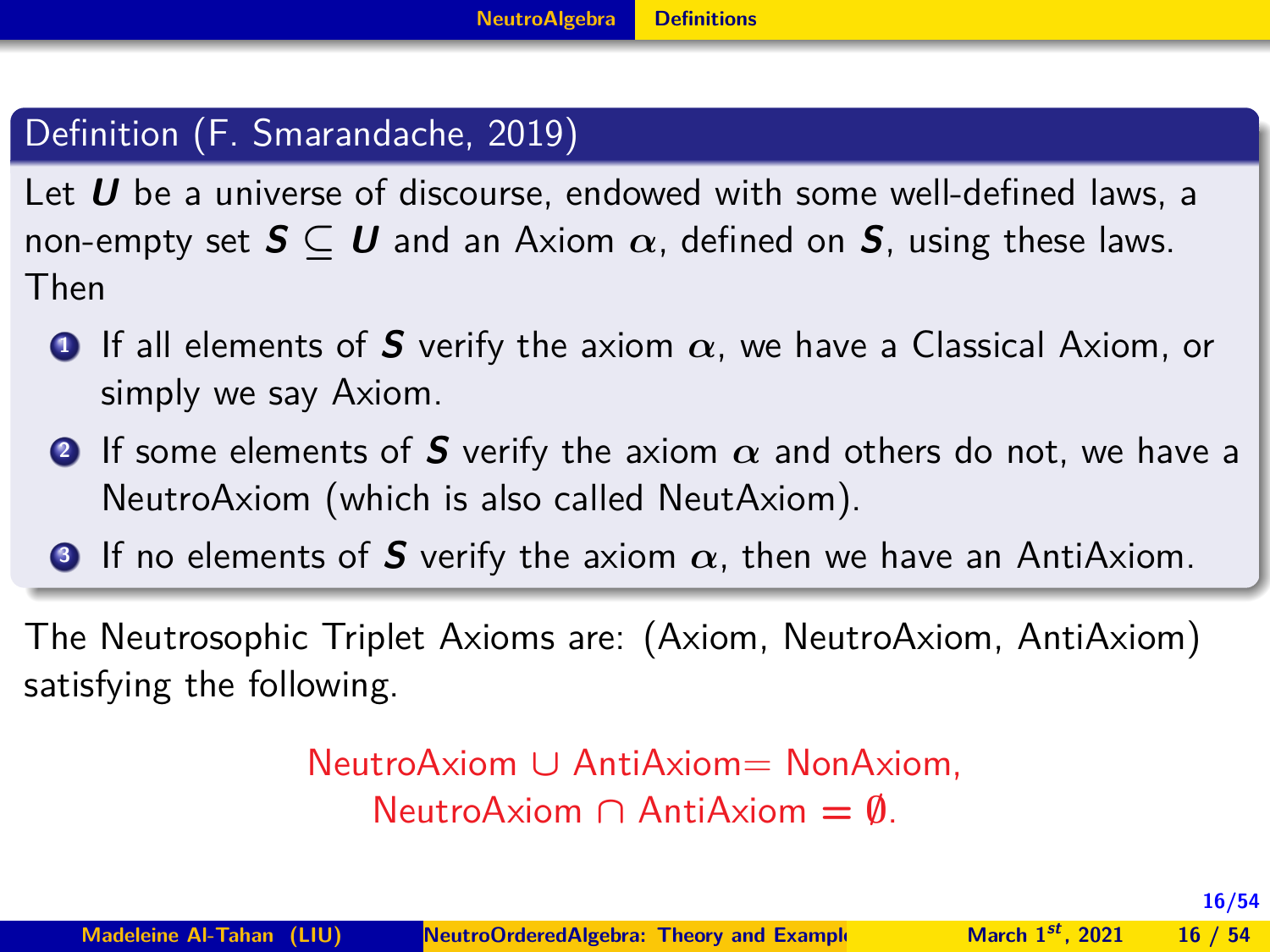- <span id="page-16-0"></span>Let **A** be any non-empty set and "**·**" be an operation on **A**. Then "**·**" is called a NeutroAssociative on **A** if there exist **x**, **y**, **z**, **a**, **b**, **c**, **e**, **f**, **g**  $\in$  **A** with the following conditions.
	- **1**  $\mathbf{x} \cdot (\mathbf{y} \cdot \mathbf{z}) = (\mathbf{x} \cdot \mathbf{y}) \cdot \mathbf{z}$ ; (This condition is called degree of truth, " $\mathbf{T}$ ".)
	- **2 a**  $\cdot$  (**b**  $\cdot$  **c**)  $\neq$  (**a**  $\cdot$  **b**)  $\cdot$  **c**; (This condition is called degree of falsity, "**F**".)
	- **3 e**  $\cdot$  (**f**  $\cdot$  **g**) is indeterminate or (**e**  $\cdot$  **f**)  $\cdot$  **g** is indeterminate or we can not find if  $\mathbf{e} \cdot (\mathbf{f} \cdot \mathbf{g})$  and  $(\mathbf{e} \cdot \mathbf{f}) \cdot \mathbf{g}$  are equal. (This condition is called degree of indeterminacy, "**I**".)
- Where **(T***,* **I***,* **F)** is different from **(1***,* **0***,* **0)** that represents the classical associative axiom, and from **(0***,* **0***,* **1)** that represents the AntiAssociativeAxiom.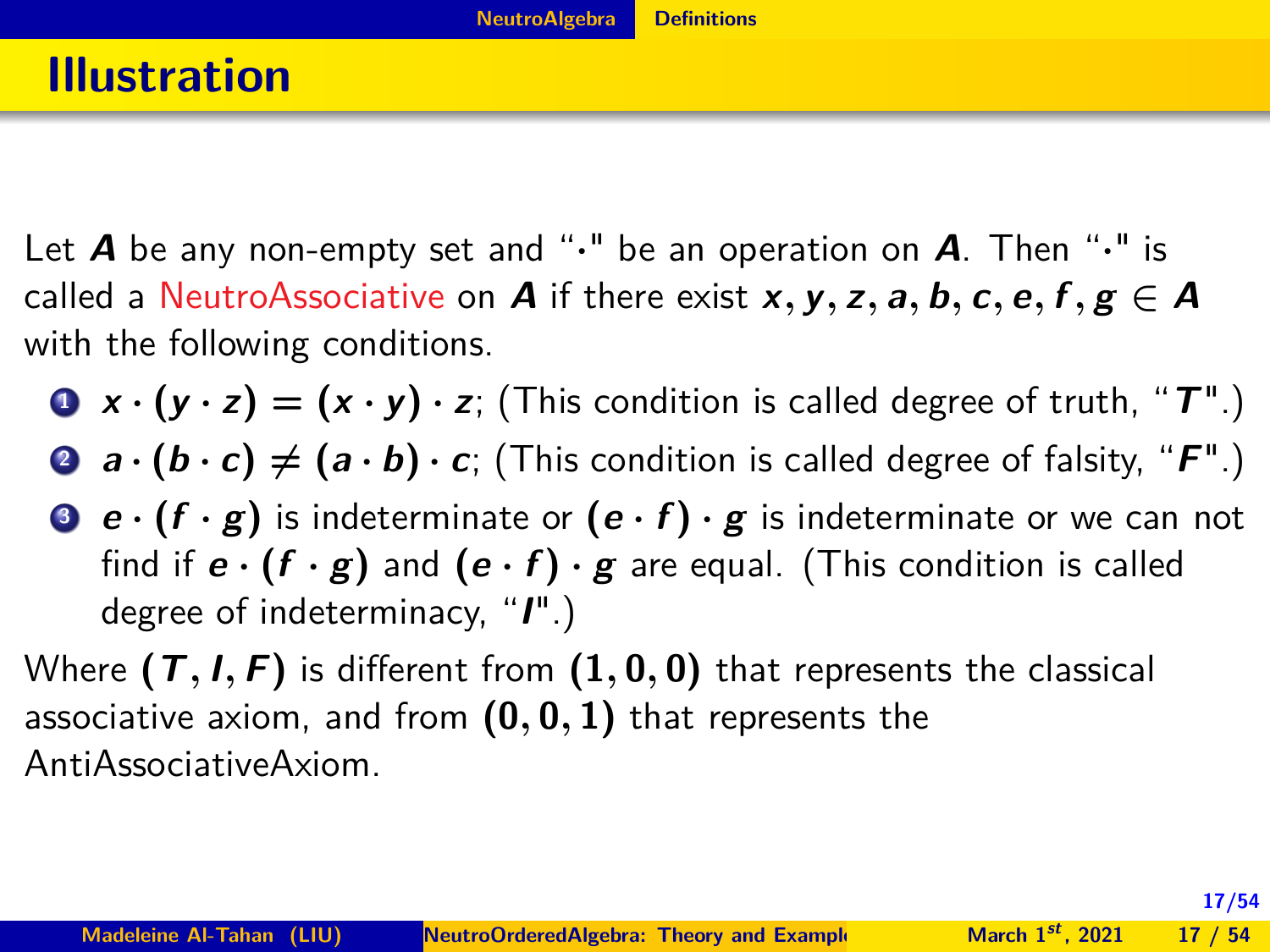#### <span id="page-17-0"></span>Definition (F. Smarandache, 2019)

A non-empty set **A** endowed with **n** operations " $\star_i$ " for  $i = 1, \ldots, n$ , is called *NeutroAlgebra* if it has at least one NeutroOperation or at least one NeutroAxiom with no AntiOperations nor AntiAxioms.

#### Remark (F. Smarandache, 2019)

NeutroAlgebra is a generalization of Partial Algebra.

#### In comparison between the Partial Algebra and the NeutroAlgebra.

- When the NeutroAlgebra has no NeutroAxiom, and no outer-defined operation, it coincides with the Partial Algebra.
- There are NeutroAlgebras that have no NeutroOperations, but have NeutroAxioms. These are different from Partial Algebras.
- There are NeutroAlgebras that have both, NeutroOperations and NeutroAxioms.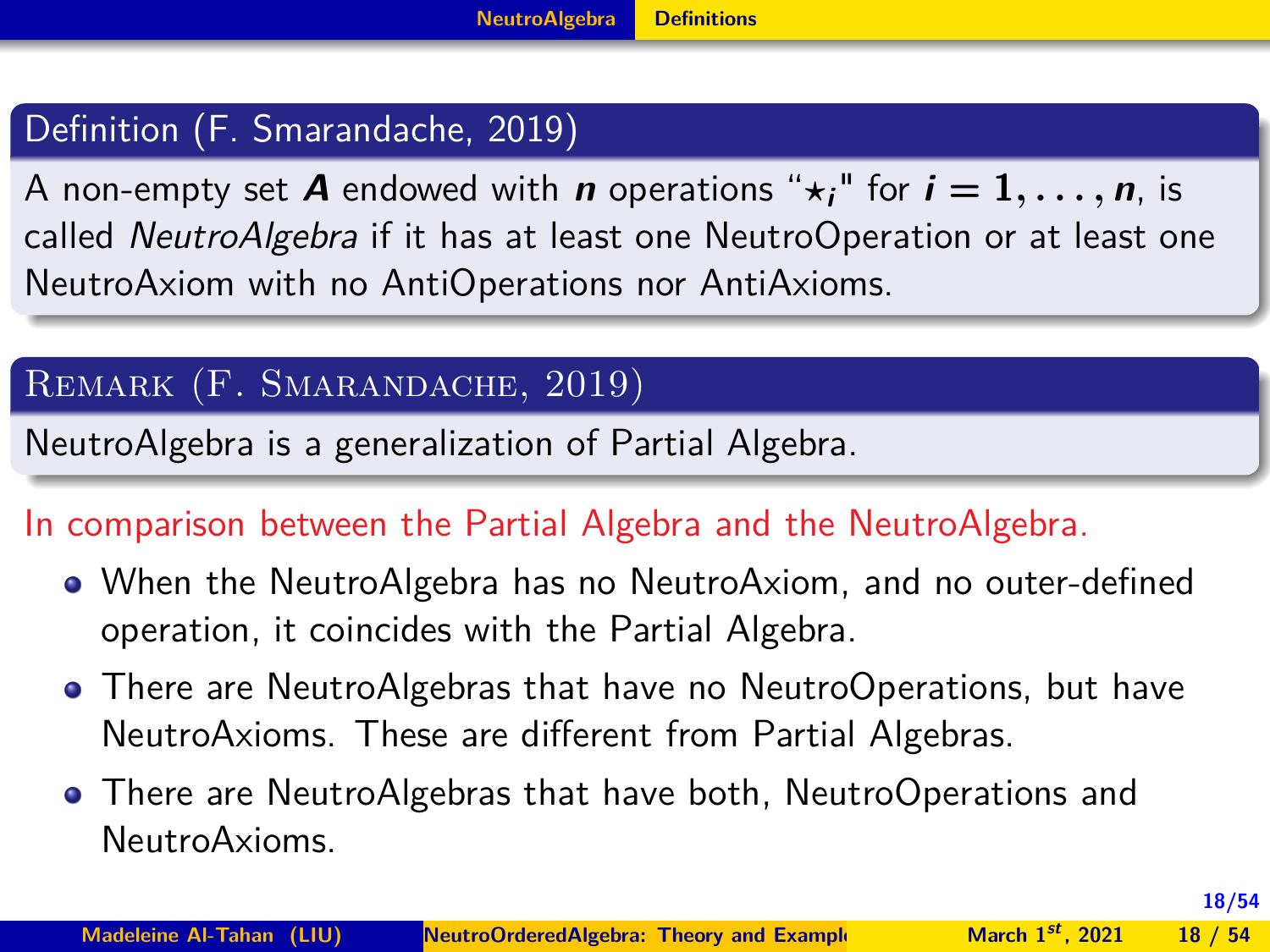## <span id="page-18-0"></span>**Illustrative Examples**

- (1) Let **S =]0***,* **∞[**. Then **(S***,* **÷)** is a NeutroSemigroup [4]. Since "**÷**" is well-defined then we need to show that  $(S, \div)$  is a NeutroAssociative.
	- This is easily seen as  $x \div (y \div z)$  is  $\begin{cases} = (x \div y) \div z & \text{if } z = 1; \\ (x \div z) & \text{if } z = 1; \end{cases}$  $\neq$   $(x \div y) \div z$  otherwise.
- (2) Let  $S = \{a, b\}$ . Then  $(S, \odot)$  defined by the following table is a NeutroSemigroup [6].

| ω, | a | h         |  |  |
|----|---|-----------|--|--|
| a  | b | a         |  |  |
| b  | a | undefined |  |  |

This is clear as "" is a NeutroOperation and

$$
a \odot (a \odot a) = (a \odot a) \odot a = a.
$$

**Madeleine Al-Tahan (LIU) NeutroOrderedAlgebra: Theory and Example March 1<sup>st</sup>, 2021** 19 / 54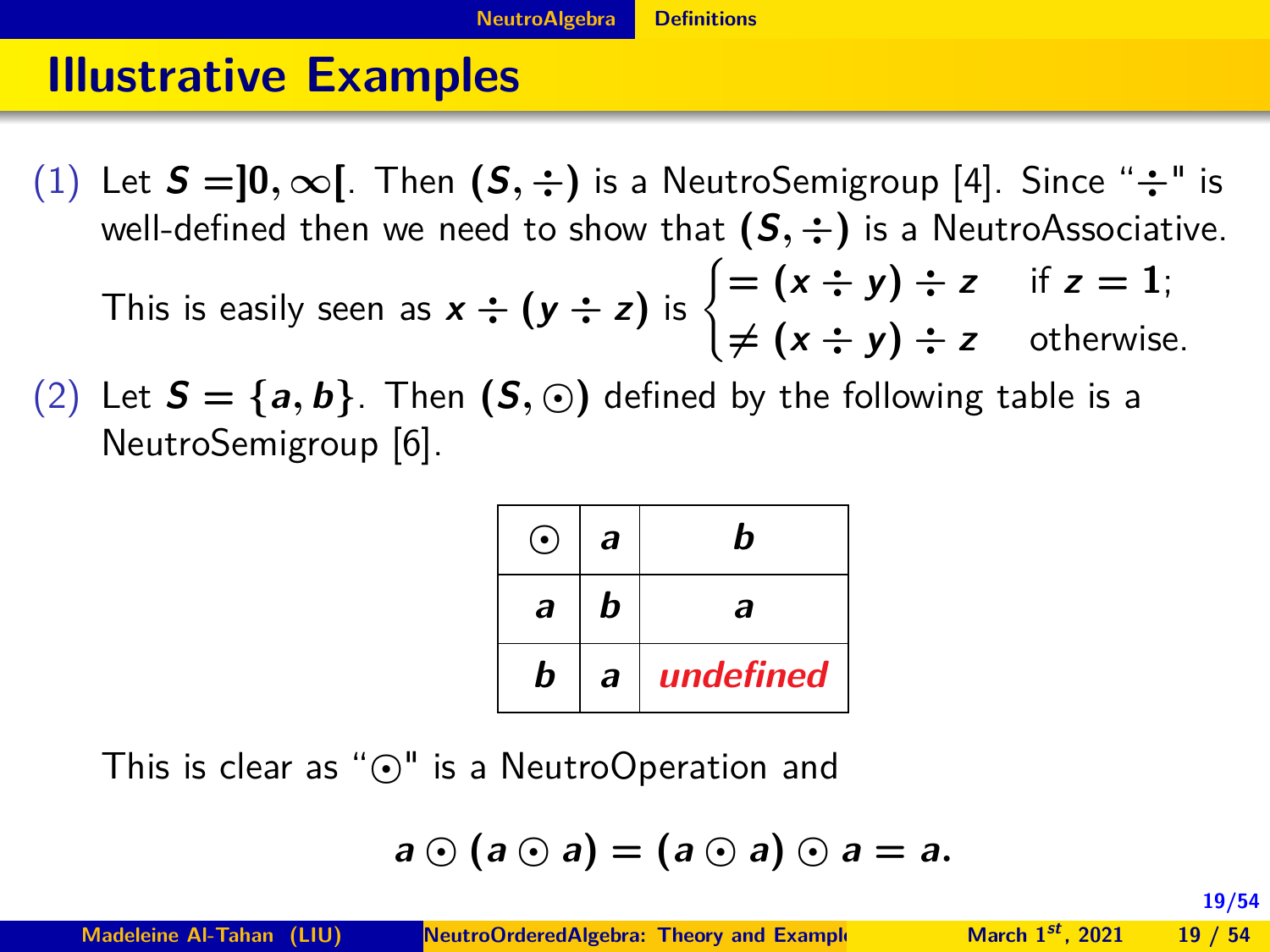## <span id="page-19-0"></span>**Examples (Cont'd)**

(3) Let  $S = \{a, b\}$ . Then  $(S, \cdot)$  defined by the following table is a NeutroSemigroup [6].

|   | a | b                                 |  |
|---|---|-----------------------------------|--|
| a | b | a                                 |  |
| b | a | $\boldsymbol{c}\notin\mathcal{S}$ |  |

(4) Let  $S = \{a, b\}$ . Then  $(S, +)$  defined by the following table is a NeutroSemigroup [6].

| $+$              | $\overline{a}$ | b                |           |   |  |
|------------------|----------------|------------------|-----------|---|--|
| $\boldsymbol{a}$ | b              | $\boldsymbol{a}$ |           |   |  |
| b                | $\overline{a}$ | $\boldsymbol{a}$ | <b>or</b> | b |  |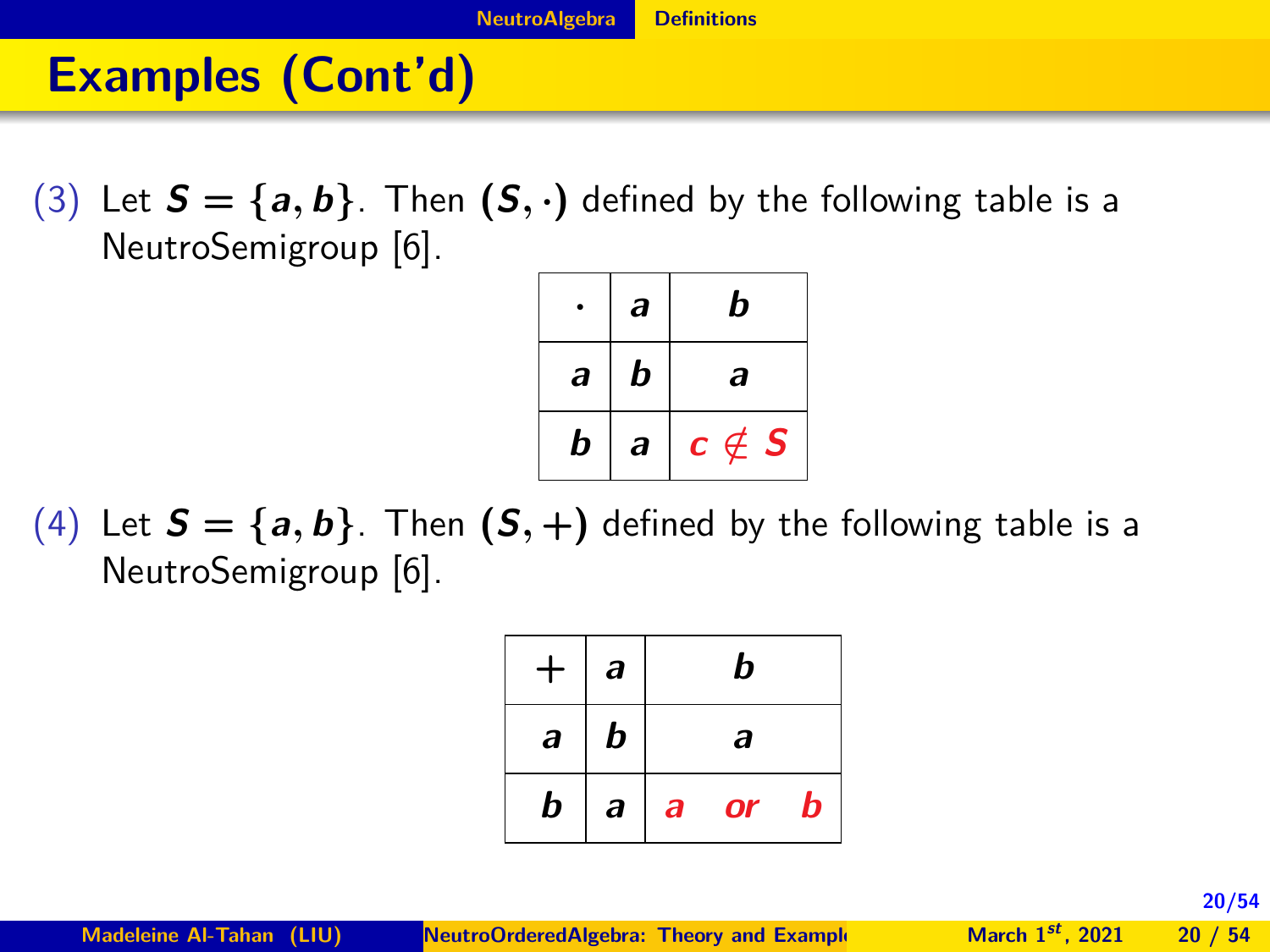- <span id="page-20-0"></span>**•** [Definition](#page-3-0)
- **•** [Formalization](#page-5-0)

## **2** [NeutroAlgebra](#page-8-0)

- **[Motivation](#page-8-0)**
- **•** [Definitions](#page-12-0)

## **3** [NeutroOrderedAlgebra](#page-20-0)

- **•** [Definitions](#page-20-0)
- [NeutroOrderedSemigroups](#page-25-0)
	- [Definitions and Examples of NeutroOrderedSemigroups](#page-26-0)
	- **[Subsets of NeutroOrderedSemigroups](#page-32-0)**
	- [NeutroOrderedIsomorphisms](#page-37-0)
	- **[Productional NeutroOrderedSemigroups](#page-41-0)**

## **4** [Conclusion](#page-45-0)

- **5** [Collaborative team](#page-47-0)
- **6** [References](#page-50-0)
- **7** [Thank you](#page-53-0)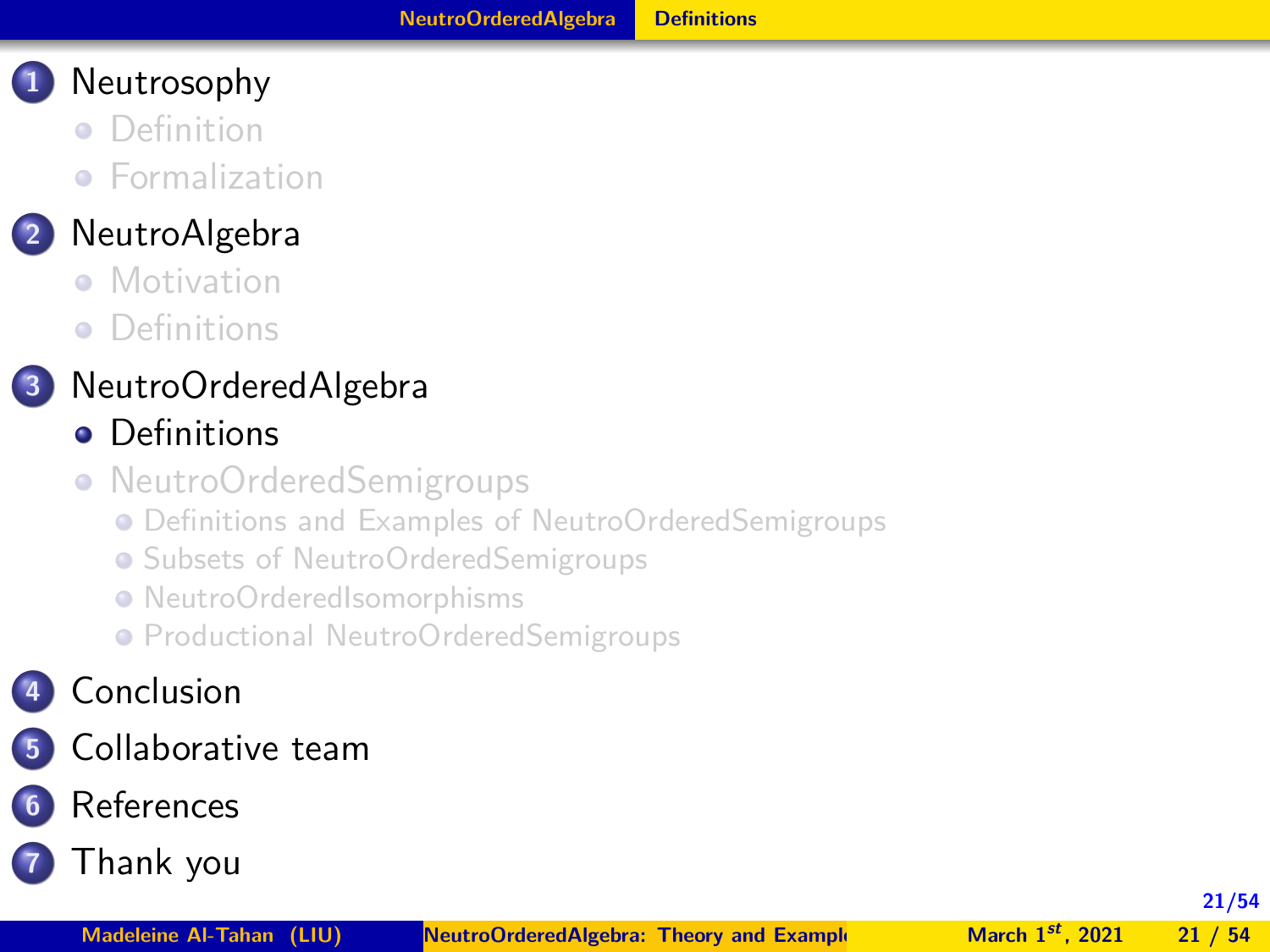<span id="page-21-0"></span>An ordered algebraic structure **A** consists of an algebra together with a partial ordering on the underlying set of the algebra. We require that the operations of the algebra are compatible with the partial ordering in that they preserve or reverse order in each coordinate. Ordered algebraic structures occur in a wide variety of areas such as partially ordered vector spaces, lattice ordered groups, Boolean algebras, Heyting algebras, modal algebras, cylindric algebras, relation algebras, etc.

#### Definition

[\[3\]](#page-51-0) Let **A** be an Algebra with **n** operations " $\star$ <sub>i</sub>" and " $\lt$ " be a partial order (reflexive, anti-symmetric, and transitive) on **A**. Then  $(A, \star_1, \ldots, \star_n, \leq)$  is an Ordered Algebra if the following conditions hold. If  $x \le y \in A$  then  $z \star_i x \le z \star_i y$  and  $x \star_i z \le y \star_i z$  for all  $i = 1, \ldots, n$ 

and  $z \in A$ .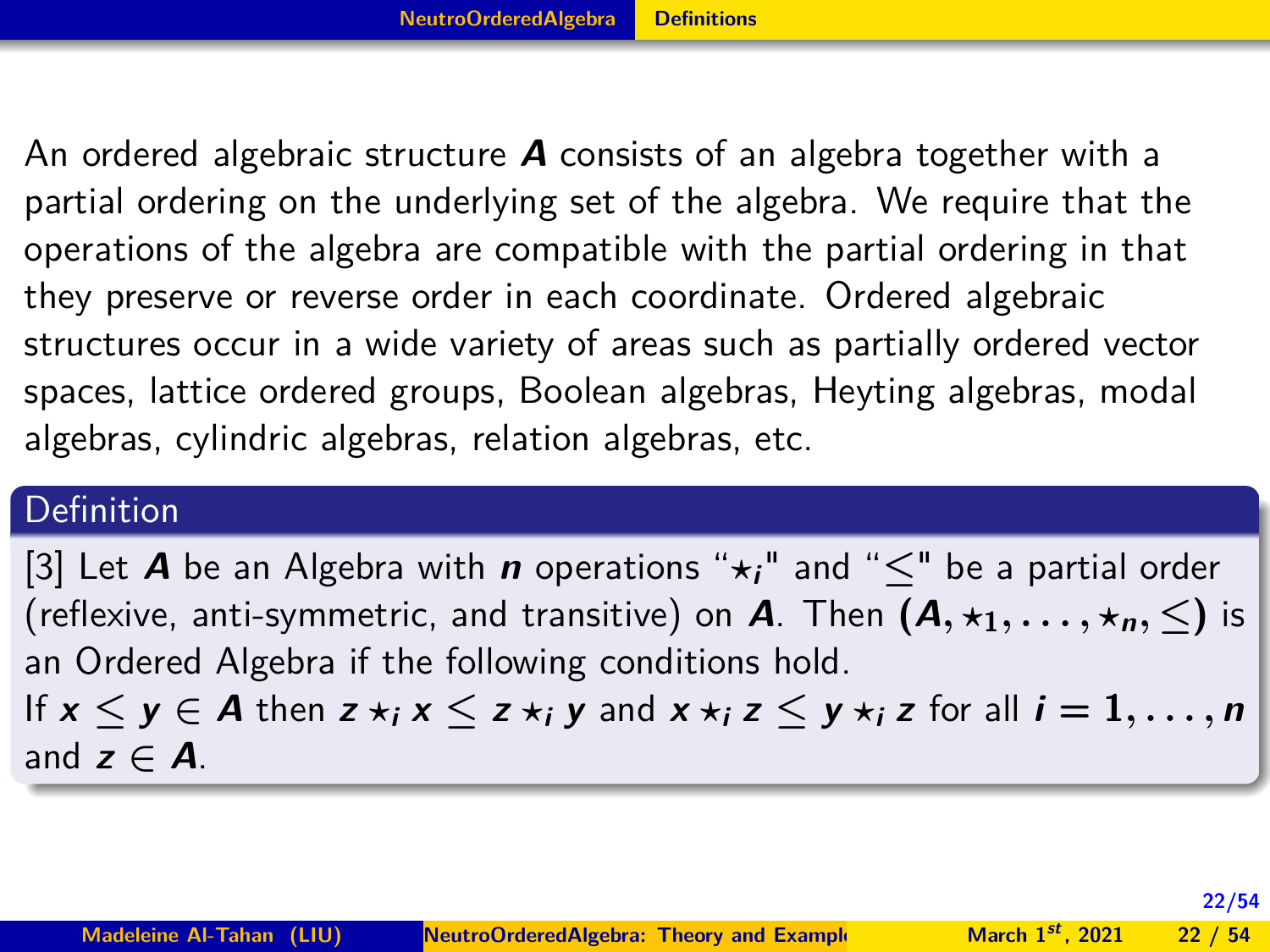<span id="page-22-0"></span>

Inspired by NeutroAlgebra and ordered Algebra, we introduced **NeutroOrderedAlgebra** in 2021 [\[1\]](#page-51-1).

Starting with a partial order on a NeutroAlgebra, we get a NeutroStructure. The latter if it satisfies the conditions of **NeutroOrder**, it becomes a NeutroOrderedAlgebra.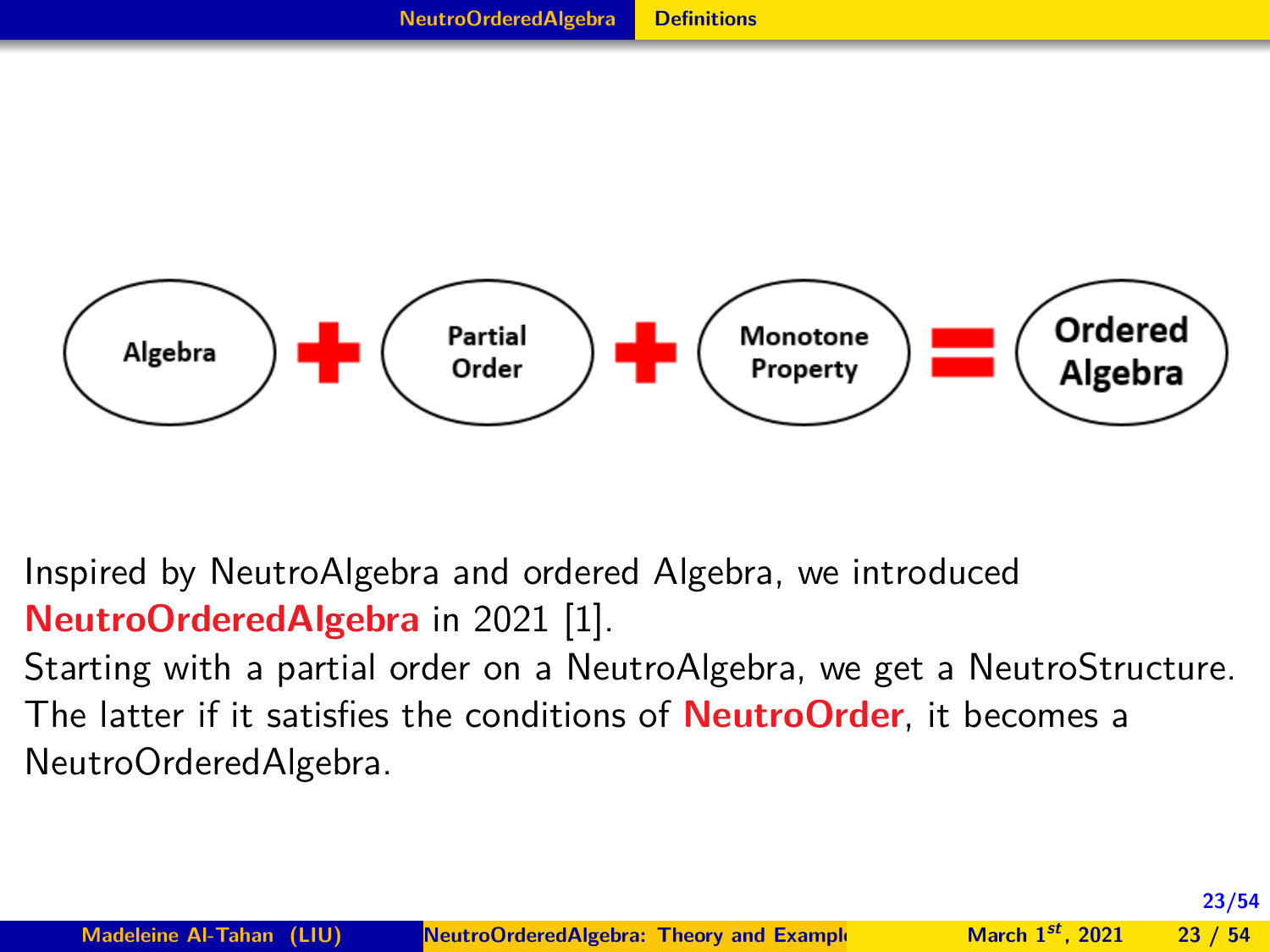#### <span id="page-23-0"></span>Definition (M. Al-Tahan, F. Smarandache, and B. Davvaz, [\[1\]](#page-51-1), 2021)

Let **A** be a NeutroAlgebra with **n** (Neutro) operations " $\star$ <sub>i</sub>" and " $\lt$ " be a partial order (reflexive, anti-symmetric, and transitive) on **A**. Then  $(A, \star_1, \ldots, \star_n, \leq)$  is a NeutroOrderedAlgebra if the following conditions hold.

- **1** There exist  $x \le y \in A$  with  $x \ne y$  such that  $z \ne i$ ,  $x \le z \ne i$ , y and *x*  $\star$ *i* **<b>z**  $\lt$  **y**  $\star$ *i* **z** for all **z**  $\in$  **A** and *i* **= 1, . . . , n**. (This condition is called degree of truth, "**T**".)
- **2** There exist  $\mathbf{x} \leq \mathbf{y} \in \mathbf{A}$  and  $\mathbf{z} \in \mathbf{A}$  such that  $\mathbf{z} \star_i \mathbf{x} \nleq \mathbf{z} \star_i \mathbf{y}$  or  $\mathbf{x} \star_i \mathbf{z} \nleq \mathbf{y} \star_i \mathbf{z}$  for some  $\boldsymbol{i} = 1, \dots, \boldsymbol{n}$ . (This condition is called degree of falsity, "**F**".)
- **3** There exist  $\mathbf{x} \leq \mathbf{y} \in \mathbf{A}$  and  $\mathbf{z} \in \mathbf{A}$  such that  $\mathbf{z} \star_i \mathbf{x}$  or  $\mathbf{z} \star_i \mathbf{y}$  or  $\mathbf{x} \star_i \mathbf{z}$ or  $y \star i$  **z** are indeterminate, or the relation between  $z \star i$  **x** and  $z \star i$  **y**, or the relation between  $x \star i$  **z** and  $y \star i$  **z** are indeterminate for some  $\bm{i} = 1, \ldots, \bm{n}$ . (This condition is called degree of indeterminacy, " $\bm{l}$ ".)

Where  $(T, I, F)$  is different from  $(1, 0, 0)$  as well from  $(0, 0, 1)$ .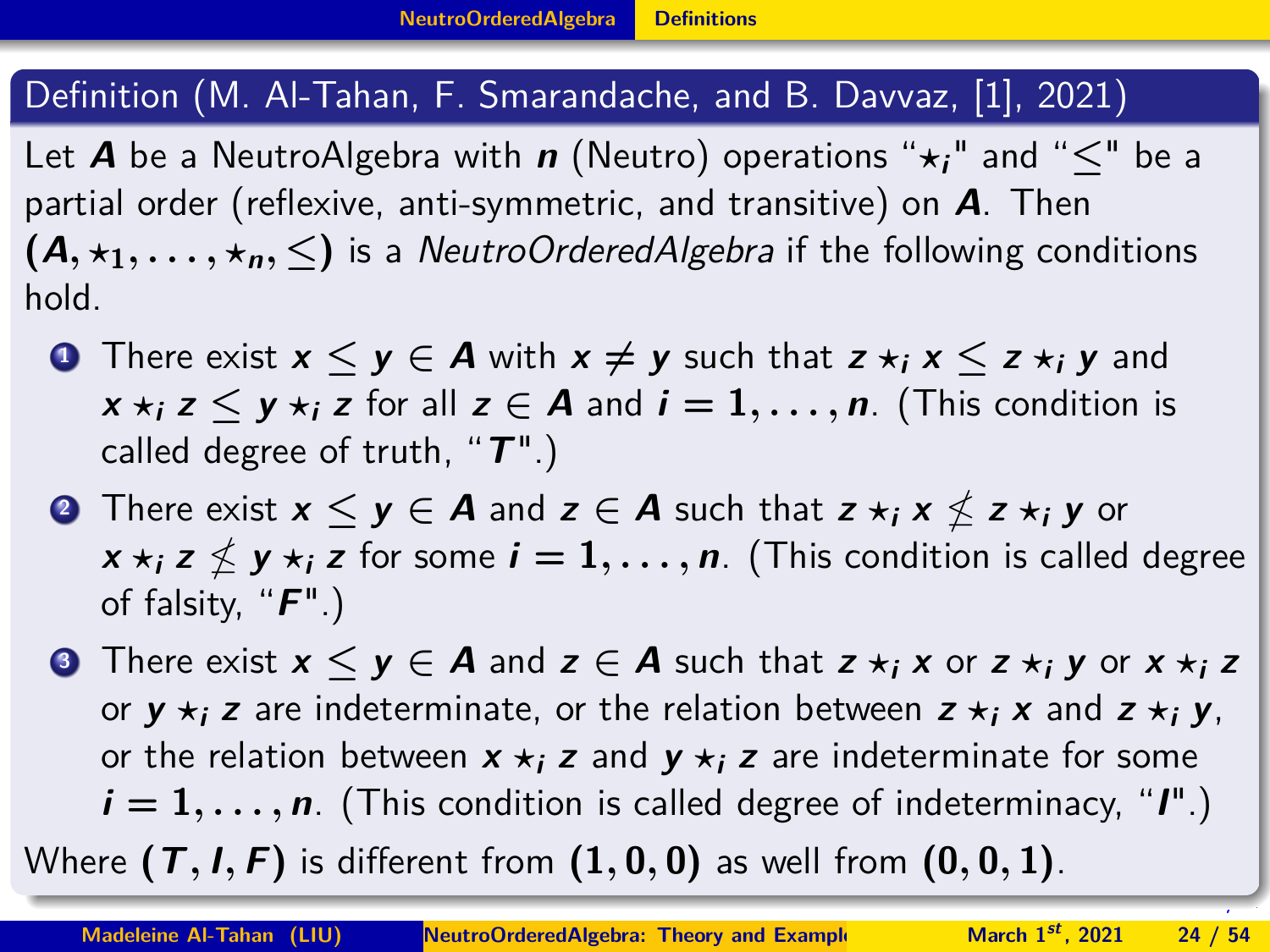#### <span id="page-24-0"></span>Definition

Let  $(A, \star_1, \ldots, \star_n, \leq)$  be a NeutroOrderedAlgebra. If " $\leq$ " is a total order on **A** then **A** is called NeutroTotalOrderedAlgebra [1].

#### **Definition**

Let  $(A, \star_1, \ldots, \star_n, \leq_A)$  be a NeutroOrderedAlgebra and  $\emptyset \neq S \subseteq A$ . Then **S** is a NeutroOrderedSubAlgebra of **A** if  $(S, \star_1, \ldots, \star_n, \leq_A)$  is a NeutroOrderedAlgebra and there exists  $x \in S$  with  $(x| = \{ y \in A : y \leq_A x \}$  ⊂ **S** [1].

#### **REMARK**

A NeutroOrderedAlgebra has at least one NeutroOrderedSubAlgebra which is itself.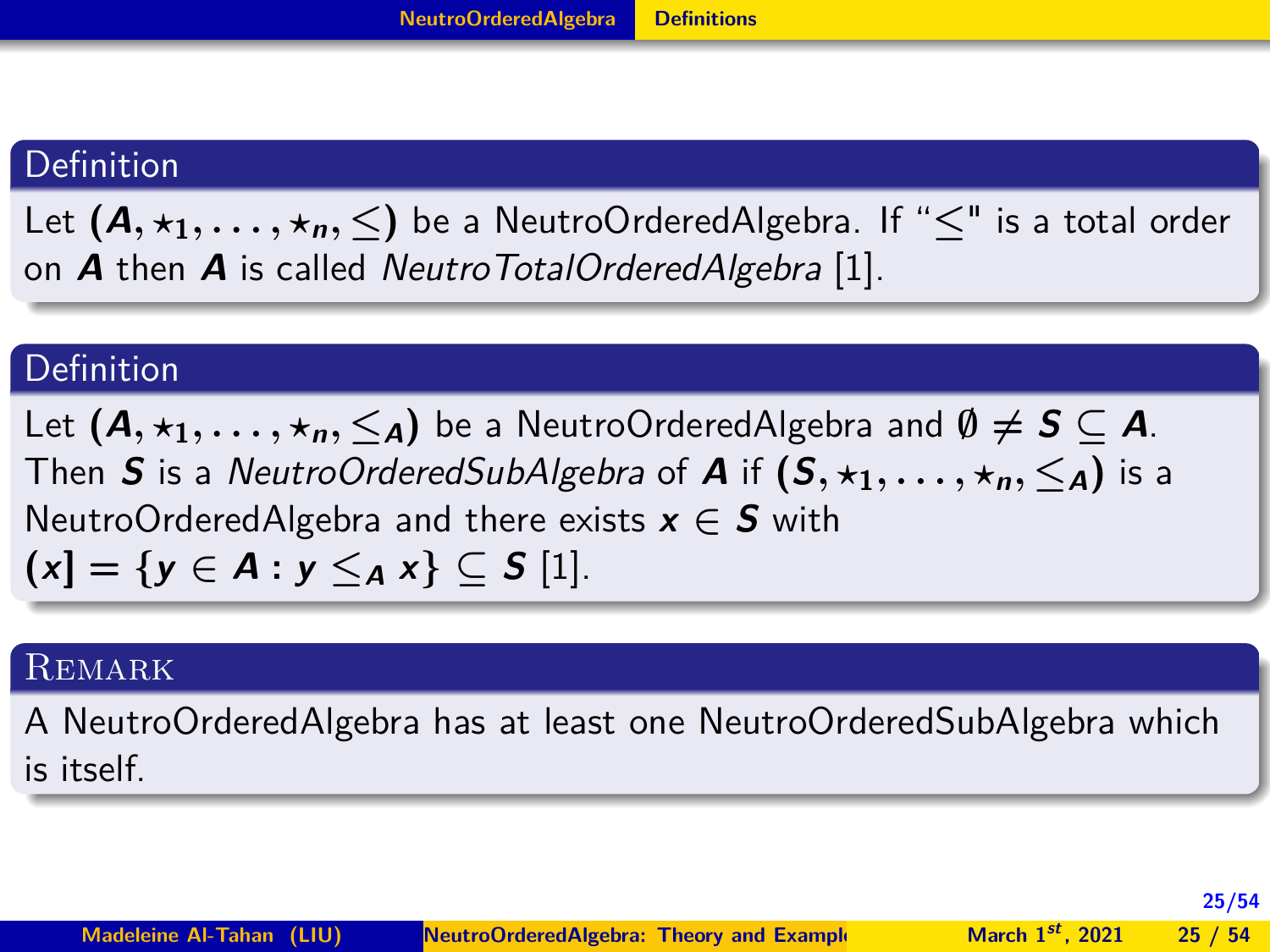- <span id="page-25-0"></span>**•** [Definition](#page-3-0)
- **•** [Formalization](#page-5-0)

## **2** [NeutroAlgebra](#page-8-0)

- **[Motivation](#page-8-0)**
- [Definitions](#page-12-0)

## **3** [NeutroOrderedAlgebra](#page-20-0)

**•** [Definitions](#page-20-0)

## • [NeutroOrderedSemigroups](#page-25-0)

- [Definitions and Examples of NeutroOrderedSemigroups](#page-26-0)
- **[Subsets of NeutroOrderedSemigroups](#page-32-0)**
- [NeutroOrderedIsomorphisms](#page-37-0)
- **[Productional NeutroOrderedSemigroups](#page-41-0)**

## **4** [Conclusion](#page-45-0)

**5** [Collaborative team](#page-47-0)

## **6** [References](#page-50-0)

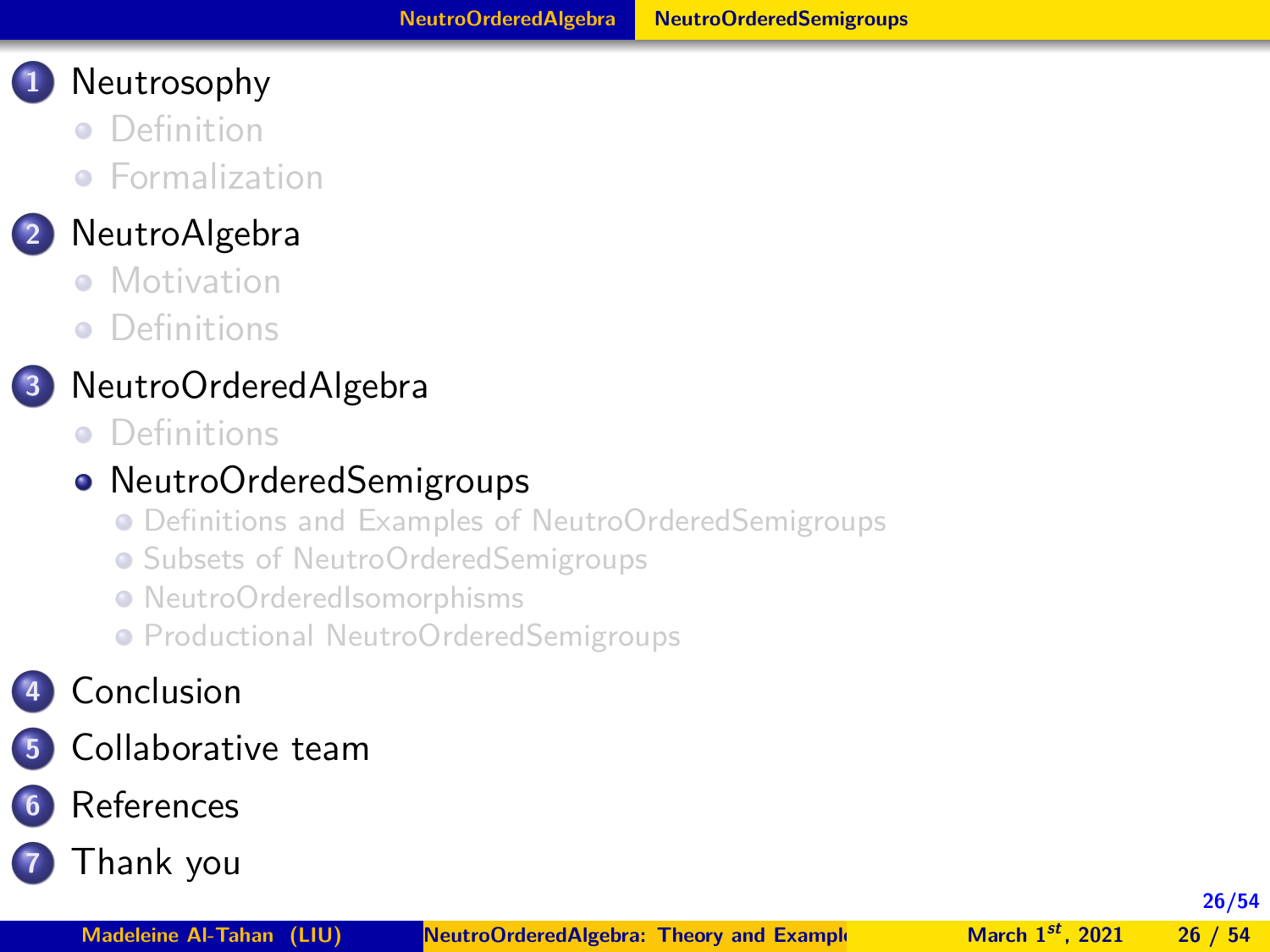- <span id="page-26-0"></span>**•** [Definition](#page-3-0)
- **•** [Formalization](#page-5-0)

## **2** [NeutroAlgebra](#page-8-0)

- **[Motivation](#page-8-0)**
- [Definitions](#page-12-0)

## **3** [NeutroOrderedAlgebra](#page-20-0)

- **•** [Definitions](#page-20-0)
- [NeutroOrderedSemigroups](#page-25-0)

#### [Definitions and Examples of NeutroOrderedSemigroups](#page-26-0)

- **[Subsets of NeutroOrderedSemigroups](#page-32-0)**
- [NeutroOrderedIsomorphisms](#page-37-0)
- **[Productional NeutroOrderedSemigroups](#page-41-0)**

## **4** [Conclusion](#page-45-0)

- **5** [Collaborative team](#page-47-0)
- **6** [References](#page-50-0)
- **7** [Thank you](#page-53-0)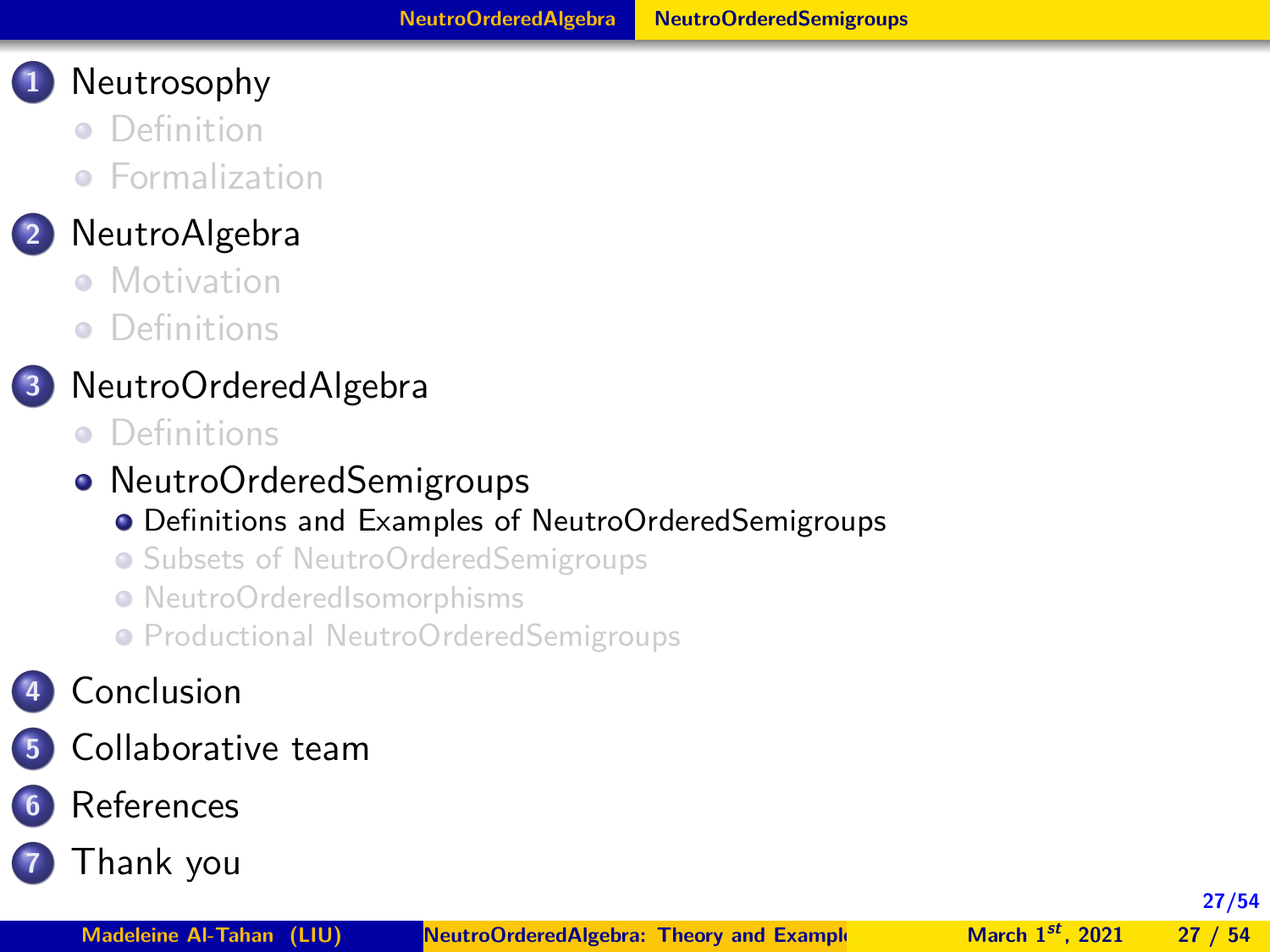#### <span id="page-27-0"></span>Definition (M. Al-Tahan, F. Smarandache, and B. Davvaz, [\[1\]](#page-51-1), 2021)

Let  $(S, \cdot)$  be a NeutroSemigroup and " $\leq$ " be a partial order (reflexive, anti-symmetric, and transitive) on **S**. Then  $(S, \cdot, \leq)$  is a NeutroOrderedSemigroup if the following conditions hold.

- **1 1** There exist  $x \le y \in S$  with  $x \ne y$  such that  $z \cdot x \le z \cdot y$  and  $x \cdot z \leq y \cdot z$  for all  $z \in S$ . (This condition is called degree of truth, "**T**".)
- **2** There exist  $\mathbf{x} \leq \mathbf{y} \in \mathbf{S}$  and  $\mathbf{z} \in \mathbf{S}$  such that  $\mathbf{z} \cdot \mathbf{x} \nleq \mathbf{z} \cdot \mathbf{y}$  or  $\mathbf{x} \cdot \mathbf{z} \nleq \mathbf{y} \cdot \mathbf{z}$ . (This condition is called degree of falsity, " $\mathbf{F}$ ".)
- **3** There exist  $x \le y \in S$  and  $z \in S$  such that  $z \cdot x$  or  $z \cdot y$  or  $x \cdot z$  or **y · z** are indeterminate, or the relation between **z · x** and **z · y**, or the relation between **x · z** and **y · z** are indeterminate. (This condition is called degree of indeterminacy, "**I**".)

Where **(T***,* **I***,* **F)** is different from **(1***,* **0***,* **0)** that represents the classical Ordered Semigroup, and from **(0***,* **0***,* **1)** that represents the AntiOrderedSemigroup.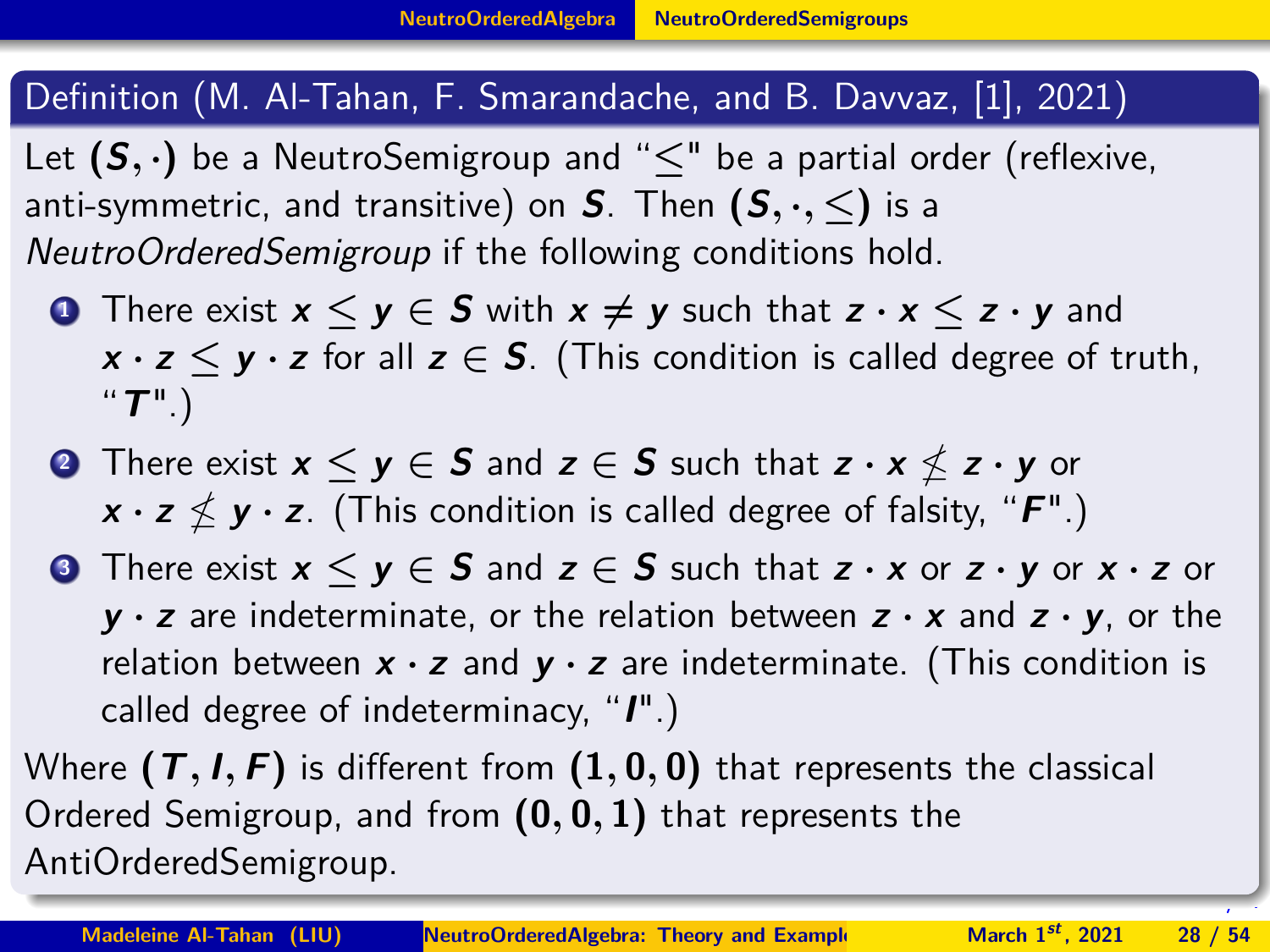#### <span id="page-28-0"></span>**Example 3.** [1] Let  $S_1 = \{s, a, m\}$  and  $(S_1, \cdot_1)$  be defined by the following table.

| ٠1 | S | а | m |
|----|---|---|---|
| S  | S | m | S |
| a  | m | a | m |
| m  | m | m | m |

Since  $s \cdot_1 (s \cdot_1 s) = s = (s \cdot_1 s) \cdot_1 s$  and

 $s \cdot_1 (a \cdot_1 m) = s \neq m = (s \cdot_1 a) \cdot_1 m$ , it follows that  $(S_1, \cdot_1)$  is a NeutroSemigroup.

By defining the total order

$$
\leq_1=\{(m,m),(m,s),(m,a),(s,s),(s,a),(a,a)\}
$$

on  $S_1$ , we get that  $(S_1, \cdot_1, \leq_1)$  is a NeutroTotalOrderedSemigroup. This is easily seen as:

 $m \leq_1 s$  implies that  $m \cdot_1 x \leq_1 s \cdot_1 x$  and  $x \cdot_1 m \leq_1 x \cdot_1 s$  for all  $x \in S_1$ . And having  $s \leq_1$  a but  $s \cdot_1 s = s \nleq_1 m = a \cdot_1 s$ .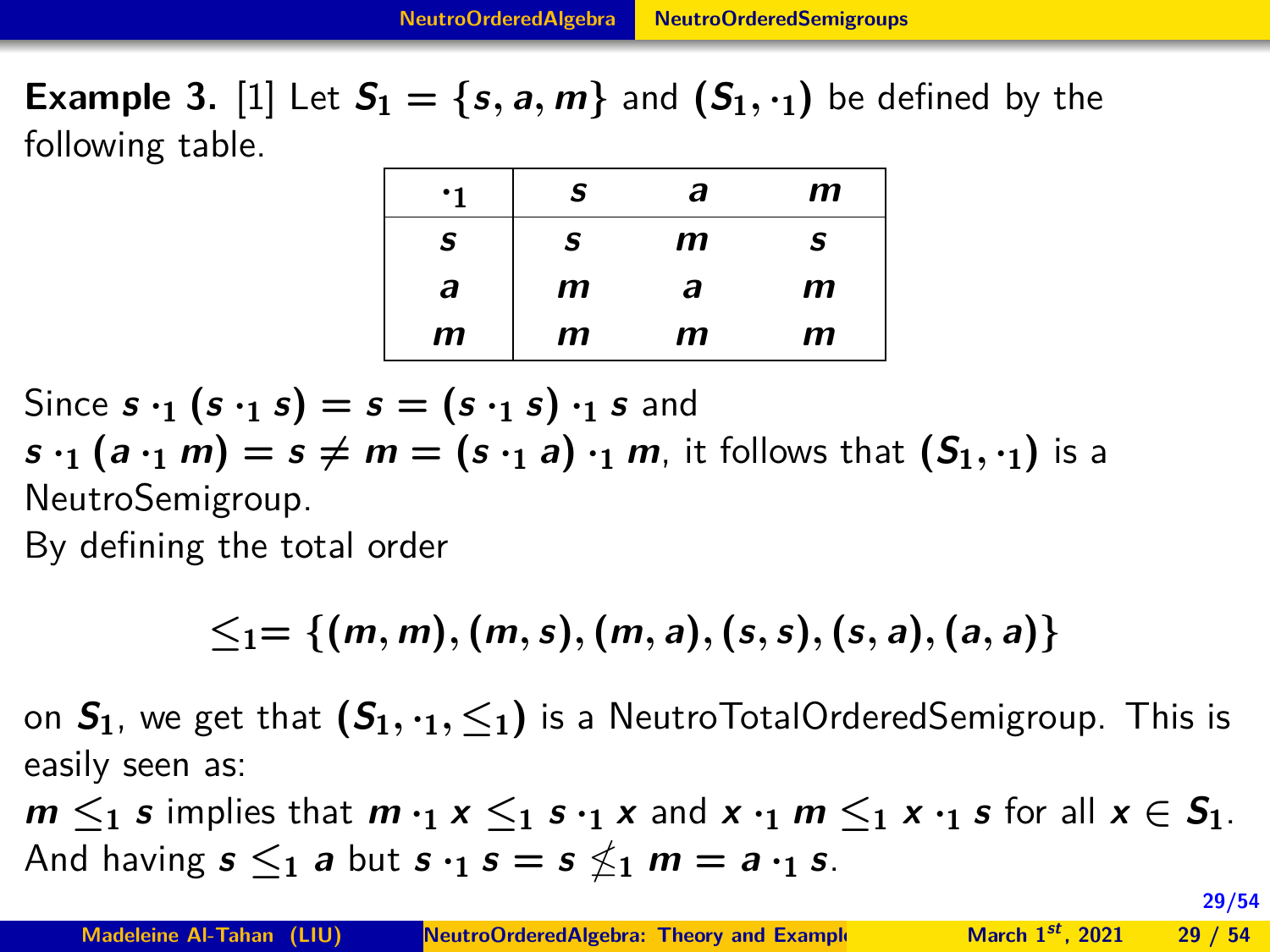<span id="page-29-0"></span>**Example 4.** [1] Let  $S_2 = \{0, 1, 2, 3\}$  and  $(S_2, \cdot_2)$  be defined by the following table.

| $\cdot$ 2   | 0              |   | 2              | 3                       |
|-------------|----------------|---|----------------|-------------------------|
| 0           | 0              | 0 | $\bf{0}$       | 3                       |
|             | $\bf{0}$       |   | 1.             | 3                       |
| $\mathbf 2$ | $\bf{0}$       | 3 | $\overline{2}$ | $\overline{\mathbf{c}}$ |
| 3           | $\overline{3}$ | ર | 3              | 3                       |

Since  $0 \cdot_2 (0 \cdot_2 0) = 0 = (0 \cdot_2 0) \cdot_2 0$  and  $1 \cdot_2 (2 \cdot_2 3) = 1 \neq 3 = (1 \cdot_2 2) \cdot_2 3$ , it follows that  $(S_2, \cdot_2)$  is a NeutroSemigroup. By defining the total order "**≤2**" on **S<sup>2</sup>** as follows:

 $\{(0,0), (0,1), (0,2), (0,3), (1,1), (1,2), (1,3), (2,2), (2,3), (3,3)\},$ we get that  $(S_2, \cdot_2, \leq_2)$  is a NeutroTotalOrderedSemigroup. This is easily seen as:

**30/54**  $0 \leq_2 3$  implies that  $0 \cdot_2 x \leq_2 3 \cdot_2 x$  and  $x \cdot_2 0 \leq_2 x \cdot_2 3$  for all  $x \in S_2$ . And having  $1 \leq_2 2$  but  $2 \cdot_2 1 = 3 \nleq_2 2 = 2 \cdot_2 2$ .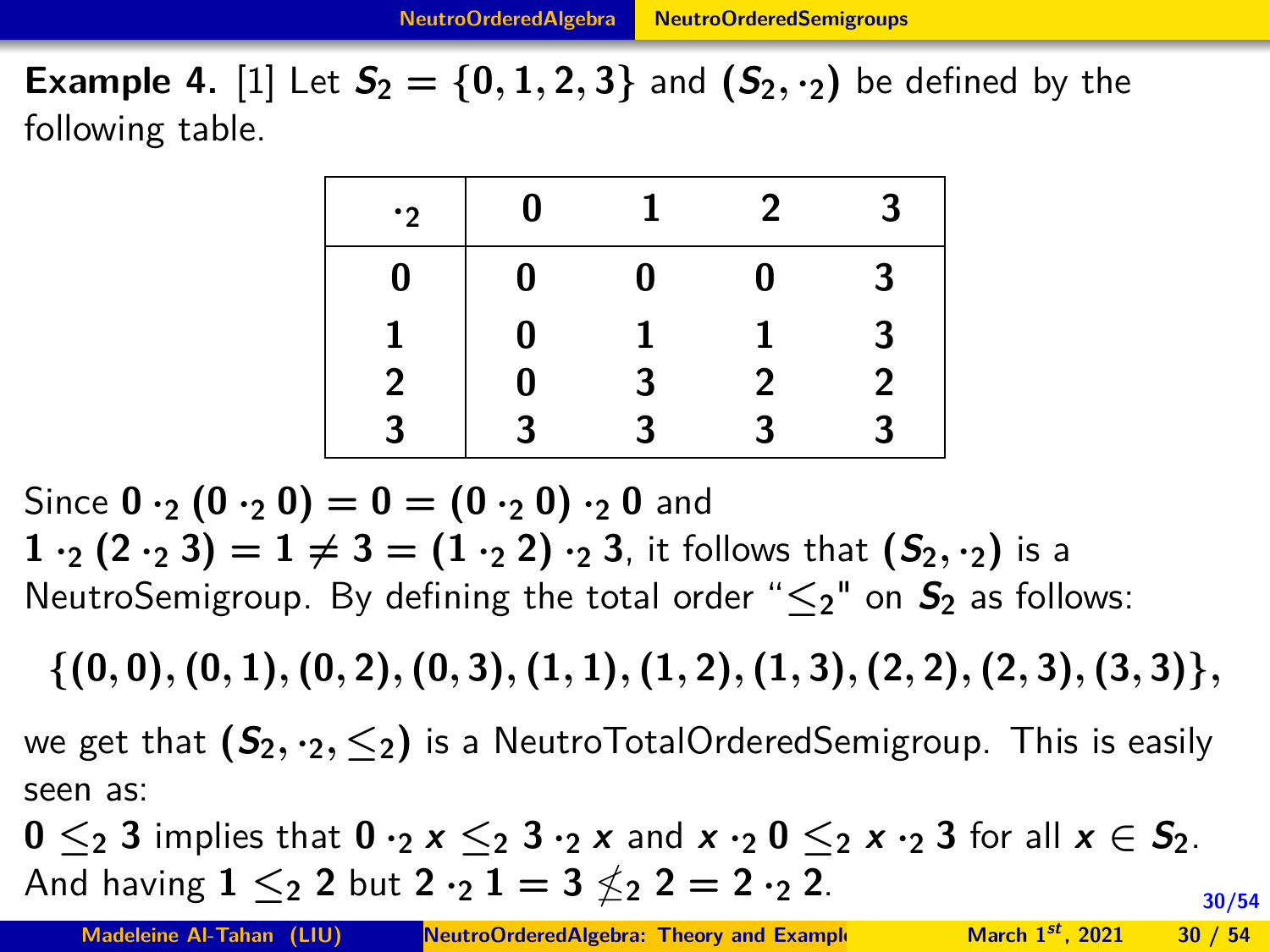<span id="page-30-0"></span>**Example 5.** [1] Let  $S_3 = \{0, 1, 2, 3, 4\}$  and  $(S_3, \cdot_3)$  be defined by the following table.

| $\cdot$ 3      | $\bf{0}$                                              | $\mathbf{1}$ | $2^{\circ}$    | 3 <sup>1</sup> | 4              |
|----------------|-------------------------------------------------------|--------------|----------------|----------------|----------------|
| 0              |                                                       | $\bf{0}$     | $\mathbf{0}$   | 3 <sup>1</sup> | $\bf{0}$       |
|                | $\begin{bmatrix} 0 \ 0 \ 0 \ 0 \ 0 \ 0 \end{bmatrix}$ |              | 2 <sup>1</sup> |                | 1              |
| $\overline{2}$ |                                                       | 4            | 2 <sup>7</sup> | 3 <sup>1</sup> | 3 <sup>1</sup> |
| 3              |                                                       | 4            | $\overline{2}$ | 3              | 3              |
| 4              |                                                       | 0            | 0              |                | $\bf{0}$       |

Since  $0 \cdot_3 (0 \cdot_3 0) = 0 = (0 \cdot_3 0) \cdot_3 0$  and

 $1 \cdot_3 (2 \cdot_3 1) = 1 \neq 4 = (1 \cdot_3 2) \cdot_3 1$ , it follows that  $(S_3, \cdot_3)$  is a NeutroSemigroup.

By defining the partial order " $\leq_3$ " on  $S_3$  as follows

 $\{(0,0), (0,1), (0,3), (0,4), (1,1), (1,3), (1,4), (2,2), (3,3), (3,4), (4,4)\}$ 

we get that  $(S_3, \cdot_3, \leq_3)$  is a NeutroOrderedSemigroup that is not NeutroTotalOrderedSemigroup as "**≤3**" is not a total order on **S3**.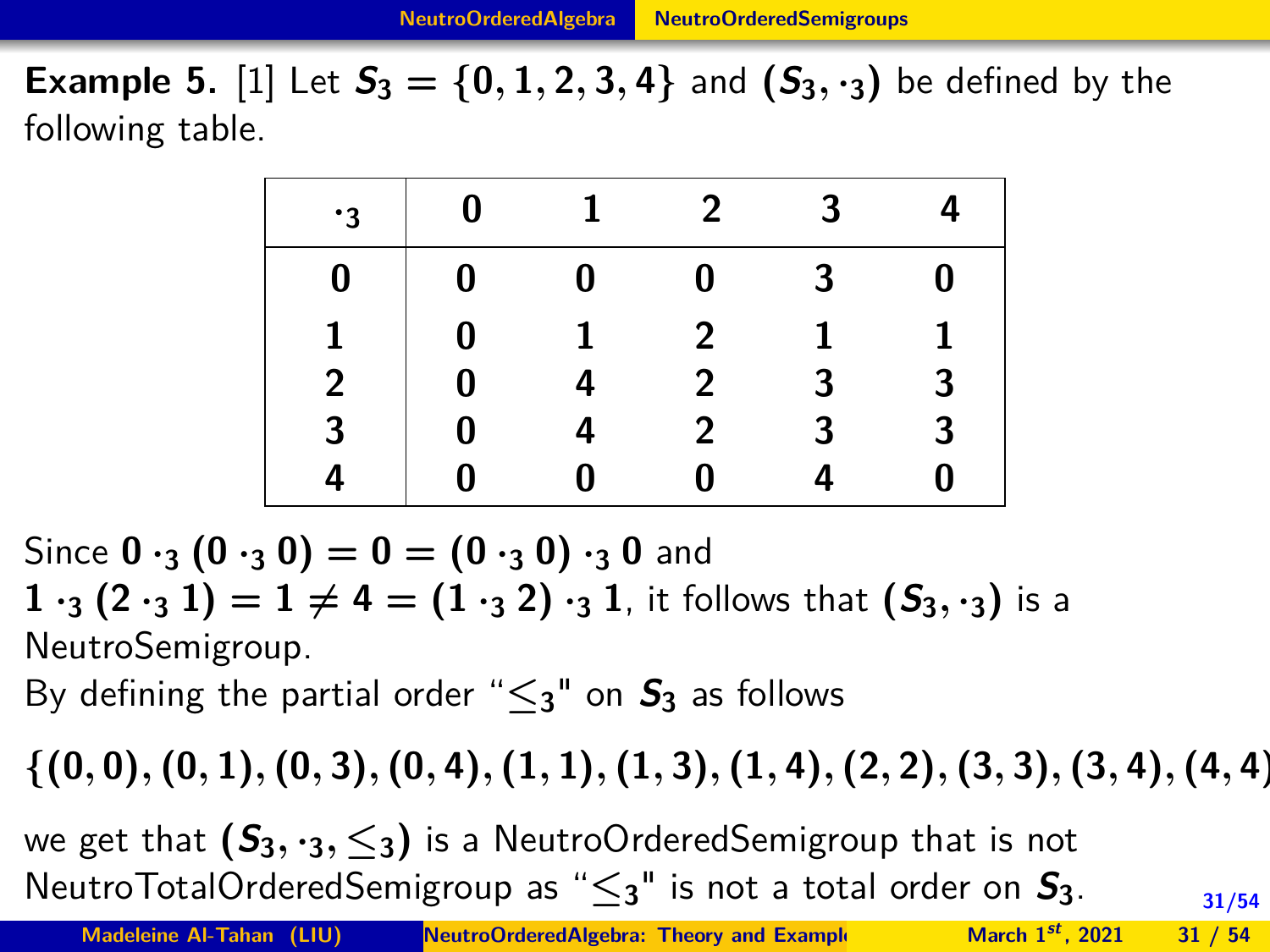<span id="page-31-0"></span>**Example 5. (Cont'd)** This is easily seen as:  $0 \leq_3 4$  implies that  $0 \cdot_3 x \leq_3 4 \cdot_3 x$  and  $x \cdot_3 0 \leq_3 x \cdot_3 4$  for all  $x \in S_3$ . And having  $0 \leq_3 1$  but  $0 \cdot_3 2 = 0 \nleq_3 2 = 1 \cdot_3 2$ .

**Example 6.** [1] Let  $\mathbb{Z}$  be the set of integers and define " $\odot$ " on  $\mathbb{Z}$  as follows:  $x \odot y = xy - 1$  for all  $x, y \in \mathbb{Z}$ . Since  $0 \odot (1 \odot 0) = -1 = (0 \odot 1) \odot 0$ and  $\mathbf{0} \odot (\mathbf{1} \odot \mathbf{2}) = -\mathbf{1} \neq -\mathbf{3} = (\mathbf{0} \odot \mathbf{1}) \odot \mathbf{2}$ , it follows that  $(\mathbb{Z}, \odot)$  is a NeutroSemigroup. We define the partial order " $\leq_{\mathbb{Z}}$ " on  $\mathbb{Z}$  as  $-1 \leq_{\mathbb{Z}} x$  for all  $x \in \mathbb{Z}$  and for  $a, b \ge -1$ ,  $a \le \mathbb{Z}$  b is equivalent to  $a \le b$  and for **a**,  $\mathbf{b} \leq -1$ ,  $\mathbf{a} \leq_{\mathbb{Z}} \mathbf{b}$  is equivalent to  $\mathbf{a} \geq \mathbf{b}$ . In this way, we get **−1 ≤**Z **0 ≤**Z **1 ≤**Z **2 ≤**Z *. . .* and **−1 ≤**Z **−2 ≤**Z **−3 ≤**Z *. . .*. Having  $0 \leq_{\mathbb{Z}} 1$  and  $x \odot 0 = 0 \odot x = -1 \leq_{\mathbb{Z}} x - 1 = 1 \odot x = x \odot 1$  for all  $\mathbf{x} \in \mathbb{Z}$  and  $-1 \leq_{\mathbb{Z}} \mathbf{0}$  but  $(-1) \odot (-1) = \mathbf{0} \nleq_{\mathbb{Z}} -1 = \mathbf{0} \odot (-1)$  implies that **(**Z*,* *,* **≤**Z**)** is a NeutroOrderedSemigroup with **−1** as minimum element.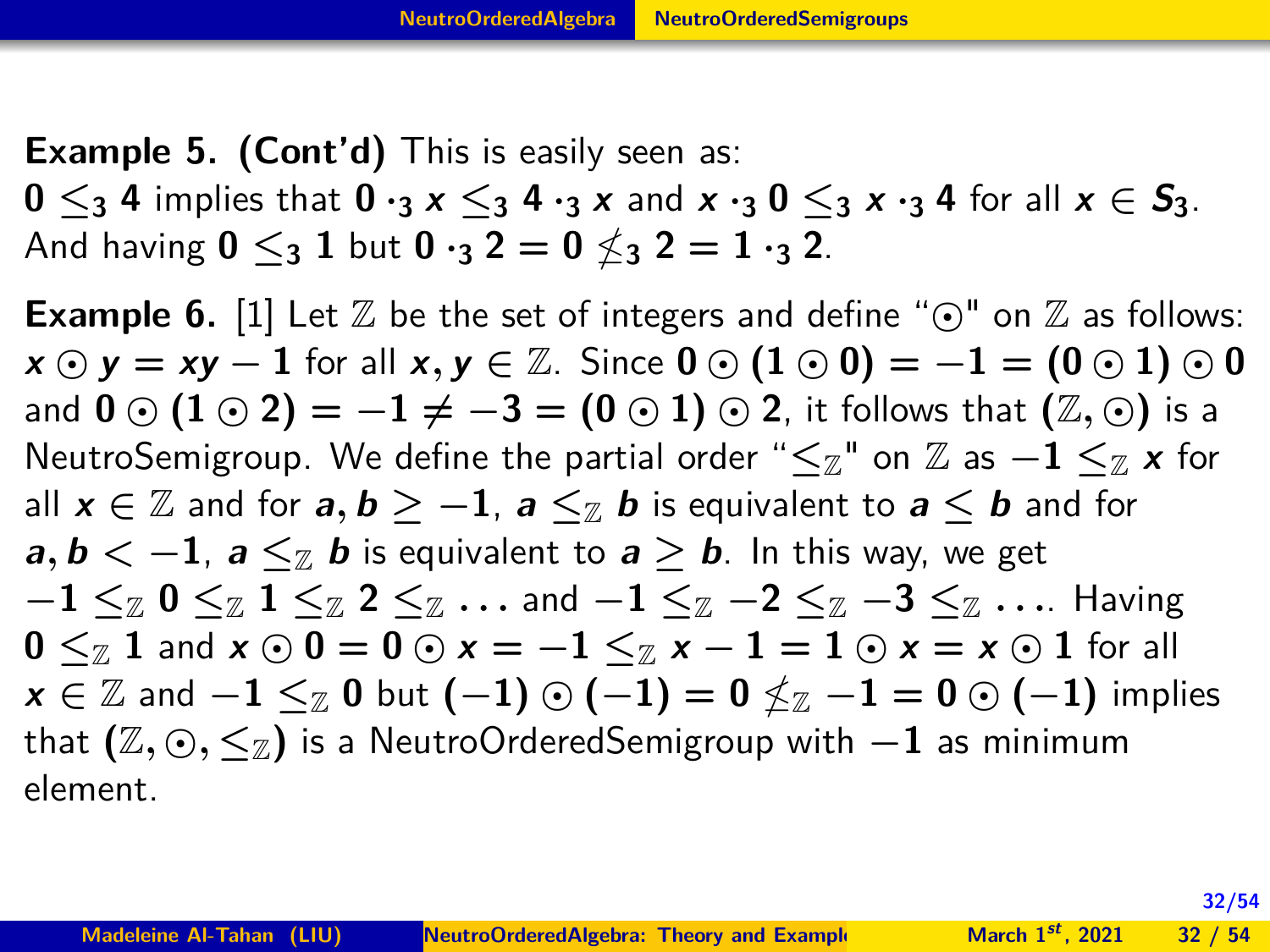- <span id="page-32-0"></span>**•** [Definition](#page-3-0)
- **•** [Formalization](#page-5-0)

## **2** [NeutroAlgebra](#page-8-0)

- **[Motivation](#page-8-0)**
- [Definitions](#page-12-0)

## **3** [NeutroOrderedAlgebra](#page-20-0)

**•** [Definitions](#page-20-0)

## • [NeutroOrderedSemigroups](#page-25-0)

[Definitions and Examples of NeutroOrderedSemigroups](#page-26-0)

#### [Subsets of NeutroOrderedSemigroups](#page-32-0)

- [NeutroOrderedIsomorphisms](#page-37-0)
- **[Productional NeutroOrderedSemigroups](#page-41-0)**

## **4** [Conclusion](#page-45-0)

**5** [Collaborative team](#page-47-0)

## **6** [References](#page-50-0)

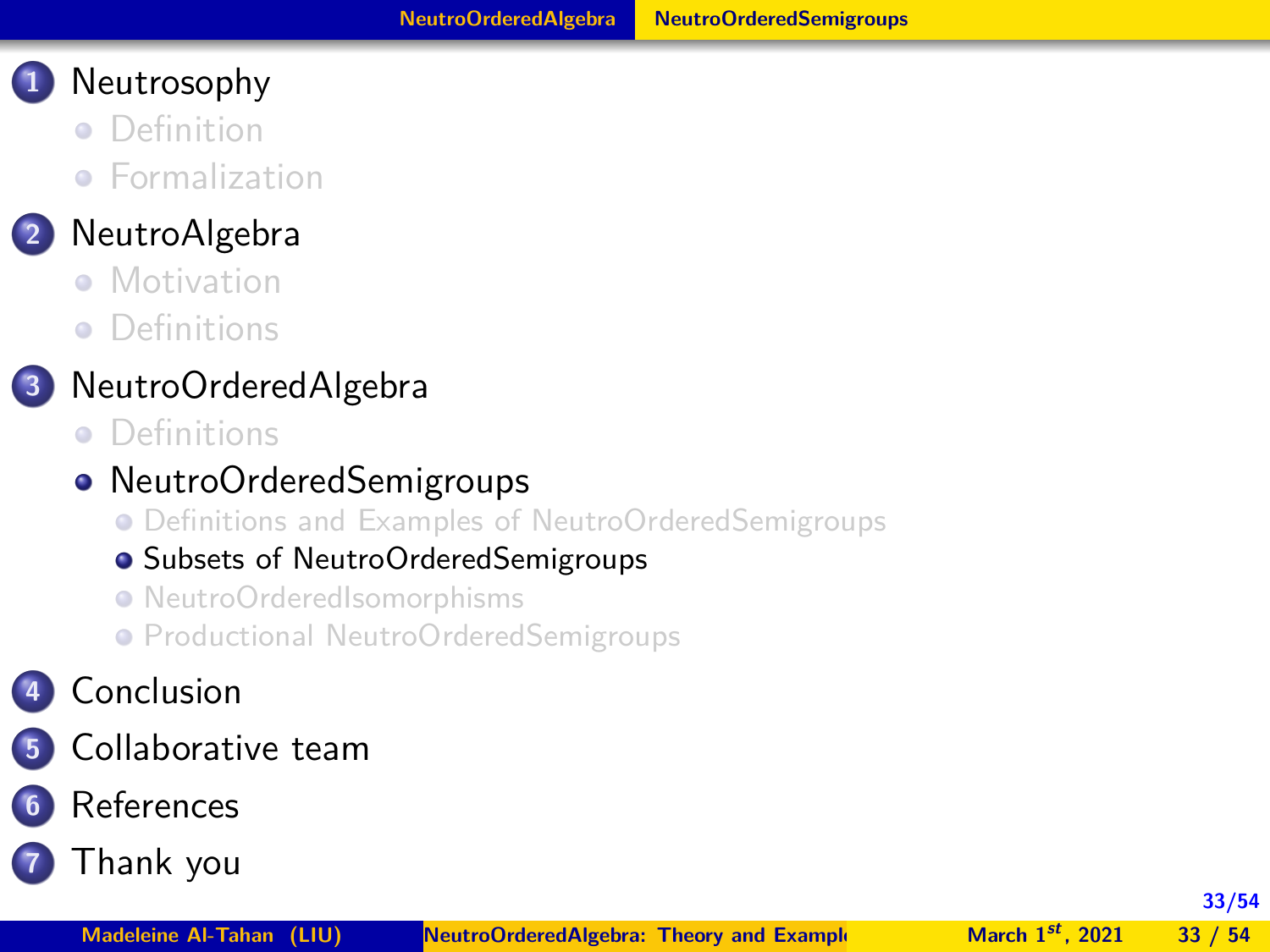#### <span id="page-33-0"></span>Definition (M. Al-Tahan, F. Smarandache, and B. Davvaz, [\[1\]](#page-51-1), 2021)

- Let  $(S, \cdot, \leq)$  be a NeutroOrderedSemigroup and  $\emptyset \neq M \subseteq S$ . Then
- (1) **M** is a NeutroOrderedSubSemigroup of **S** if  $(M, \cdot, \leq)$  is a NeutroOrderedSemigroup and there exist **x ∈ M** with **(x] = {y ∈ S : y ≤ x} ⊆ M**.
- (2) **M** is a NeutroOrderedLeftIdeal of **S** if **M** is a NeutroOrderedSubSemigroup of **S** and there exists **x ∈ M** such that  $r \cdot x \in M$  for all  $r \in S$ .
- (3) **M** is a NeutroOrderedRightIdeal of **S** if **M** is a NeutroOrderedSubSemigroup of **S** and there exists  $x \in M$  such that  $x \cdot r \in M$  for all  $r \in S$
- (4) **M** is a NeutroOrderedIdeal of **S** if **M** is a NeutroOrderedSubSemigroup of **S** and there exists  $x \in M$  such that  $r \cdot x \in M$  and  $x \cdot r \in M$  for all  $r \in S$ .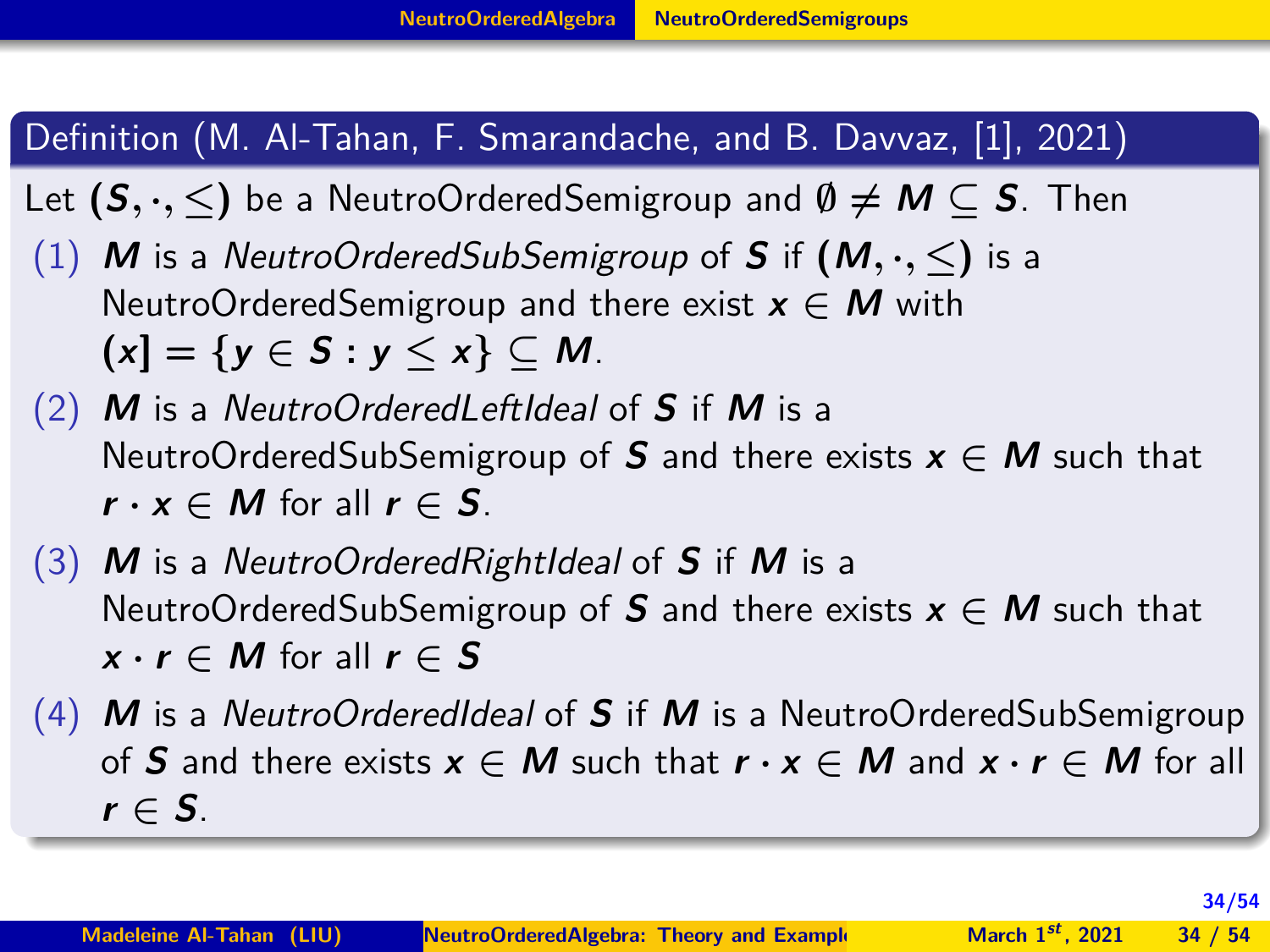#### <span id="page-34-0"></span>**REMARK**

Unlike the case in Ordered Semigroups, the non-empty intersection of NeutroOrderedSubsemigroups may not be a NeutroOrderedSubsemigroup.

**Example 7.** [1] Let  $(S_3, \cdot_3, \leq_3)$  be the NeutroOrderedSemigroup presented in Example 5. One can easily see that  $I = \{0, 1, 2\}$ ,  $J = \{0, 1, 3\}$  are NeutroOrderedSubsemigroups of **S3**. Since **({0***,* **1}***,* **·3)** is a semigroup and not a NeutroSemigroup, it follows that  $(I \cap J, \cdot, \cdot, \leq)$  is not a NeutroOrderedSubSemigroup of  $S_3$ . Here,  $I \cap J = \{0, 1\}$ .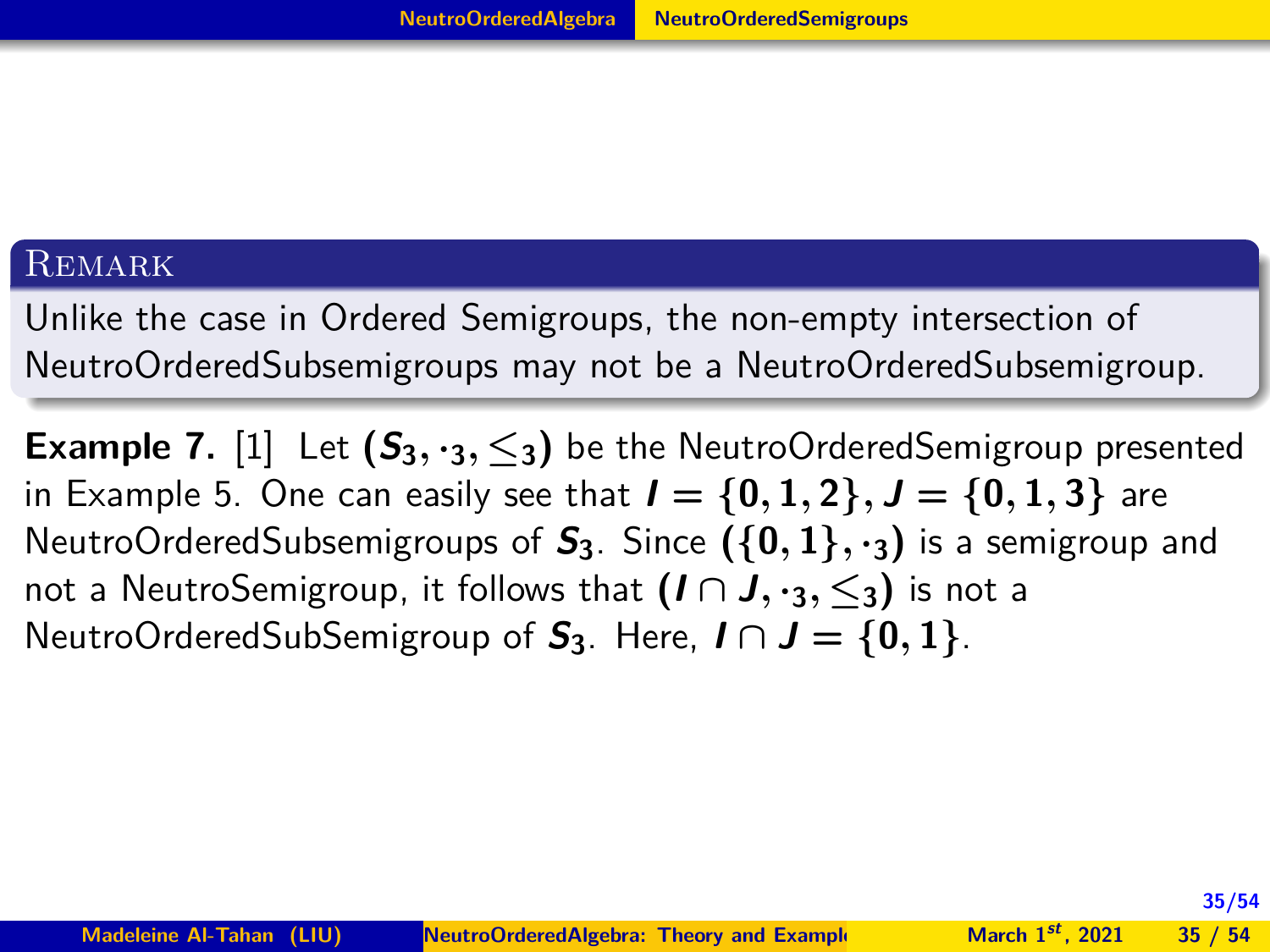<span id="page-35-0"></span>We present an example on NeutroOrderedIdeal of an infinite NeutroOrderedSemigroup.

**Example 8.** [1] Let  $(\mathbb{Z}, \odot, \leq_{\mathbb{Z}})$  be the NeutroOrderedSemigroup presented in Example 6. Then  $I = \{-1, 0, 1, -2, -3, -4, ...\}$  is a NeutroOrderedIdeal of  $\mathbb Z$ . This is clear as:

\n- (1) 
$$
0 \odot (1 \odot 0) = -1 = (0 \odot 1) \odot 0
$$
 and  $0 \odot (-1 \odot -2) = -1 \neq 1 = (0 \odot -1) \odot -2;$
\n- (2)  $g \odot 0 = 0 \odot g = -1 \in I$  for all  $g \in \mathbb{Z}$ ;
\n- (3)  $-1 \in I$  and  $(-1] = \{-1\} \subseteq I$ ;
\n- (4)  $0 \leq z \leq 1 \in I$  implies that  $0 \odot x = x \odot 0 = -1 \leq z \times -1 = x \odot 1 = 1 \odot x$  for all  $x \in I$  and  $-1 \leq z \circ 0 \in I$  but  $-1 \odot -1 = 0 \nleq z \neg 1 = 0 \odot -1$ .
\n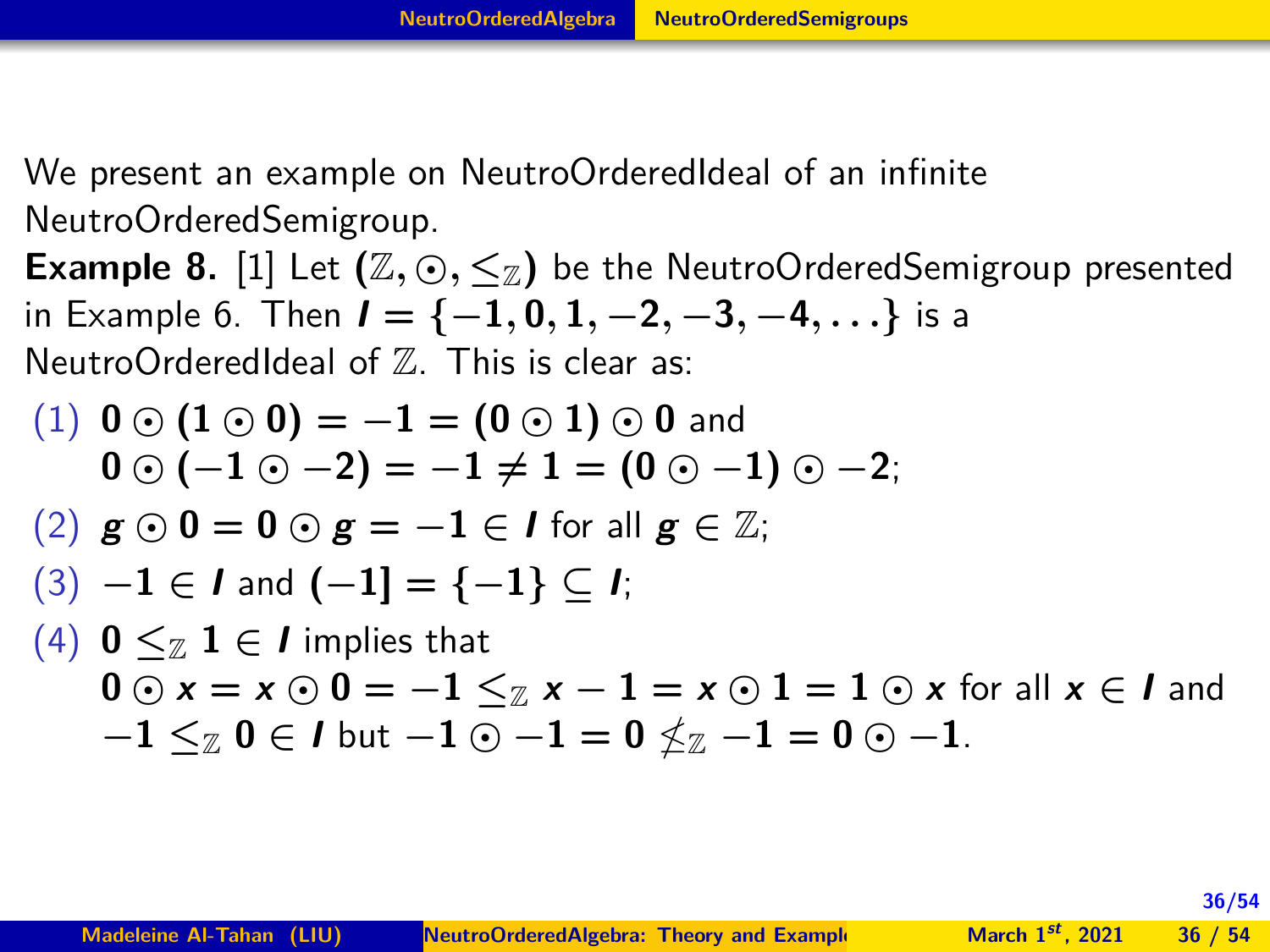- <span id="page-36-0"></span>**•** [Definition](#page-3-0)
- **•** [Formalization](#page-5-0)

## **2** [NeutroAlgebra](#page-8-0)

- **[Motivation](#page-8-0)**
- [Definitions](#page-12-0)

## **3** [NeutroOrderedAlgebra](#page-20-0)

**•** [Definitions](#page-20-0)

## • [NeutroOrderedSemigroups](#page-25-0)

[Definitions and Examples of NeutroOrderedSemigroups](#page-26-0)

#### **•** [Subsets of NeutroOrderedSemigroups](#page-32-0)

- [NeutroOrderedIsomorphisms](#page-37-0)
- **[Productional NeutroOrderedSemigroups](#page-41-0)**

## **4** [Conclusion](#page-45-0)

**5** [Collaborative team](#page-47-0)

## **6** [References](#page-50-0)

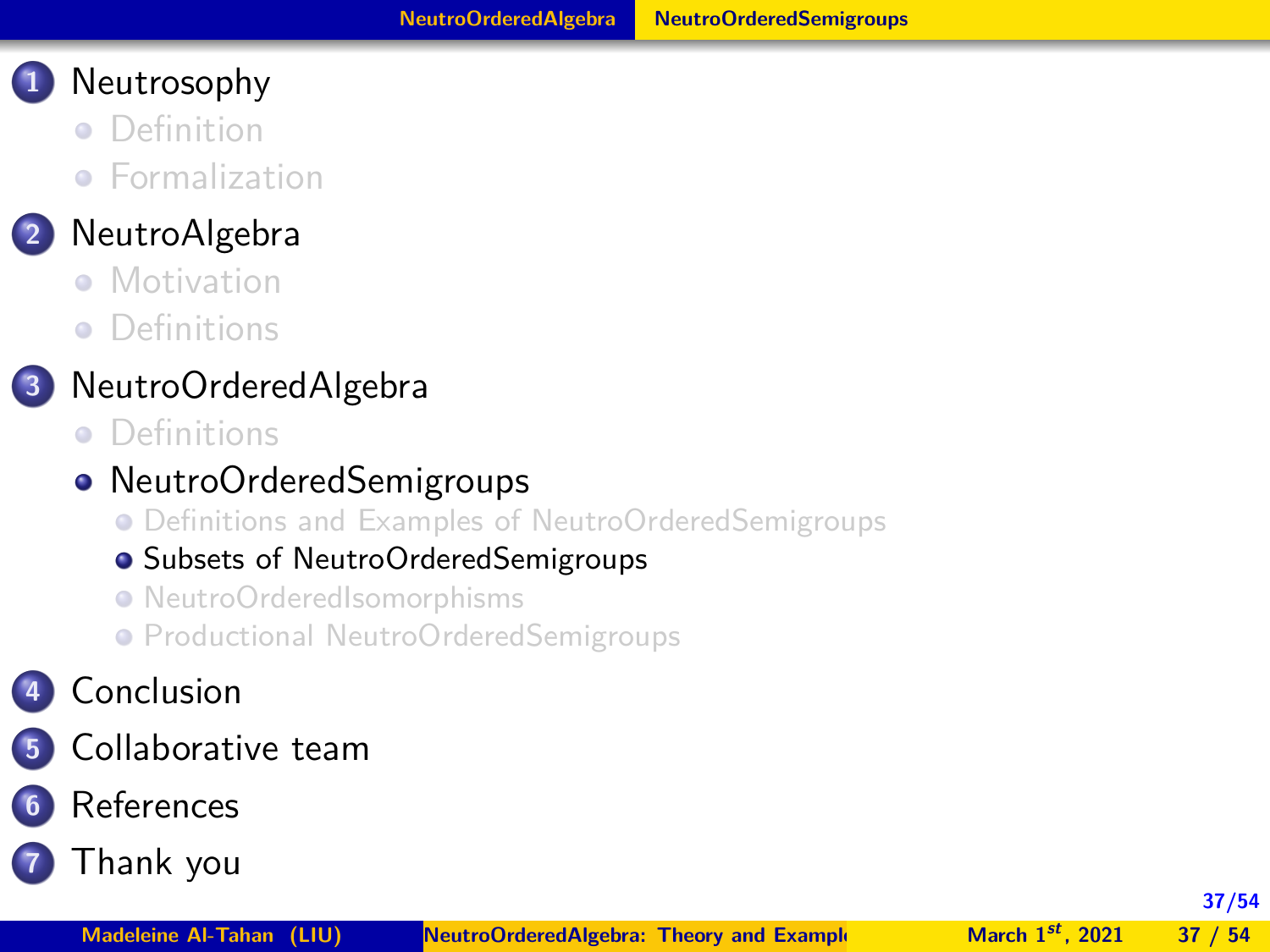- <span id="page-37-0"></span>**•** [Definition](#page-3-0)
- **•** [Formalization](#page-5-0)

## **2** [NeutroAlgebra](#page-8-0)

- **[Motivation](#page-8-0)**
- [Definitions](#page-12-0)

## **3** [NeutroOrderedAlgebra](#page-20-0)

**•** [Definitions](#page-20-0)

## • [NeutroOrderedSemigroups](#page-25-0)

- [Definitions and Examples of NeutroOrderedSemigroups](#page-26-0)
- **[Subsets of NeutroOrderedSemigroups](#page-32-0)**

#### [NeutroOrderedIsomorphisms](#page-37-0)

**• [Productional NeutroOrderedSemigroups](#page-41-0)** 

## **4** [Conclusion](#page-45-0)

**5** [Collaborative team](#page-47-0)

## **6** [References](#page-50-0)

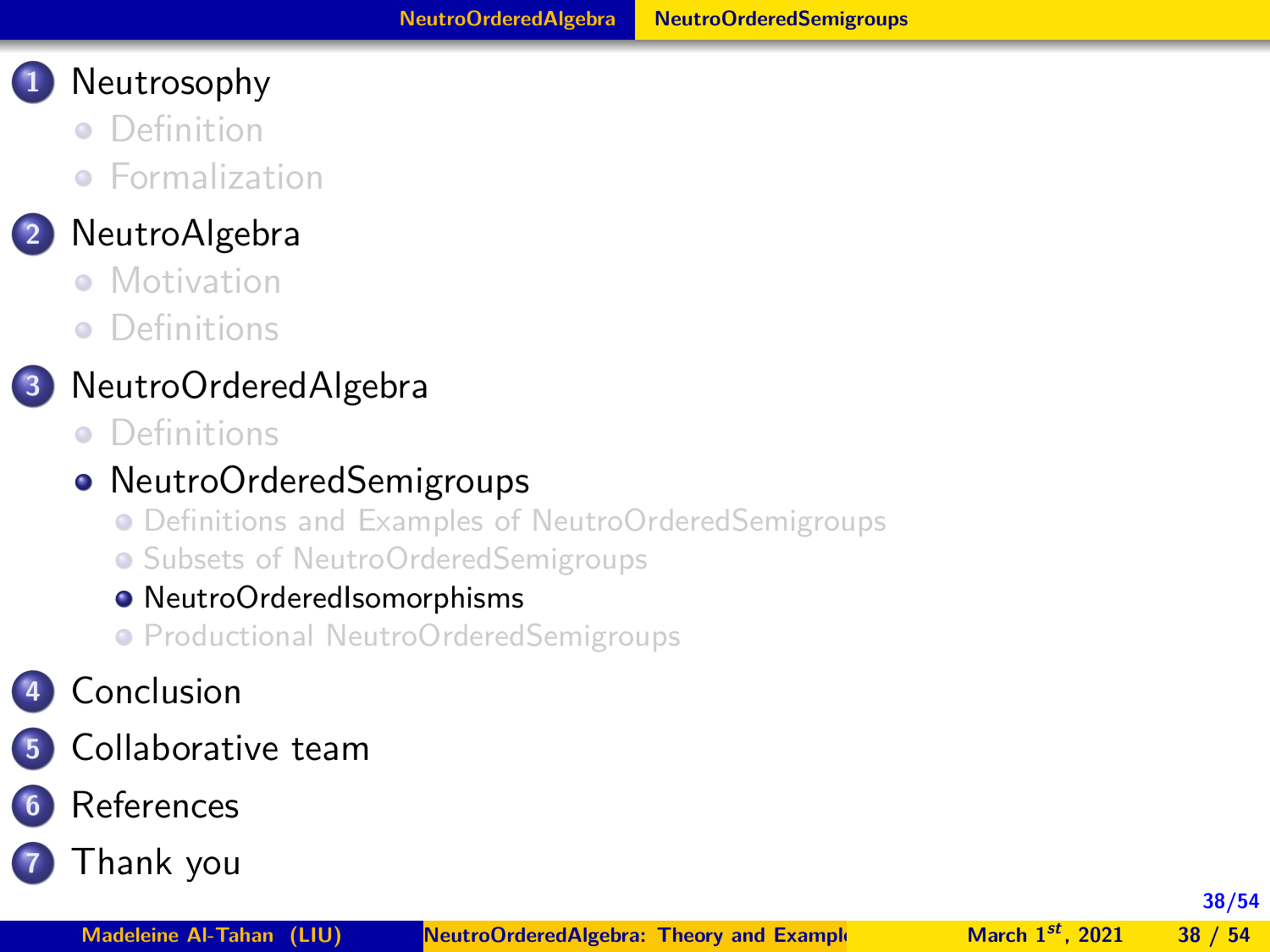#### <span id="page-38-0"></span>Definition (M. Al-Tahan, F. Smarandache, and B. Davvaz, [\[1\]](#page-51-1), 2021)

Let  $(A, \star, \leq_A)$  and  $(B, \circledast, \leq_B)$  be NeutroOrderedSemigroups and  $\phi: \mathbf{A} \to \mathbf{B}$  be a function. Then

- (1)  $\phi$  is called *NeutroOrderedHomomorphism* if  $\phi(\mathbf{x} \star \mathbf{y}) = \phi(\mathbf{x}) \circledast \phi(\mathbf{y})$ for some  $x, y \in A$  and there exist  $a \leq_{A} b \in A$  with  $a \neq b$  such that  $\phi$ **(a**)  $\leq_B$   $\phi$ **(b**).
- (2) *φ* is called NeutroOrderedIsomomorphism if *φ* is a bijective NeutroOrderedHomomorphism.
- (3) *φ* is called NeutroOrderedStrongHomomorphism if  $\phi(x \star y) = \phi(x) \circledast \phi(y)$  for all  $x, y \in A$  and  $a \leq_A b \in A$  is equivalent to  $\phi(\mathbf{a}) \leq_B \phi(\mathbf{b}) \in \mathbf{B}$ .
- (4) *φ* is called NeutroOrderedStrongIsomomorphism if *φ* is a bijective NeutroOrderedStrongHomomorphism.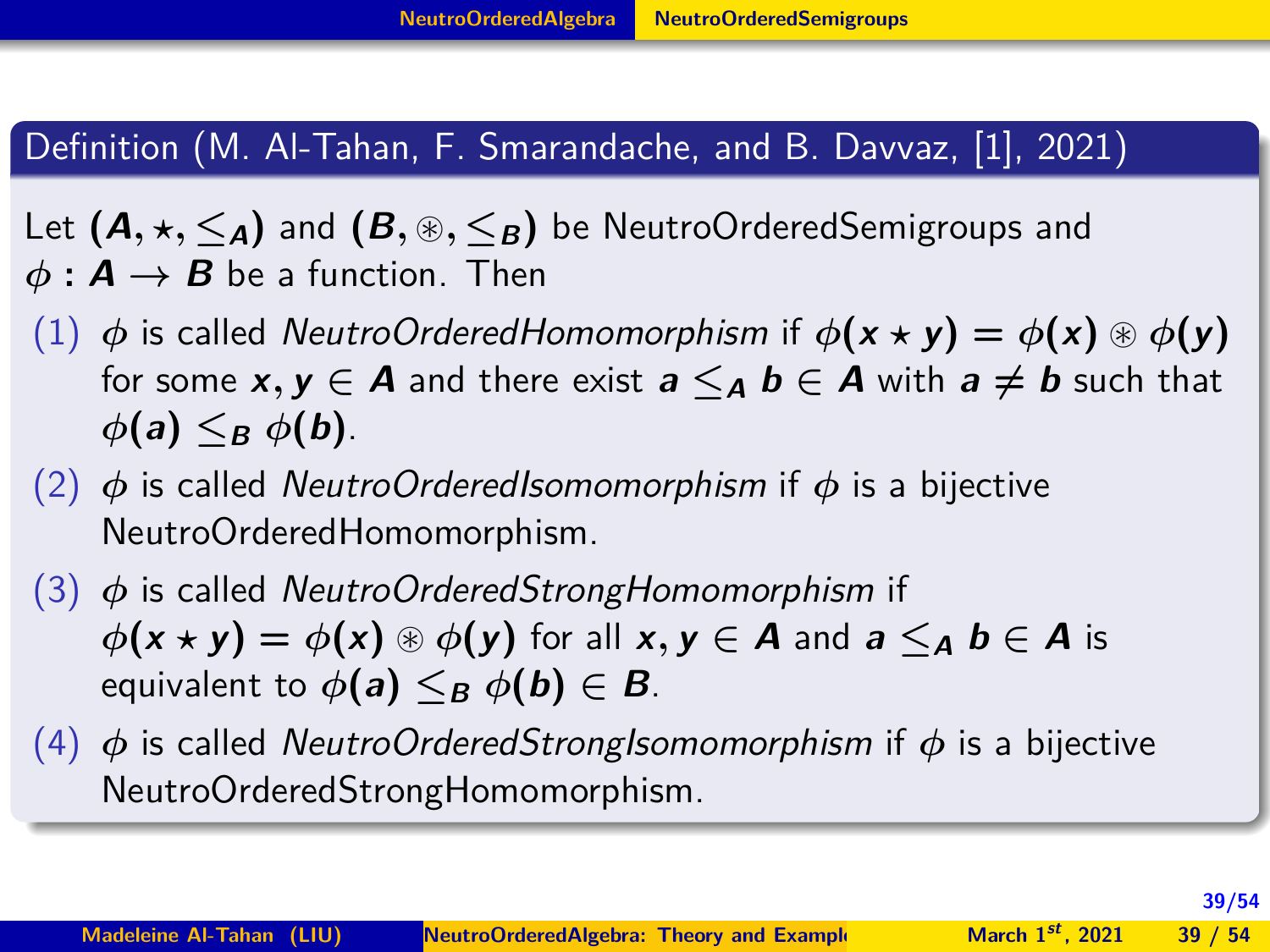<span id="page-39-0"></span>Lemma (M. Al-Tahan, F. Smarandache, and B. Davvaz, [\[1\]](#page-51-1), 2021)

Let  $(\mathsf{S}, \cdot, \leq_{\mathsf{S}})$  and  $(\mathsf{S}', \star, \leq_{\mathsf{S}'})$  be NeutroOrderedSemigroups and *φ* **: S → S <sup>0</sup>** be a NeutroOrderedStrongIsomorphism. If **M ⊆ S** is a NeutroOrderedSubsemigroup (NeutroOrderedIdeal) of **S** then *φ***(M)** is a (NeutroOrderedIdeal) of **S 0** .

**Example 9.** Let  $(\mathbb{Z}, \odot, \leq_{\mathbb{Z}})$  be the NeutroOrderedSemigroups presented in Example 6 and  $(\mathbb{Z}, \otimes, \leq_{\otimes})$  be the NeutroOrderedSemigroup defined as follows:  $x \otimes y = xy + 1$  for all  $x, y \in \mathbb{Z}$  and " $\leq_{\otimes}$ " on  $\mathbb{Z}$  as  $1 \leq_{\otimes} x$  for all **x**  $\in \mathbb{Z}$  and for **a**, **b**  $\geq$  **1**, **a**  $\leq$ ⊗ **b** is equivalent to **a**  $\leq$  **b** and for **a**, **b**  $\leq$  **0**, **a**  $\leq$   $\otimes$  **b** is equivalent to **a**  $\geq$  **b**. Let  $\phi$  : (Z,  $\odot$ ,  $\leq$ <sub>Z</sub>)  $\rightarrow$  (Z,  $\otimes$ ,  $\leq$ <sub> $\otimes$ </sub>) be defined as  $\phi(\mathbf{x}) = \mathbf{x} + 2$  for all  $\mathbf{x} \in \mathbb{Z}$ . One can easily see that  $\phi$  is a NeutroOrderedStrongIsomorphism. Having  $I = \{-1, 0, 1, -2, -3, -4, \ldots\}$  is a NeutroOrderedIdeal of  $(\mathbb{Z}, \odot, \leq_{\mathbb{Z}})$ and applying the previous lemma, we get that  $\phi(I) = \{1, 2, 3, 0, -1, -2, \ldots\}$  is a NeutroOrderedIdeal of  $(\mathbb{Z}, \otimes, \leq_{\otimes})$ .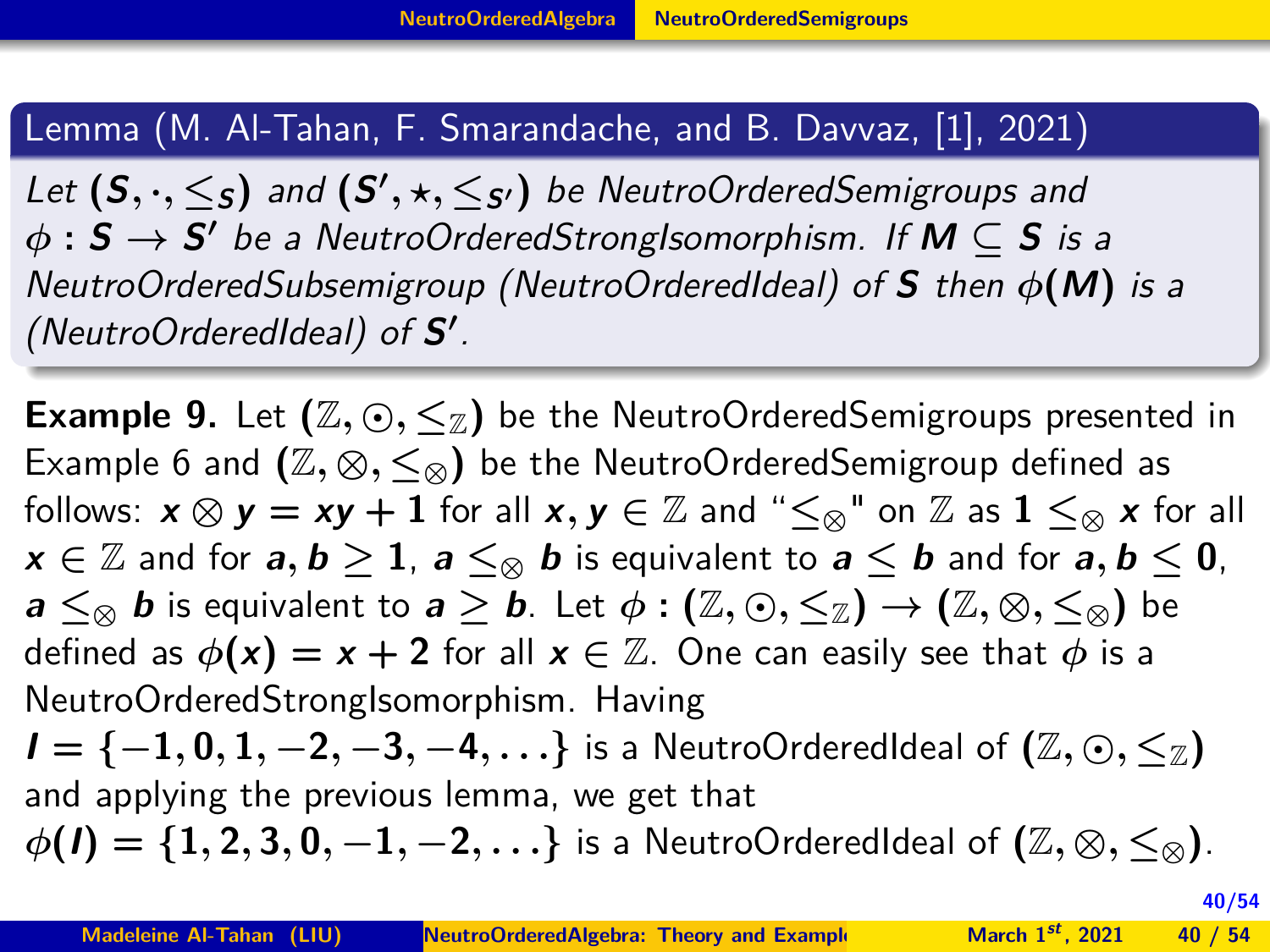#### <span id="page-40-0"></span>Lemma (M. Al-Tahan, F. Smarandache, and B. Davvaz, [\[1\]](#page-51-1), 2021)

 $(\mathsf{S},\cdot,\leq_{\mathsf{S}})$  and  $(\mathsf{S}',\star,\leq_{\mathsf{S}'})$  be NeutroOrderedSemigroups and  $\phi:\mathsf{S}\to\mathsf{S}'$ be a NeutroOrderedStrongIsomorphism. If  $N \subseteq S'$  is a NeutroOrderedSubsemigroup (NeutroOrderedIdeal) of  $S'$  then  $\phi^{-1}(N)$  is a NeutroOrderedSubsemigroup (NeutroOrderedIdeal) of **S**.

#### Theorem (M. Al-Tahan, F. Smarandache, and B. Davvaz, [\[1\]](#page-51-1), 2021)

Let  $(\mathsf{S}, \cdot, \leq_{\mathsf{S}})$  and  $(\mathsf{S}', \star, \leq_{\mathsf{S}'})$  be NeutroOrderedSemigroups and *φ* **: S → S <sup>0</sup>** be a NeutroOrderedStrongIsomorphism. Then **M ⊆ S** is a NeutroOrderedSubsemigroup (NeutroOrderedIdeal) of **S** if and only if *φ***(M)** is a NeutroOrderedSubsemigroup (NeutroOrderedIdeal) of **S'**.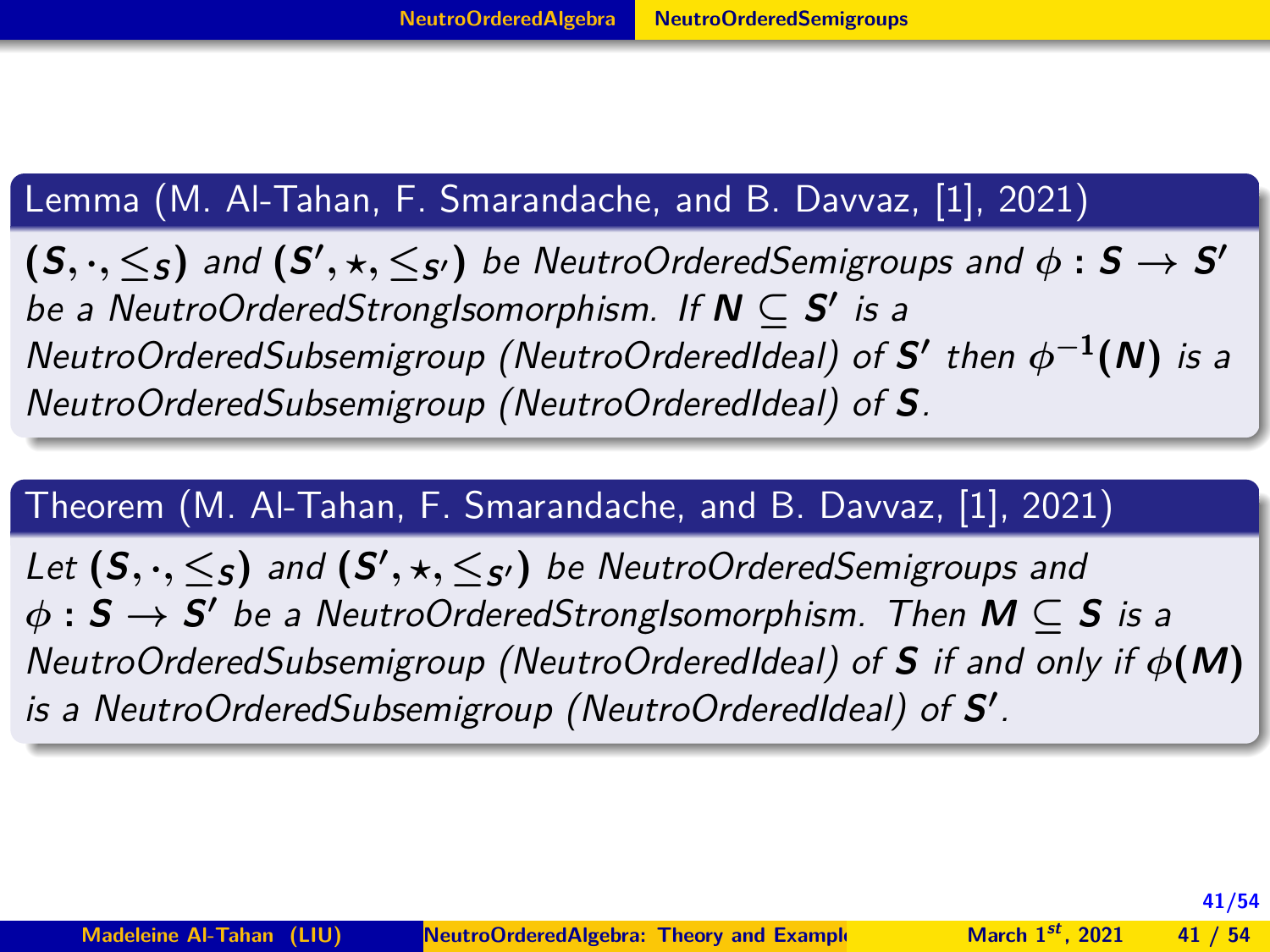- <span id="page-41-0"></span>**•** [Definition](#page-3-0)
- **•** [Formalization](#page-5-0)

## **2** [NeutroAlgebra](#page-8-0)

- **[Motivation](#page-8-0)**
- [Definitions](#page-12-0)

## **3** [NeutroOrderedAlgebra](#page-20-0)

**•** [Definitions](#page-20-0)

## • [NeutroOrderedSemigroups](#page-25-0)

- [Definitions and Examples of NeutroOrderedSemigroups](#page-26-0)
- **[Subsets of NeutroOrderedSemigroups](#page-32-0)**
- [NeutroOrderedIsomorphisms](#page-37-0)
- **[Productional NeutroOrderedSemigroups](#page-41-0)**

## **4** [Conclusion](#page-45-0)

- **5** [Collaborative team](#page-47-0)
- **6** [References](#page-50-0)
- **7** [Thank you](#page-53-0)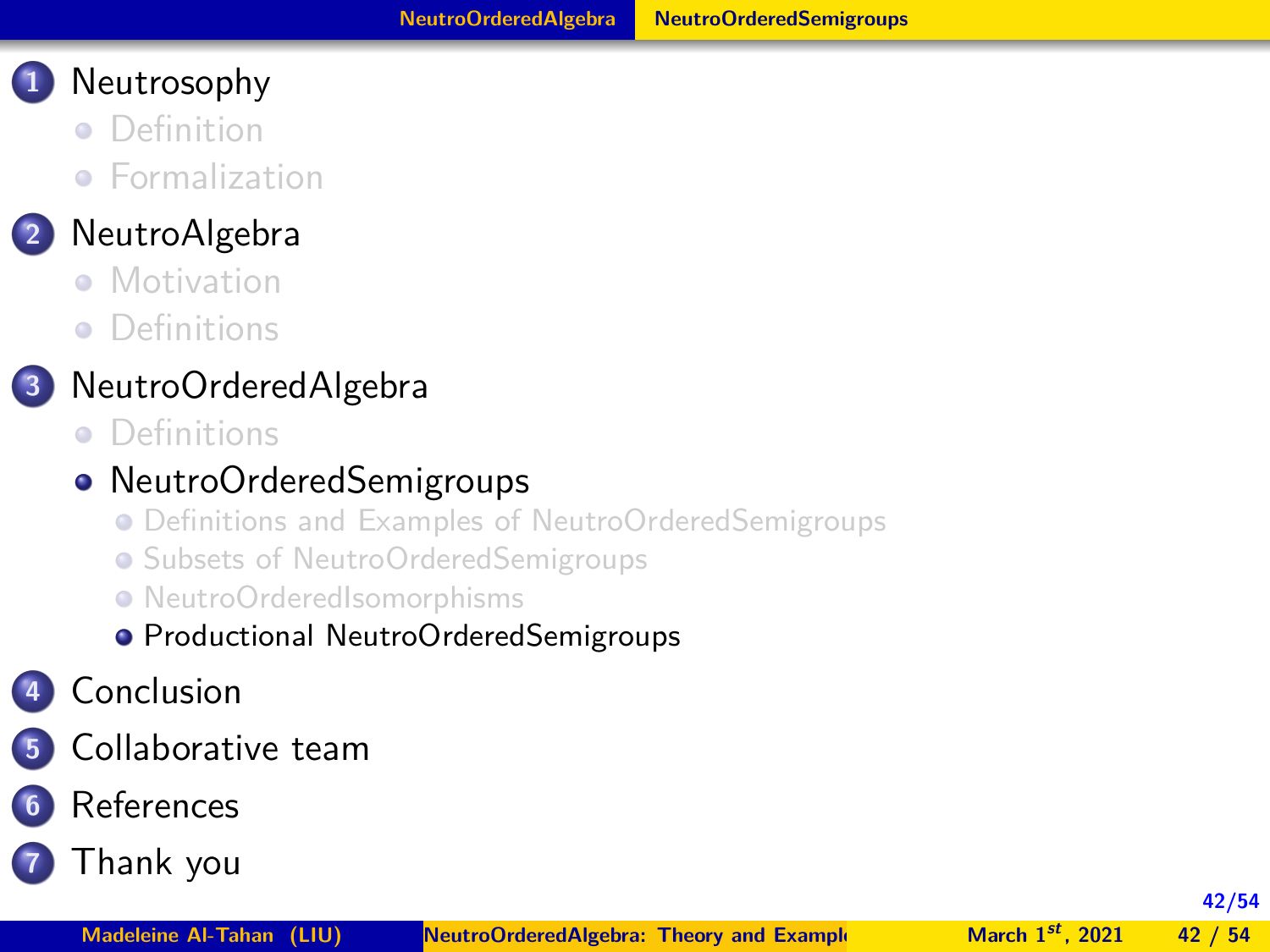<span id="page-42-0"></span>Let  $(A_\alpha, \leq_\alpha)$  be a partial ordered set for all  $\alpha \in \Gamma$ . We define " $\leq$ " on  $\prod_{\alpha \in \Gamma} A_{\alpha}$  as follows: For all  $(x_{\alpha}), (y_{\alpha}) \in \prod_{\alpha \in \Gamma} A_{\alpha}$ ,

$$
(x_{\alpha}) \leq (y_{\alpha}) \Longleftrightarrow x_{\alpha} \leq_{\alpha} y_{\alpha} \text{ for all } \alpha \in \Gamma.
$$

 $\Box$  One can easily see that  $\left(\prod_{\alpha \in \Gamma} \mathcal{A}_\alpha, \leq \right)$  is a partial ordered set. Let  $\mathbf{A}_{\alpha}$  be any non-empty set for all  $\alpha \in \mathbf{\Gamma}$  and " $\cdot$ <sup>n</sup> be an operation on  $\bm A_\alpha.$  We define " $\cdot$ " on  $\prod_{\alpha\in\Gamma}\bm A_\alpha$  as follows: For all  $(x_\alpha), (y_\alpha)\in\prod_{\alpha\in\Gamma}\bm A_\alpha$ ,  $(\mathbf{x}_{\alpha}) \cdot (\mathbf{y}_{\alpha}) = (\mathbf{x}_{\alpha} \cdot \mathbf{y}_{\alpha})$ .

Theorem (M. Al-Tahan, B. Davvaz, F. Smarandache, and O. Anis, [\[2\]](#page-51-2), 2021)

Let  $(G_1, \leq_1), (G_2, \leq_2)$  be partially ordered sets with operations  $\cdot_1, \cdot_2$ respectively. Then  $(G_1 \times G_2, \cdot, \leq)$  is a NeutroOrderedSemigroup (NOS) if one of the following statements is true.

**<sup>1</sup> G<sup>1</sup>** and **G<sup>2</sup>** are NeutroSemigroups with at least one of them is an NOS.

**<sup>2</sup>** One of **G1***,* **G<sup>2</sup>** is an NOS and the other is a semigroup.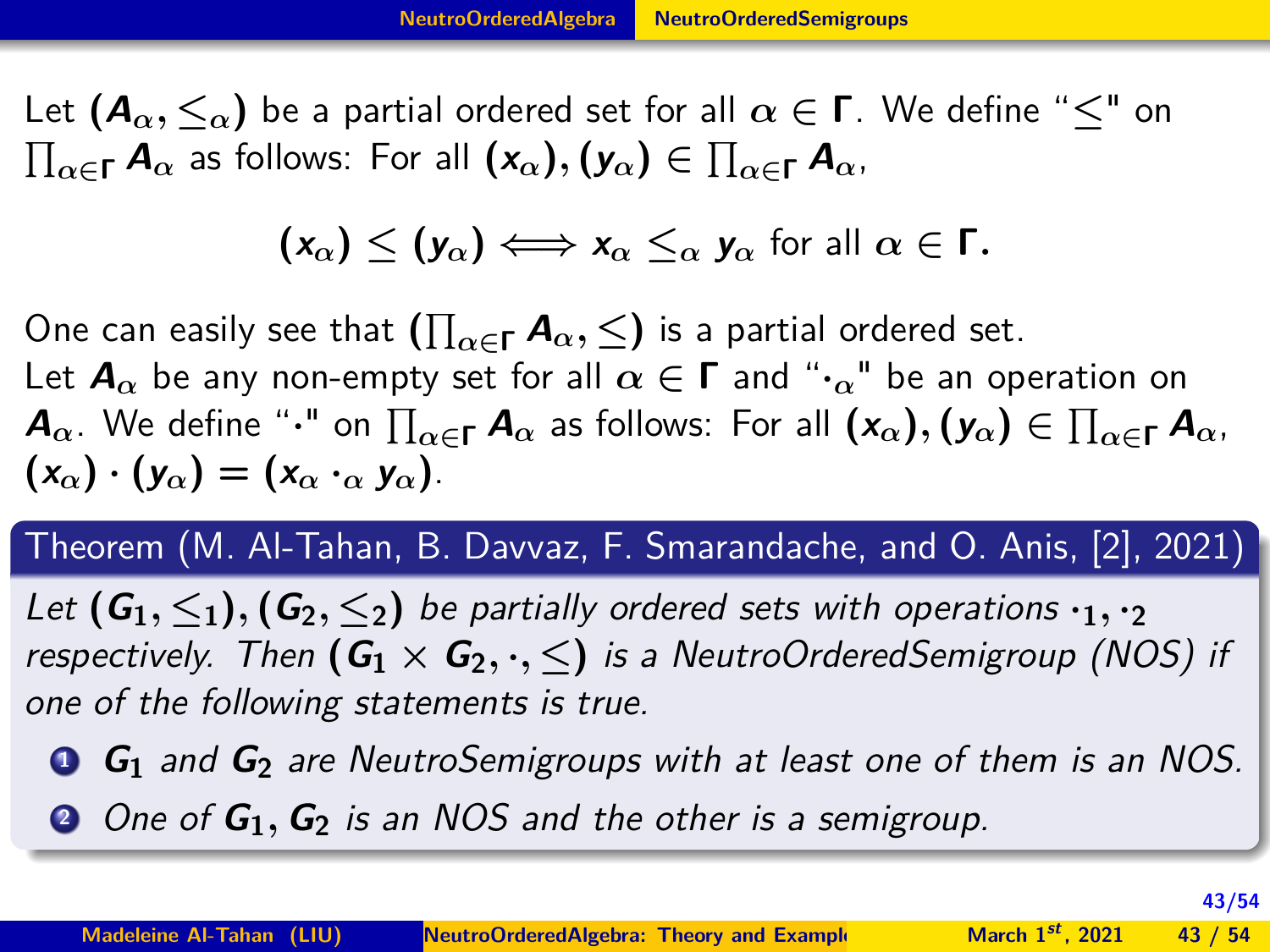<span id="page-43-0"></span>It is known in ordered algebraic structures that the product  $G_1 \times G_2$  of semigroups  $G_1$ ,  $G_2$  is an ordered semigroup if and only if  $G_1$ ,  $G_2$  are ordered semigroups. This result in classical algebraic structures is not valid in NeutroAlgebraicStructures. As we have  $G_1 \times G_2$  is an NOS if either  $G_1$ ,  $G_2$ are both NOS, **G<sup>1</sup>** is an NOS and **G<sup>2</sup>** is a NeutroSemigroup, **G<sup>1</sup>** is an NOS and **G<sup>2</sup>** is a semigroup (or odered semigroup), **G<sup>1</sup>** is a NeutroSemigroup and **G<sup>2</sup>** is an NOS, or **G<sup>1</sup>** is a semigroup (or ordered semigroup) and **G<sup>2</sup>** is an NOS.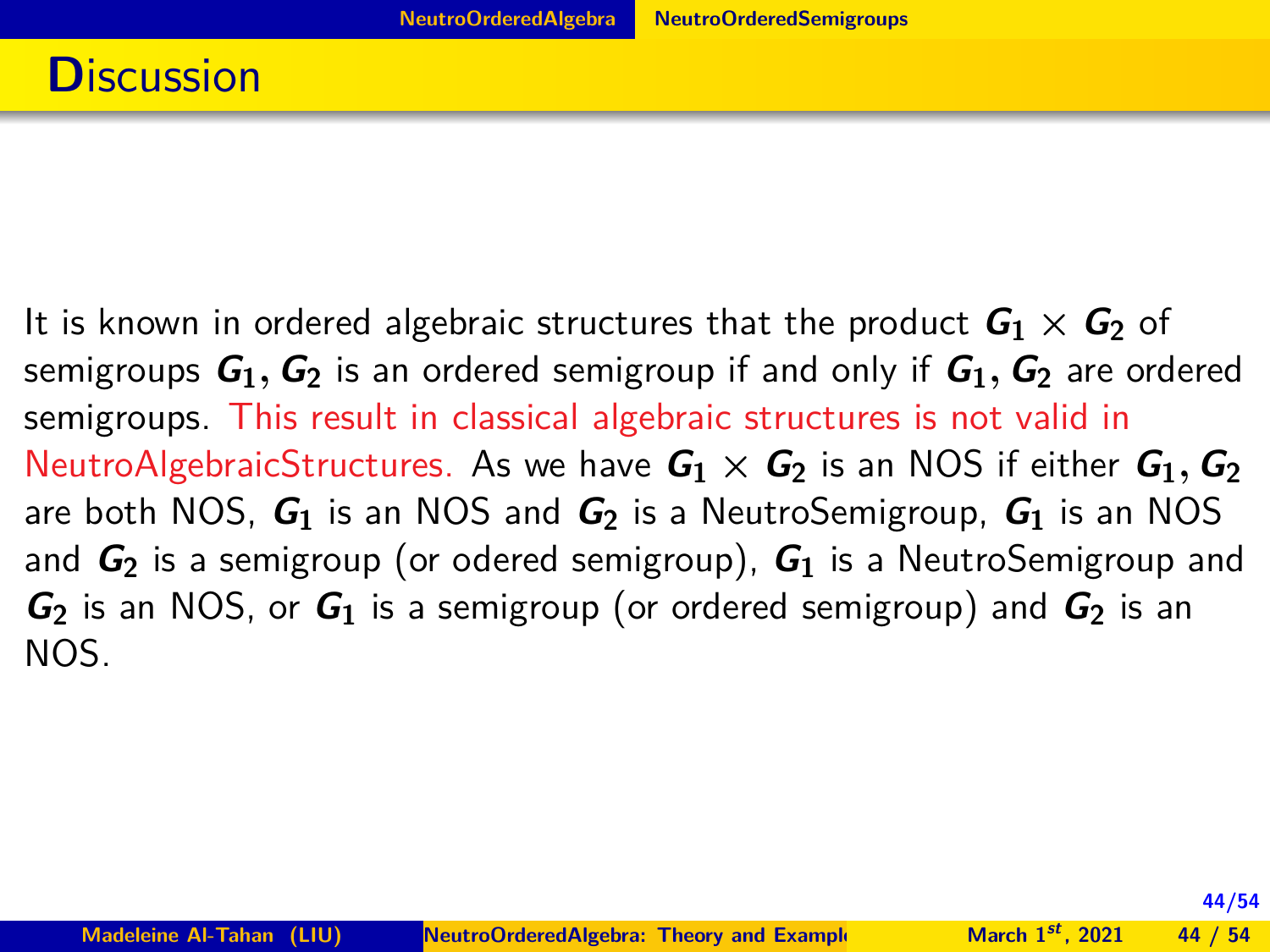<span id="page-44-0"></span>We present some applications of our previous theorem.

**Example 9.** [2] Let  $S_1 = \{s, a, m\}$ ,  $(S_1, \cdot_1, \leq_1)$  be the NOS presented in Example 3, and " $\leq_1'$ " be the trivial order on  $S_1$ . Theorem asserts that Cartesian product  $(S_1 \times S_1, \cdot, \leq)$  resulting from  $(S_1, \cdot_1, \leq_1)$  and  $(S_1, Y_1, \leq'_1)$  is an NOS of order **9**. **Example 10.** [2] Let  $S_1 = \{s, a, m\}$ ,  $(S_1, \cdot, \cdot, \leq_1)$  be the NOS presented in Example 3, and  $(\mathbb{R}, \cdot, \cdot, \leq_{\mu})$  be the semigroup of real numbers under standard multiplication and usual order. Theorem asserts that Cartesian product  $(\mathbb{R} \times S_1, \cdot, \leq)$  is an NOS of infinite order.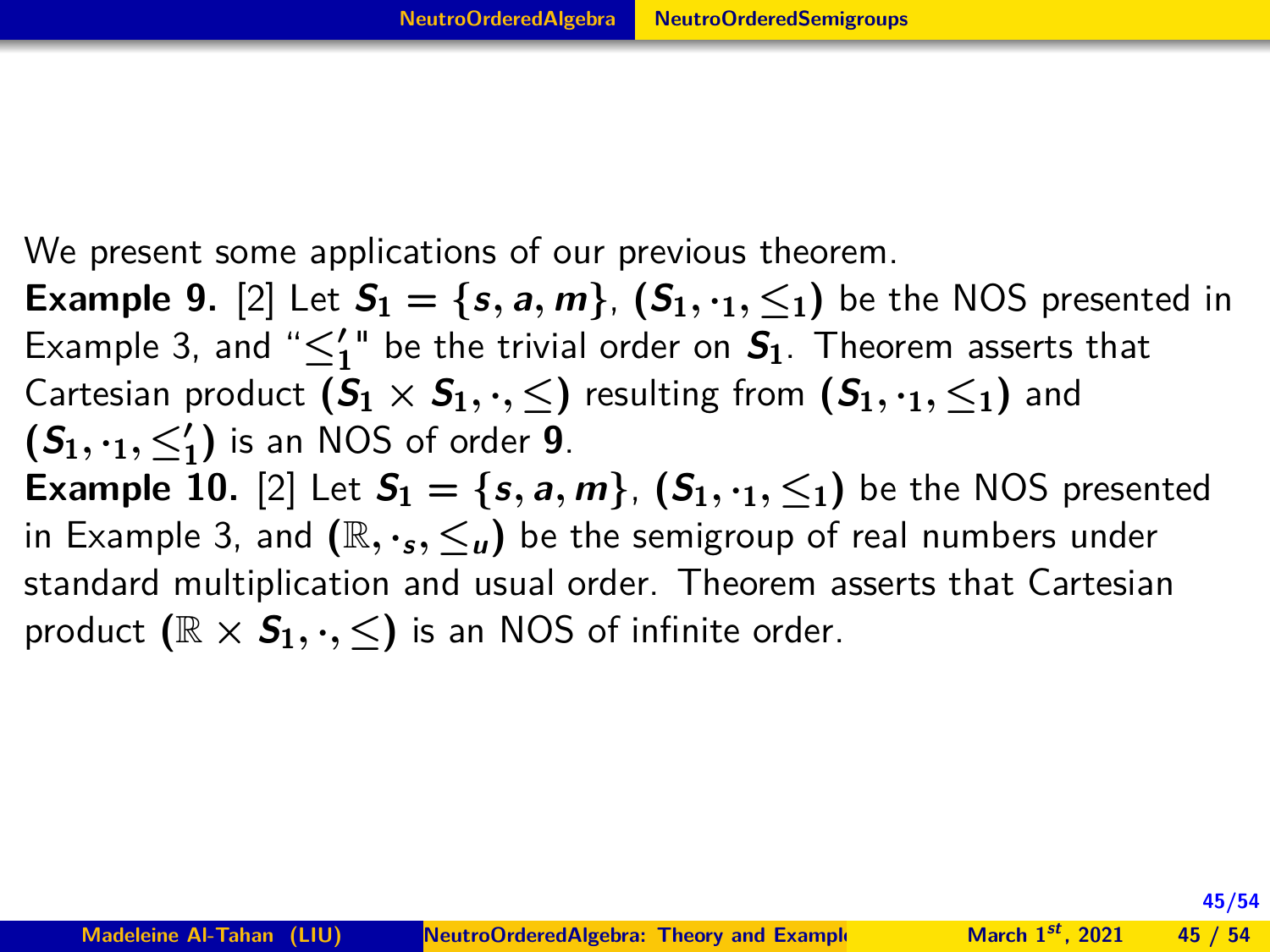#### **[Conclusion](#page-45-0)**

- <span id="page-45-0"></span>**1** [Neutrosophy](#page-3-0)
	- **•** [Definition](#page-3-0)
	- **•** [Formalization](#page-5-0)
- **2** [NeutroAlgebra](#page-8-0)
	- **[Motivation](#page-8-0)**
	- **•** [Definitions](#page-12-0)
- **3** [NeutroOrderedAlgebra](#page-20-0)
	- **•** [Definitions](#page-20-0)
	- [NeutroOrderedSemigroups](#page-25-0)
		- [Definitions and Examples of NeutroOrderedSemigroups](#page-26-0)
		- **[Subsets of NeutroOrderedSemigroups](#page-32-0)**
		- [NeutroOrderedIsomorphisms](#page-37-0)
		- **[Productional NeutroOrderedSemigroups](#page-41-0)**

## **4** [Conclusion](#page-45-0)

- **5** [Collaborative team](#page-47-0)
- **6** [References](#page-50-0)
- **7** [Thank you](#page-53-0)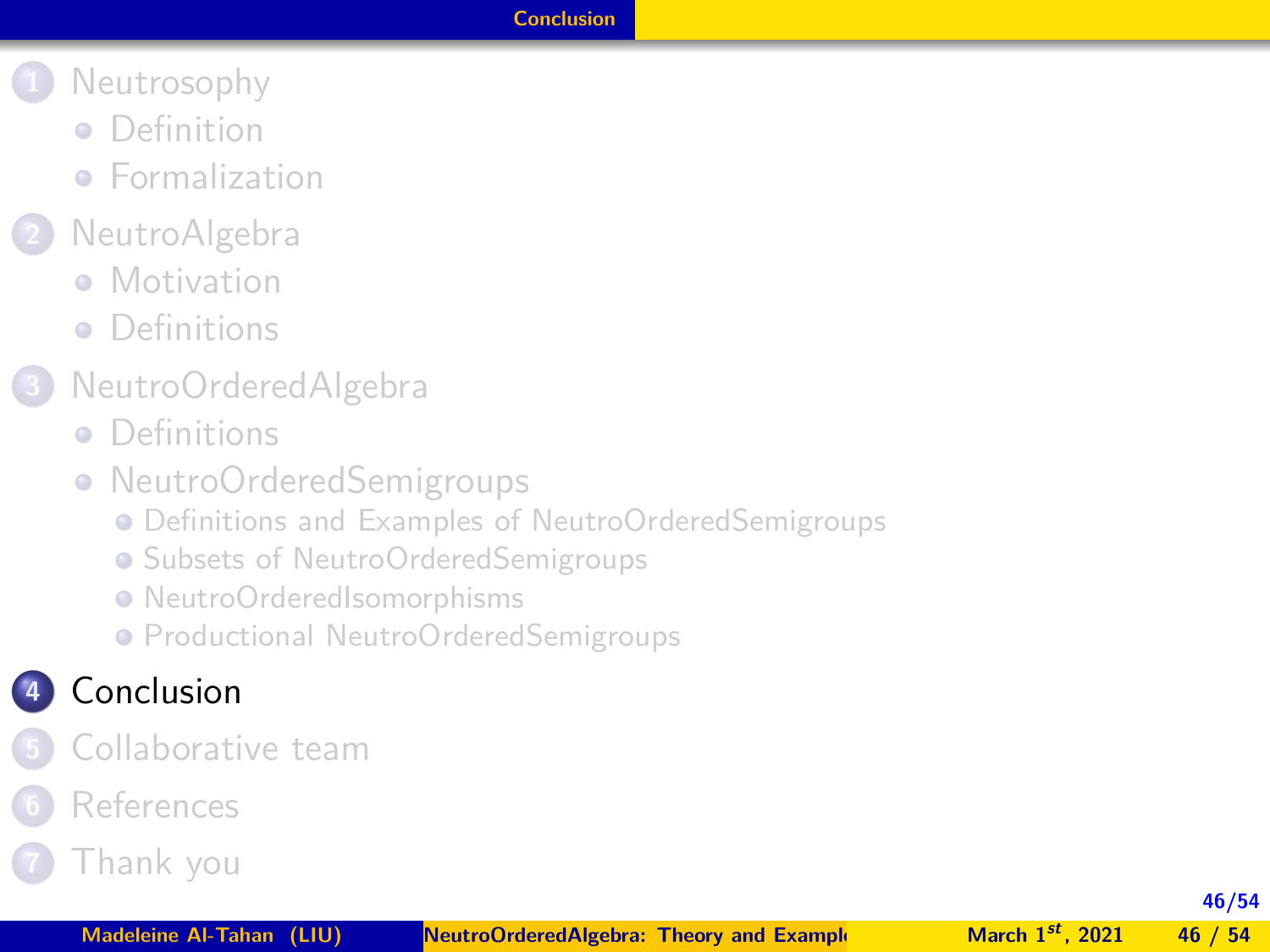<span id="page-46-0"></span>Mostly in idealistic or imaginary or abstract or perfect spaces, we have rigid laws and rigid axioms that totally apply (that are 100 **%** true). But the laws and the axioms should be more flexible in order to deal with our imperfect world. Because of that the introducing of NeutroAlgebras is very important. Such a class of NeutroAlgebras is very large. In this talk, we presented NeutroOrderedAlgebras and we were concerned only about NeutroOrderedSemigroups as a special type of NeutroOrderedAlgebra.

Many other different types of NeutroOrderedAlgebras can be defined. We leave with some related open questions.

- **<sup>1</sup> Can we find a necessary and a sufficient condition for the product of NOS to be an NOS?**
- **<sup>2</sup> Given a finite set A. Can we classify the distinct NOS on A (up to NeutroStrongIsomorphism)?**
- **<sup>3</sup> Can we apply the concept of NeutroOrderedAlgebra to other structures?**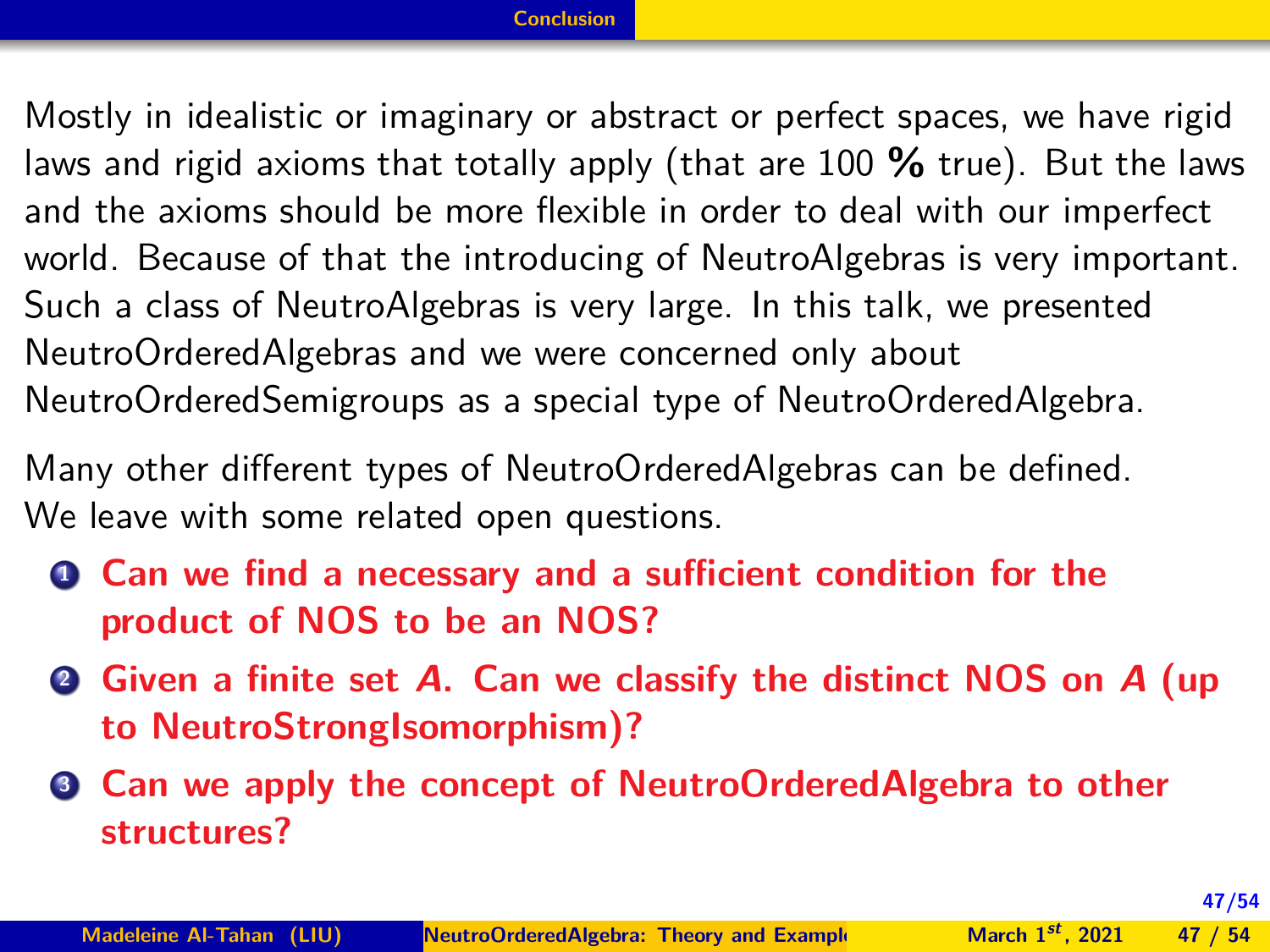- <span id="page-47-0"></span>**1** [Neutrosophy](#page-3-0)
	- **•** [Definition](#page-3-0)
	- **•** [Formalization](#page-5-0)
- **2** [NeutroAlgebra](#page-8-0)
	- **[Motivation](#page-8-0)**
	- **•** [Definitions](#page-12-0)
- **3** [NeutroOrderedAlgebra](#page-20-0)
	- **•** [Definitions](#page-20-0)
	- [NeutroOrderedSemigroups](#page-25-0)
		- [Definitions and Examples of NeutroOrderedSemigroups](#page-26-0)
		- **[Subsets of NeutroOrderedSemigroups](#page-32-0)**
		- [NeutroOrderedIsomorphisms](#page-37-0)
		- **[Productional NeutroOrderedSemigroups](#page-41-0)**
- **4** [Conclusion](#page-45-0)

## **5** [Collaborative team](#page-47-0)

**6** [References](#page-50-0)

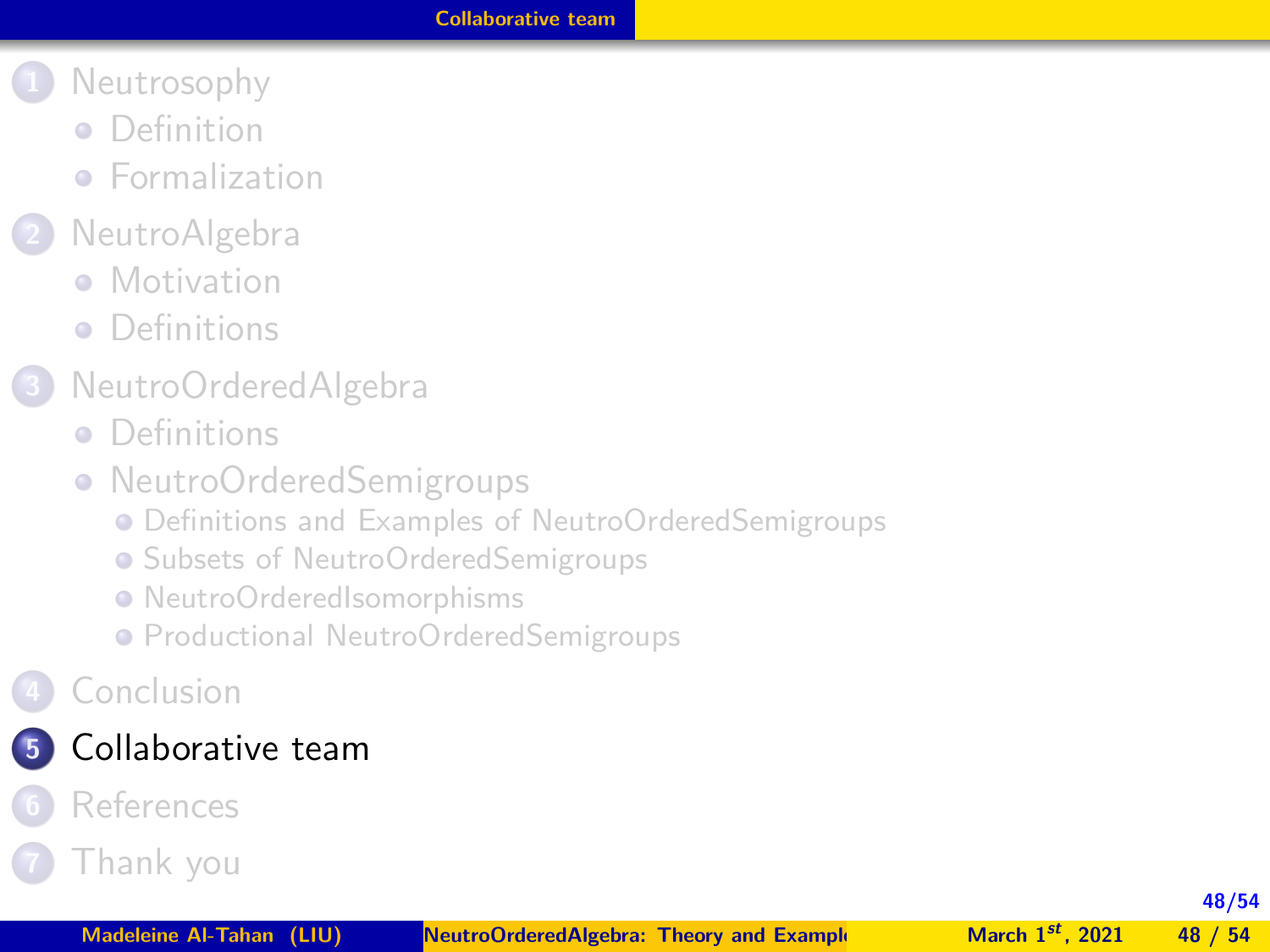<span id="page-48-0"></span>The results in this presentation are from joint work [1, 2] with **Florentin Smarandache** from New Mexico University, USA,



#### **Bijan Davvaz** from Yazd University, Iran,



**Madeleine Al-Tahan (LIU) NeutroOrderedAlgebra: Theory and Example March 1<sup>st</sup>, 2021** 49 / 54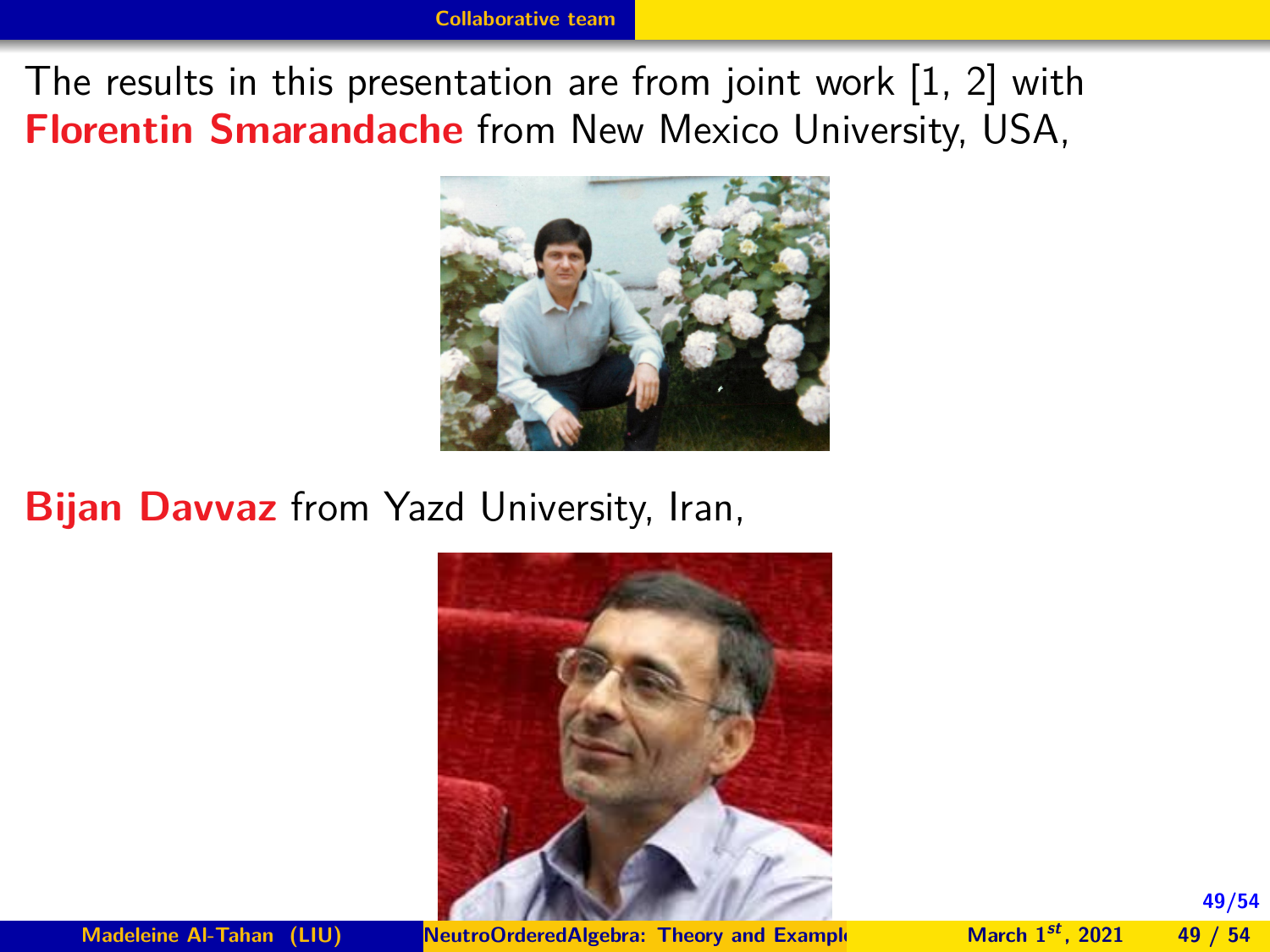#### <span id="page-49-0"></span>and **Osman Anis** from Lebanese International University, Lebanon.

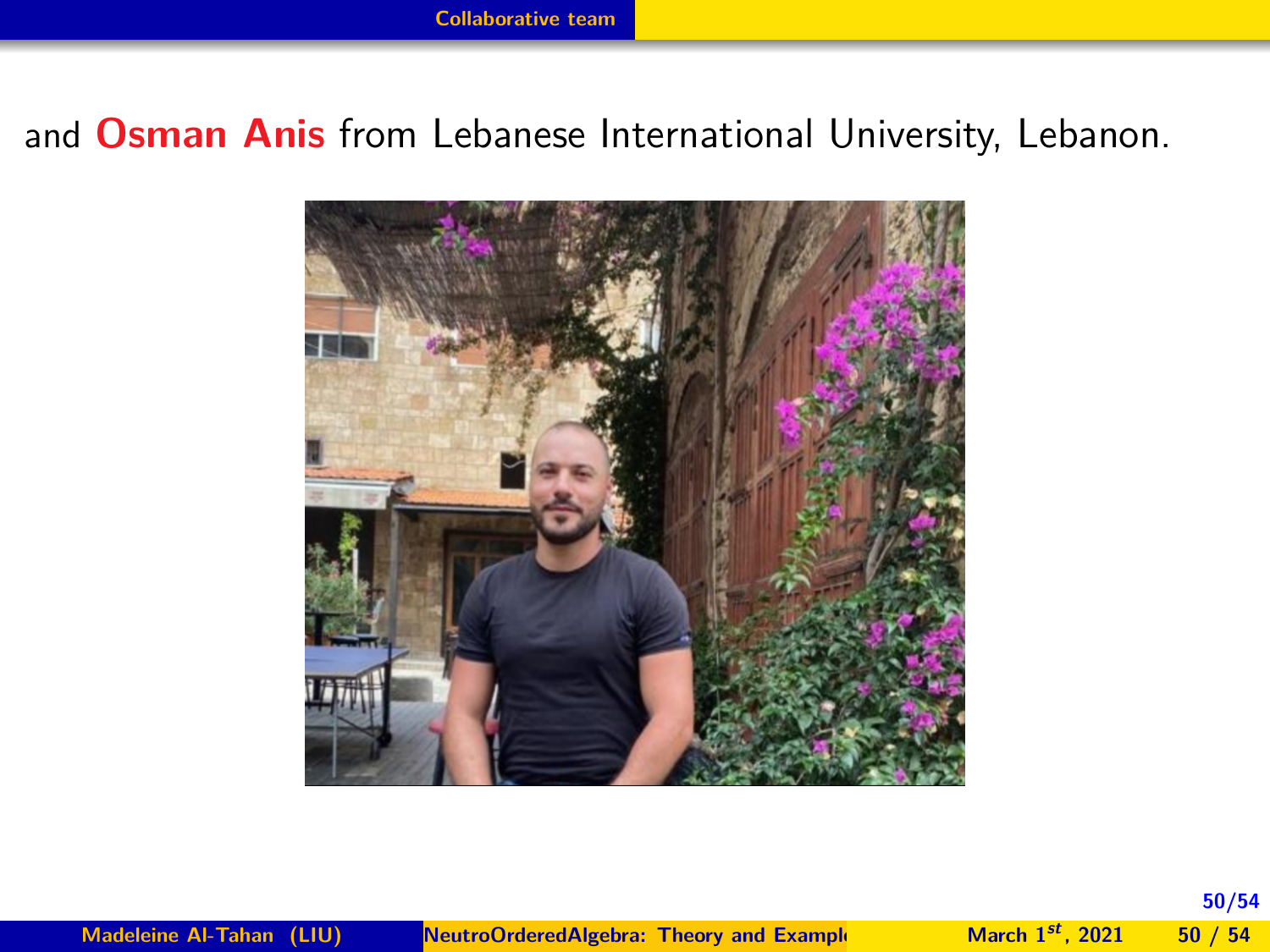#### **[References](#page-50-0)**

- <span id="page-50-0"></span>**1** [Neutrosophy](#page-3-0)
	- **•** [Definition](#page-3-0)
	- **•** [Formalization](#page-5-0)
- **2** [NeutroAlgebra](#page-8-0)
	- **[Motivation](#page-8-0)**
	- **•** [Definitions](#page-12-0)
- **3** [NeutroOrderedAlgebra](#page-20-0)
	- **•** [Definitions](#page-20-0)
	- [NeutroOrderedSemigroups](#page-25-0)
		- [Definitions and Examples of NeutroOrderedSemigroups](#page-26-0)
		- **[Subsets of NeutroOrderedSemigroups](#page-32-0)**
		- [NeutroOrderedIsomorphisms](#page-37-0)
		- **[Productional NeutroOrderedSemigroups](#page-41-0)**
- **4** [Conclusion](#page-45-0)
- **5** [Collaborative team](#page-47-0)
- **6** [References](#page-50-0)

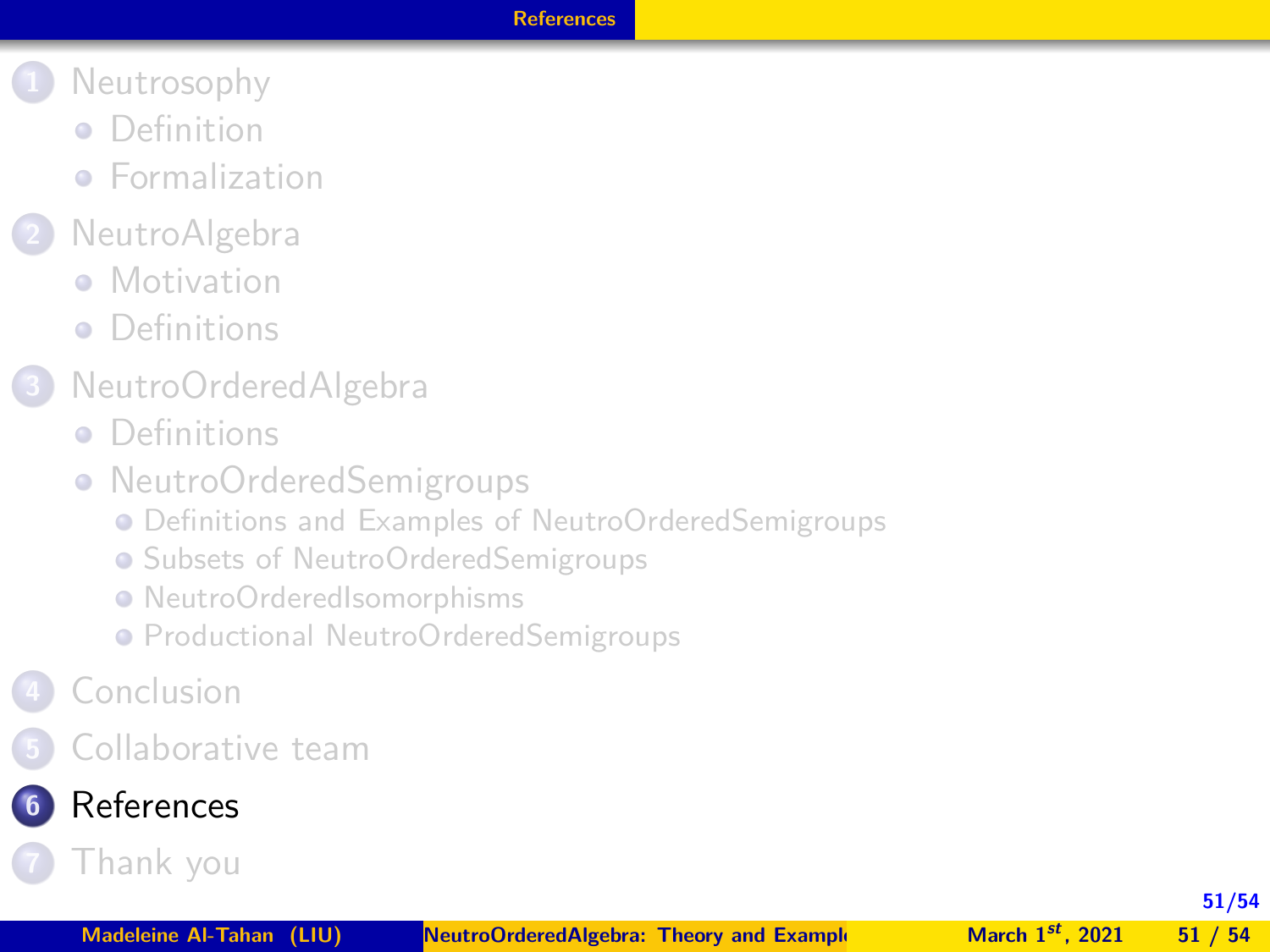- <span id="page-51-3"></span><span id="page-51-1"></span>歸 M. Al-Tahan, F. Smarandache, B. Davvaz, NeutroOrderedAlgebra: Applications to Semigroups, Neutrosophic Sets and Systems, Vol. 39, pp. 133-147, 2021.
- <span id="page-51-2"></span>M. Al-Tahan, B. Davvaz, F. Smarandache, O. Osman, On Some 暈 Properties of Productional NeutroOrderedSemigroups, Submitted.
- <span id="page-51-0"></span>暈 L. Fuchs, Partially Ordered Algebraic Systems, Int. Ser. of Monographs on Pure and Appl. Math. 28, Pergamon Press, Oxford, 1963.
- 5 F. Smarandache, Neutrosophy/ Neutrosophic Probability, Set, and Logic, ProQuest Information & Learning, Ann Arbor, Michigan, USA, 105 p., 1998.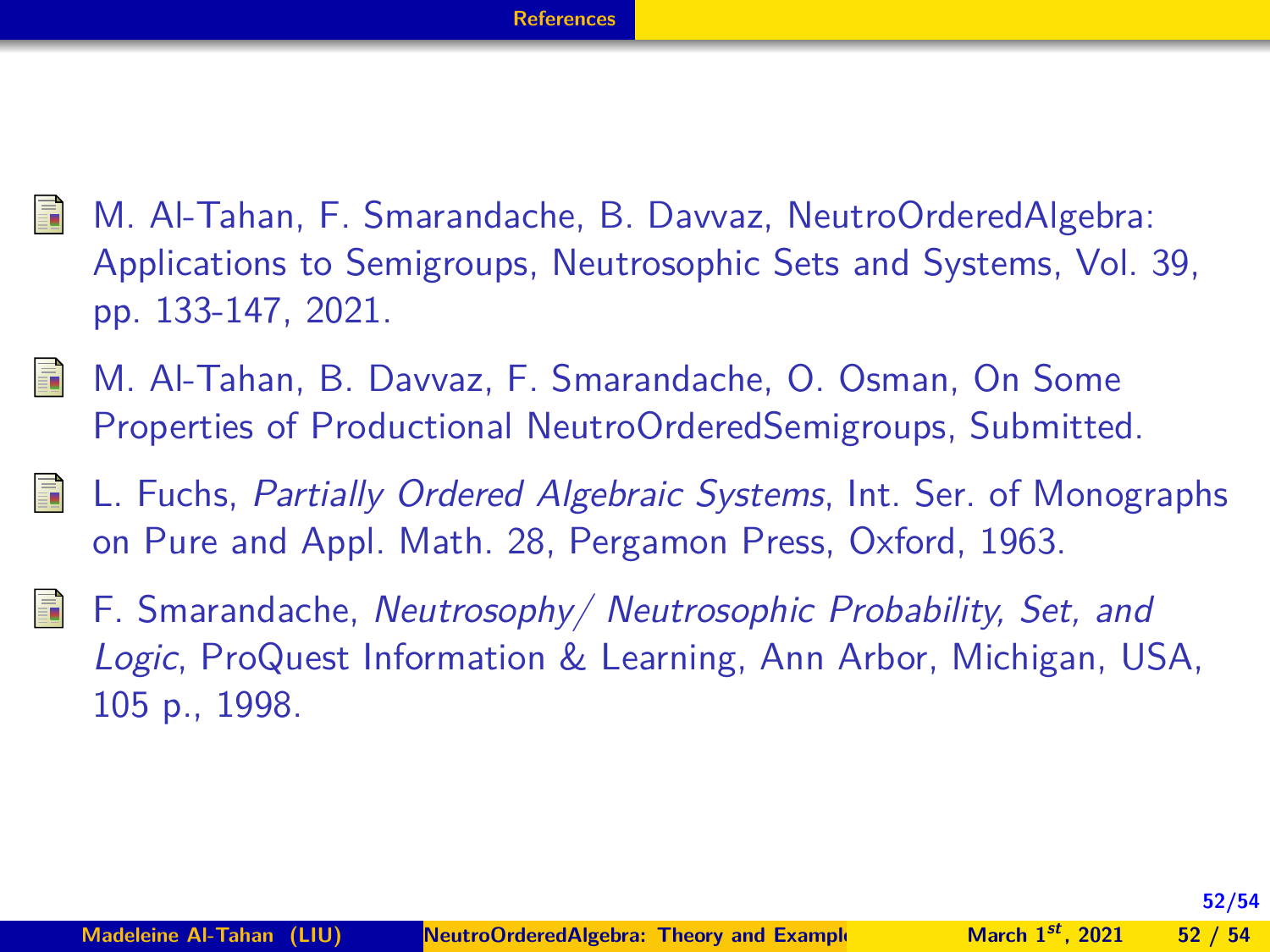- <span id="page-52-0"></span>晶 F. Smarandache, NeutroAlgebra is a Generalization of Partial Algebra, International Journal of Neutrosophic Science (IJNS), Vol. 2, No. 1, pp. 08-17, 2020, http://fs.unm.edu/NeutroAlgebra.pdf.
- 暈 F. Smarandache, Introduction to NeutroAlgebraic Structures and AntiAlgebraic Structures, in Advances of Standard and Nonstandard Neutrosophic Theories, Pons Publishing House Brussels, Belgium, Ch. 6, pp. 240-265, 2019; http://fs.unm.edu/AdvancesOfStandardAndNonstandard.pdf
- 品 F. Smarandache, Introduction to NeutroAlgebraic Structures and AntiAlgebraic Structures (revisited), Neutrosophic Sets and Systems, Vol. 31, pp. 1-16, 2020. DOI: 10.5281/zenodo.3638232, http://fs.unm.edu/NSS/NeutroAlgebraic-AntiAlgebraic-Structures.pdf